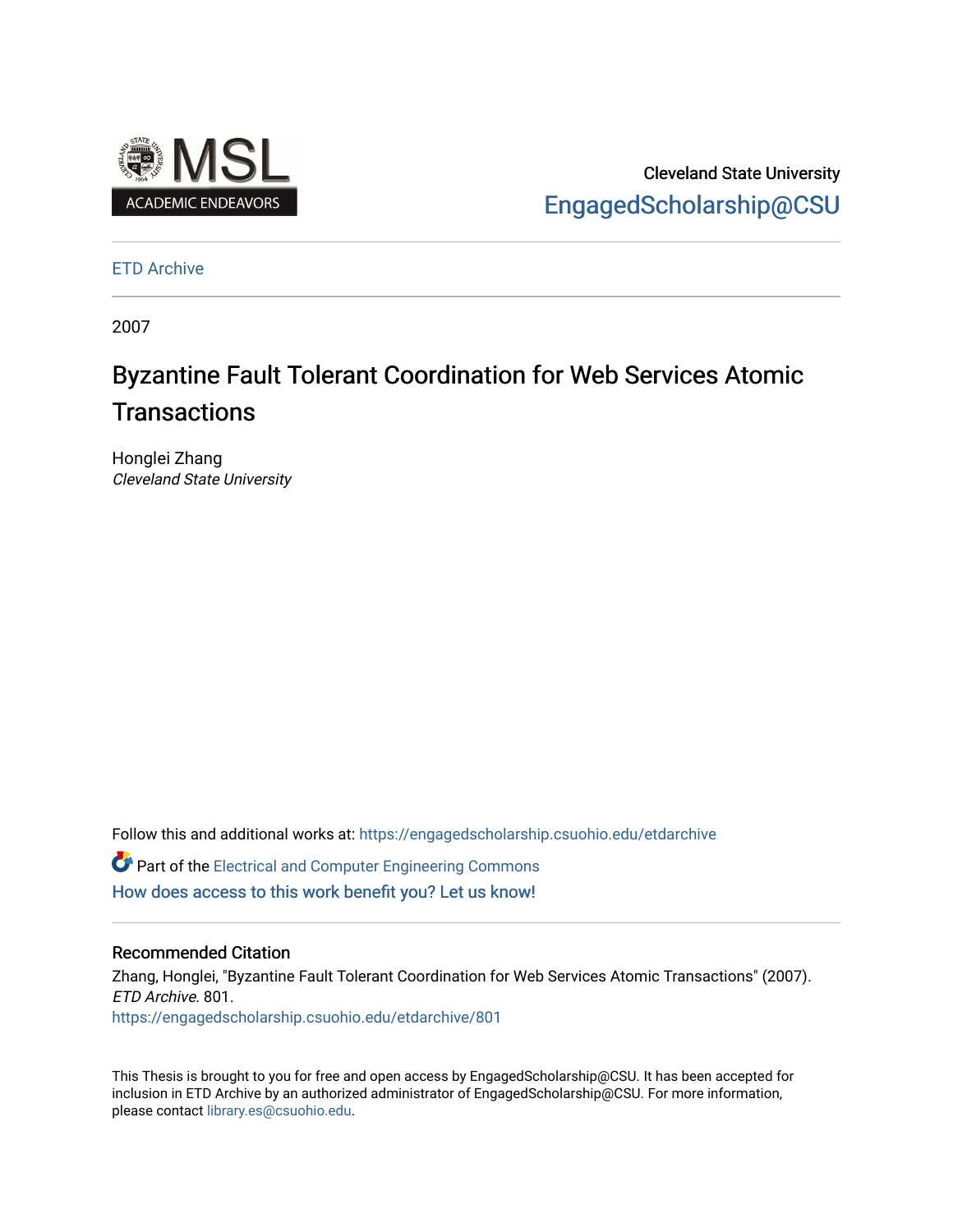# BYZANTINE FAULT TOLERANT COORDINATION FOR WEB SERVICES ATOMIC TRANSACTIONS

HONGLEI ZHANG

Bachelor of Science in Electrical Engineering

Taiyuan University of Technology

July, 2003

submitted in partial fulfillment of the requirements for the degree

### MASTER OF SCIENCE IN ELECTRICAL ENGINEERING

at the

### CLEVELAND STATE UNIVERSITY

Nov 2007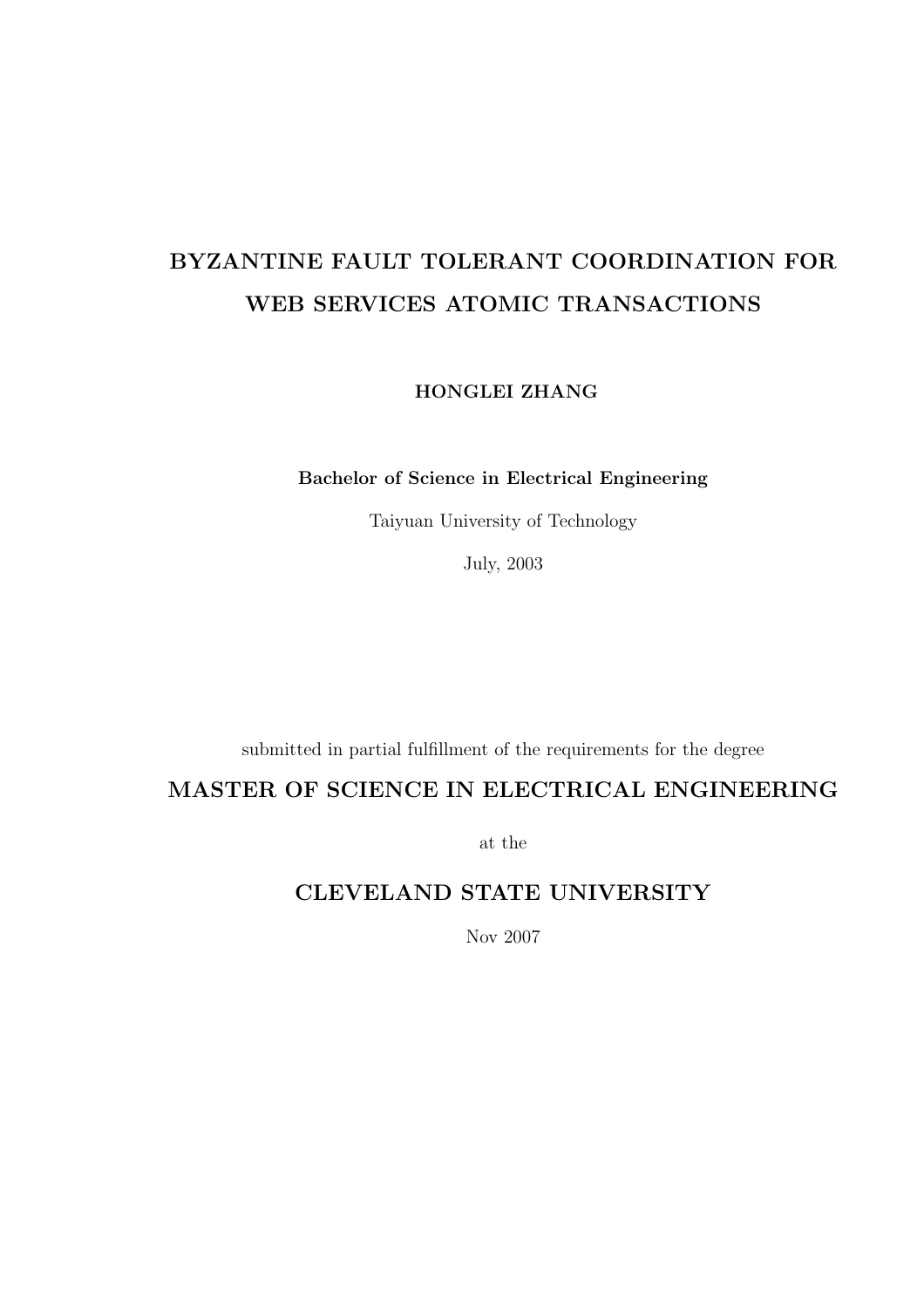This thesis has been approved for the

### Department of ELECTRICAL AND COMPUTER ENGINEERING

and the College of Graduate Studies by

Thesis Committee Chairperson, Dr. Wenbing Zhao

Department/Date

Dr. Yongjian Fu

Department/Date

Dr. Lili Dong

Department/Date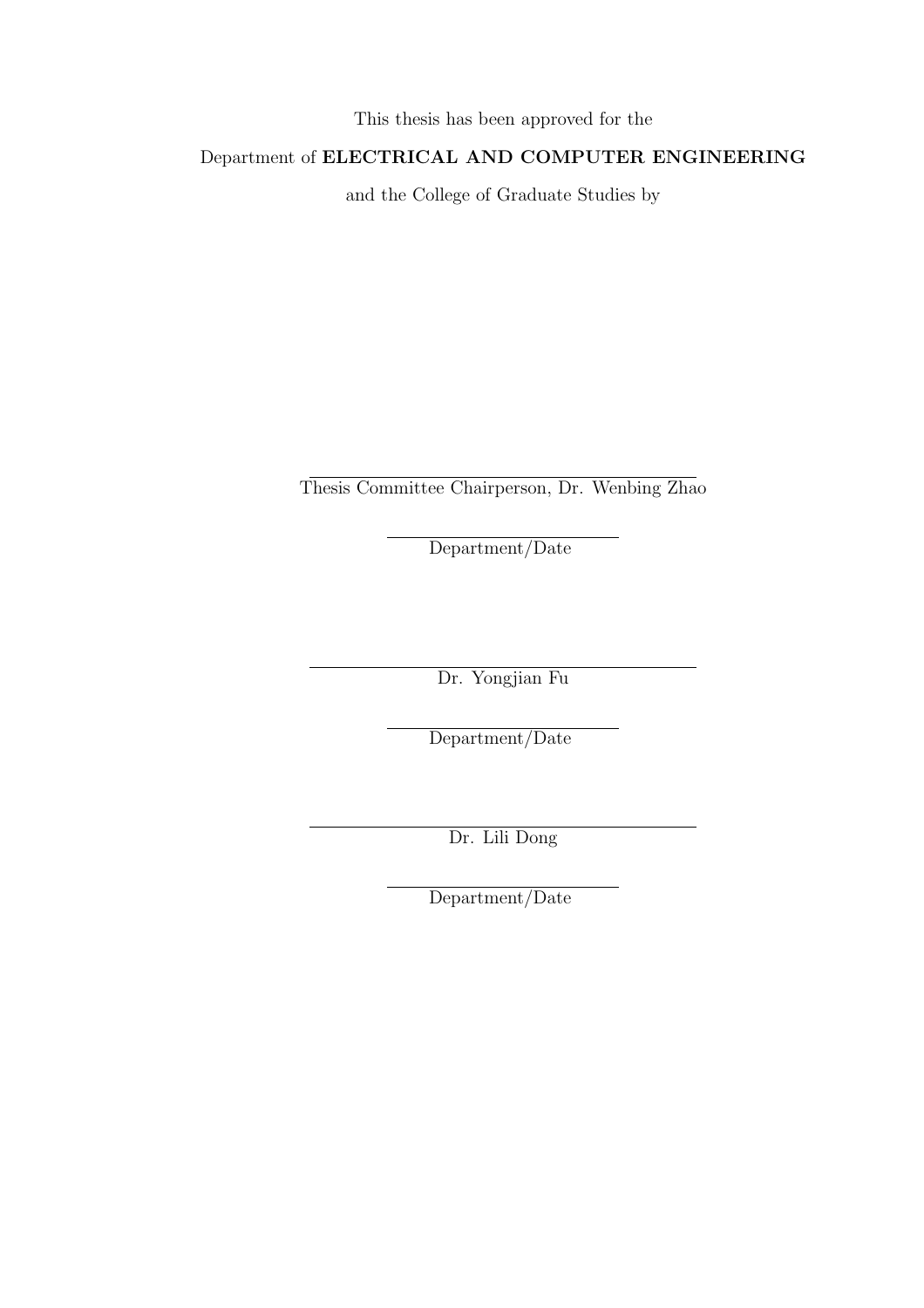To my loved wife Shuqiong and my mother...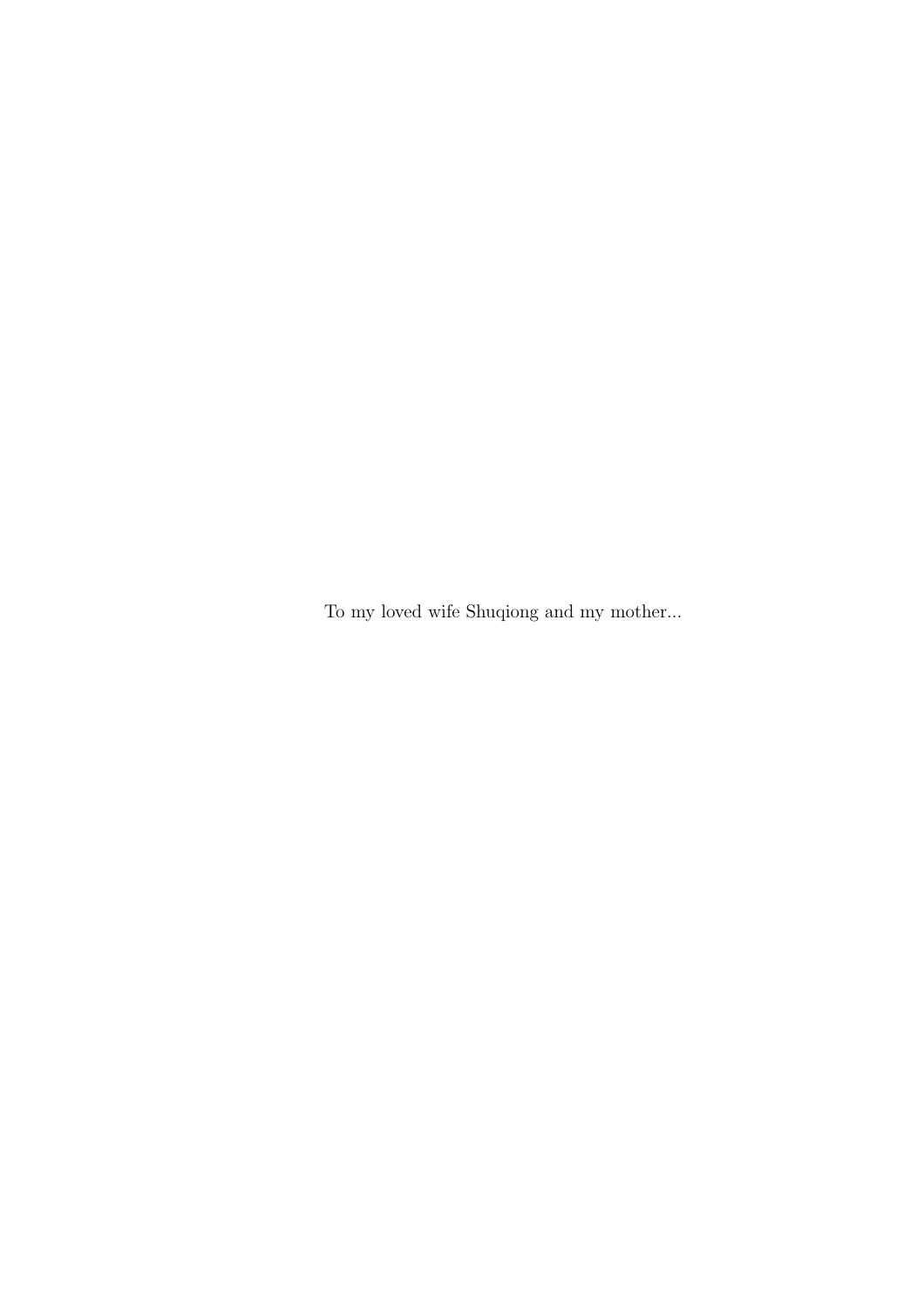# ACKNOWLEDGMENTS

I would like to thank the following people:

Express my gratitude to Dr. Wenbing Zhao for all his abundantly help and full-of-insight support and guidance as my supervisor, and for the virtues I learned from him.

Deepest gratitude are also due to Dr. Lili Dong and Dr. Yongjian Fu for agreeing to be on my committee and for all of their assistance.

Special thanks to Dr. Ye Zhu, Dr. Pong P. Chu, Dr. William L. Schultz and Dr. Dan Simon for their elaborately prepared lectures which provide very helpful knowledges to enhance my view.

Gratitude to Weijia Wang for doing the English grammer checking.

Thanks to Gang Tian, Qing Zheng, Hua Chai, Bo Chen for their kind help and friendship.

Thanks also to all my friends, for sharing the literature and invaluable assistance.

I would also thank my wife, my mom and all my relatives. They supported me all the time.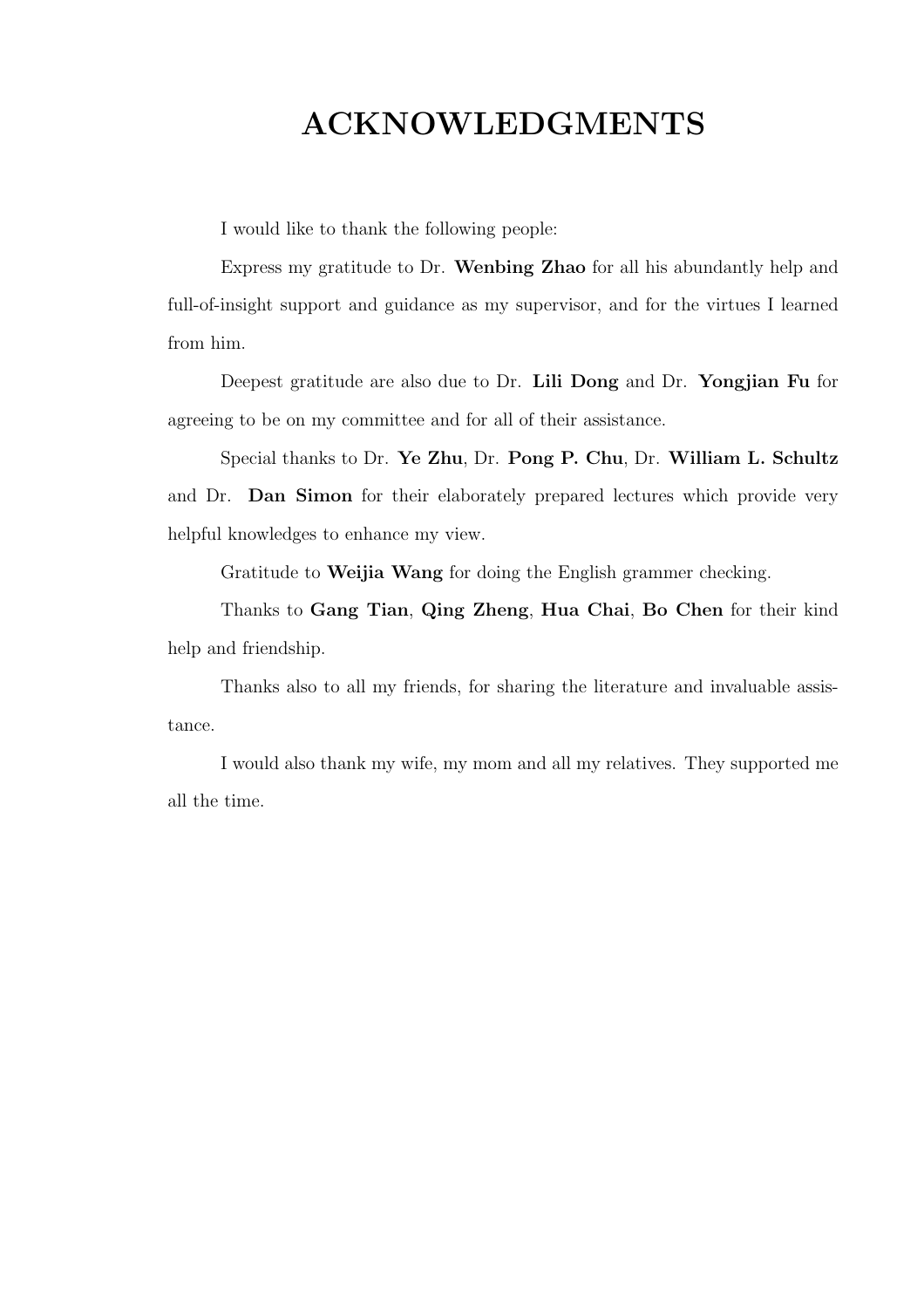# BYZANTINE FAULT TOLERANT COORDINATION FOR WEB SERVICES ATOMIC TRANSACTIONS

HONGLEI ZHANG

#### ABSTRACT

This thesis describes a Byzantine Fault Tolerant Coordination framework for Web Service Atomic Transaction (WS-AT). In the framework, all core services, including transaction activation, registration, and completion & distributed commit, are replicated and protected by Byzantine fault tolerance mechanisms. The traditional Two-Phase Commit (2PC) protocol is extended by a Byzantine fault tolerant version that can tolerate arbitrary faults on the coordinator and the initiator sides, and some types of malicious faults on the participant side. To achieve Byzantine fault tolerance in an efficient manner, and to limit the types of malicious behaviors of the coordinator, a novel decision certificate is introduced. The decision certificate includes a signed copy of the participants' vote records, and it is piggybacked with all decision notifications to the participants for each participant to verify the legitimacy of the decision.

The Byzantine Fault Tolerance (BFT) mechanisms, together with the extended two-phase commit protocol, have been incorporated into an open-source framework supporting the standard Web services atomic transactions specification. Performance characterizations of the framework show that the implementation is fairly efficient.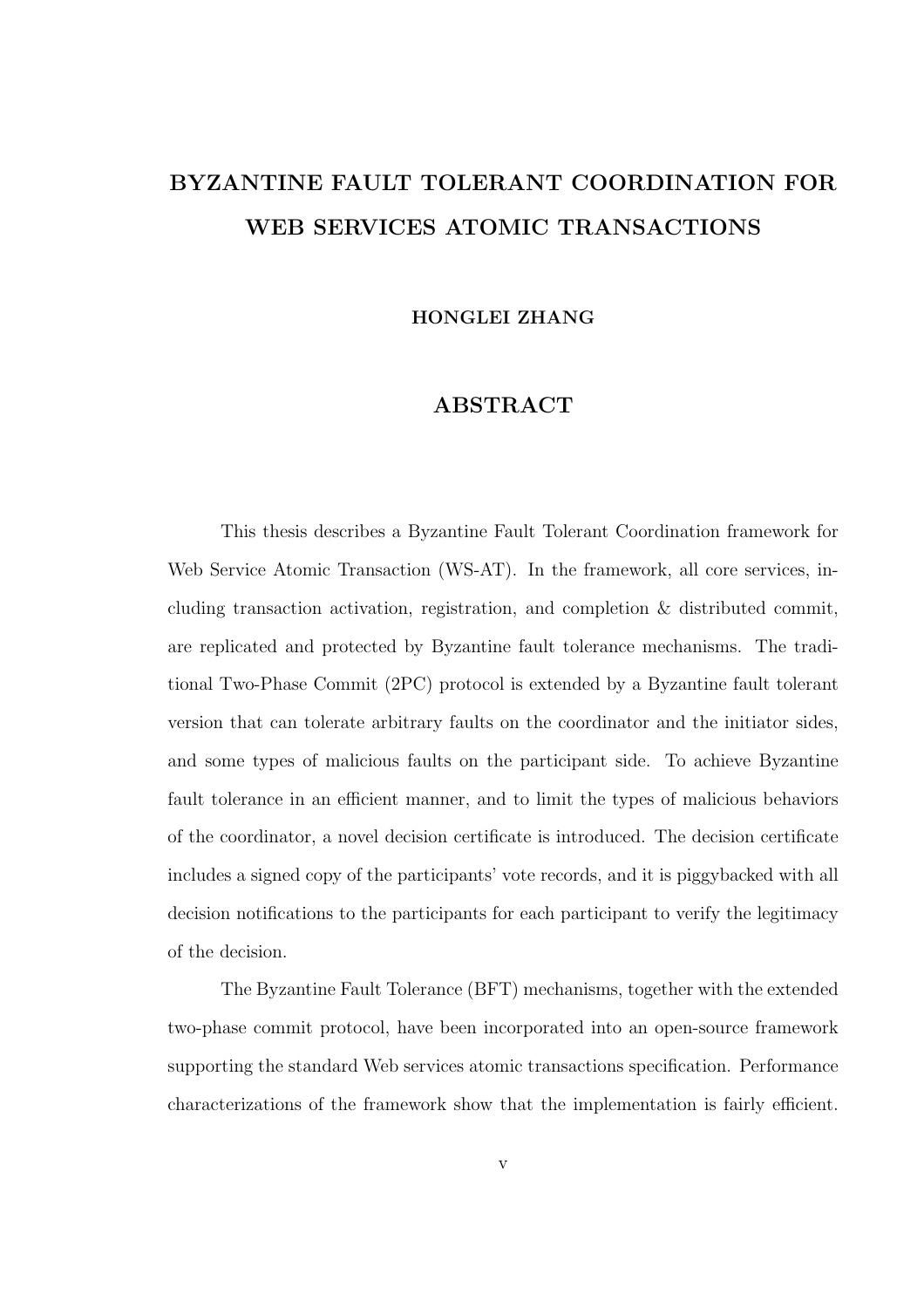Such a Byzantine fault tolerant coordination framework can be useful for many transactional Web services that require a high degree of security and dependability.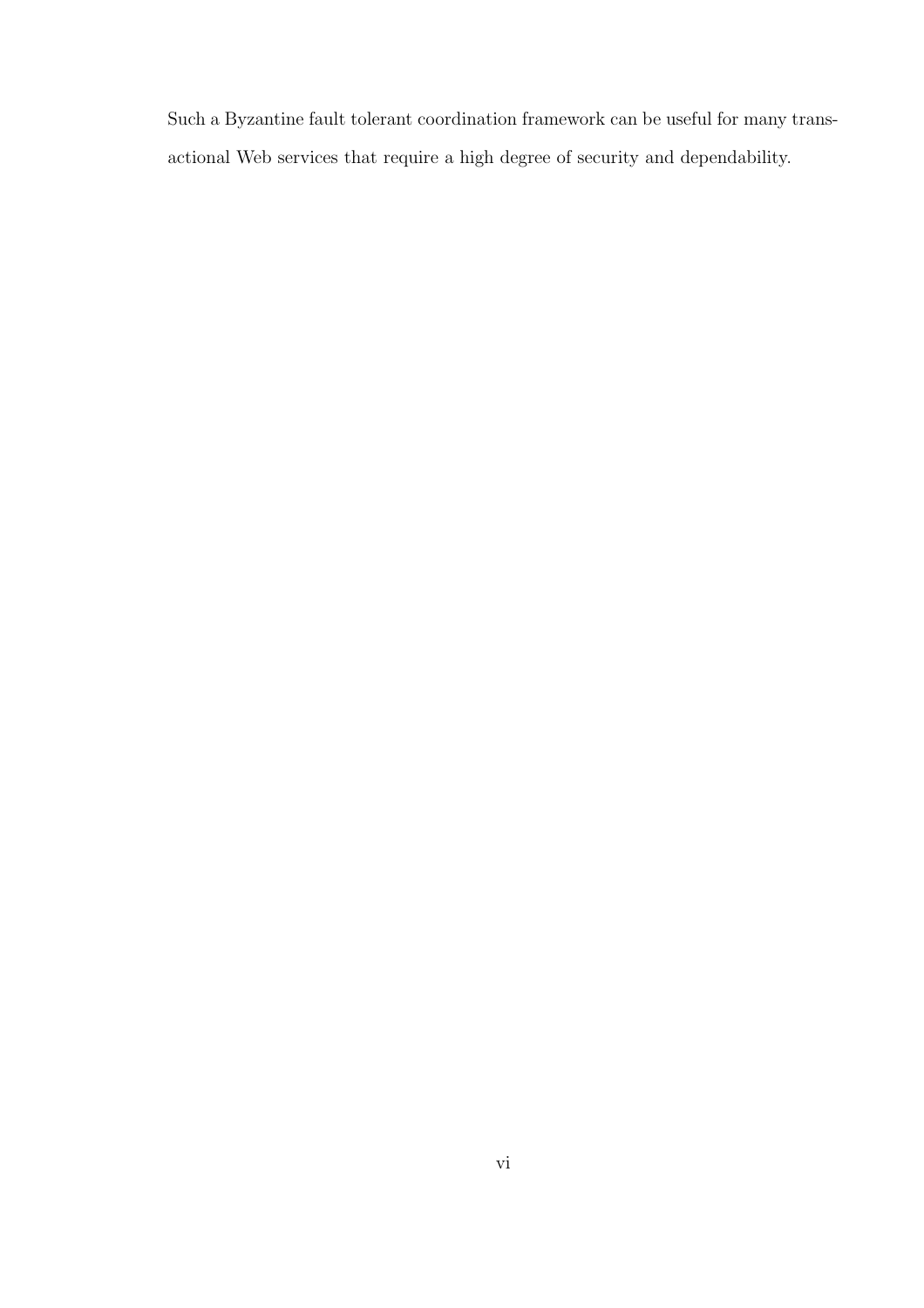# TABLE OF CONTENTS

| V                                                                       |  |  |  |  |  |
|-------------------------------------------------------------------------|--|--|--|--|--|
| ix                                                                      |  |  |  |  |  |
| xi                                                                      |  |  |  |  |  |
| <b>CHAPTER</b>                                                          |  |  |  |  |  |
| $\mathbf{1}$<br>Ι.                                                      |  |  |  |  |  |
| II.<br>$\overline{4}$                                                   |  |  |  |  |  |
| $\overline{4}$<br>2.1                                                   |  |  |  |  |  |
| 2.1.1<br>$\overline{4}$                                                 |  |  |  |  |  |
| $\overline{5}$<br>Web Service Technology standards<br>2.1.2             |  |  |  |  |  |
| 2.2<br>$\overline{7}$                                                   |  |  |  |  |  |
| $\overline{7}$<br>Web-Service Atomic Transaction Specification<br>2.2.1 |  |  |  |  |  |
| Web-Service Atomic Transaction Model<br>2.2.2<br>11                     |  |  |  |  |  |
| 13<br>2.3                                                               |  |  |  |  |  |
| 2.3.1<br>13                                                             |  |  |  |  |  |
| Byzantine Fault Tolerance<br>2.3.2<br>14                                |  |  |  |  |  |
| BYZANTINE FAULT TOLERANT COORDINATION FOR WEB SER-<br>III.              |  |  |  |  |  |
| VICES ATOMIC TRANSACTIONS<br>16                                         |  |  |  |  |  |
| 3.1<br>16                                                               |  |  |  |  |  |
| 3.2<br>20                                                               |  |  |  |  |  |
| 3.3<br>Byzantine Fault Tolerant Transaction Activation<br>22            |  |  |  |  |  |
| Byzantine Fault Tolerant Registration<br>3.4<br>26                      |  |  |  |  |  |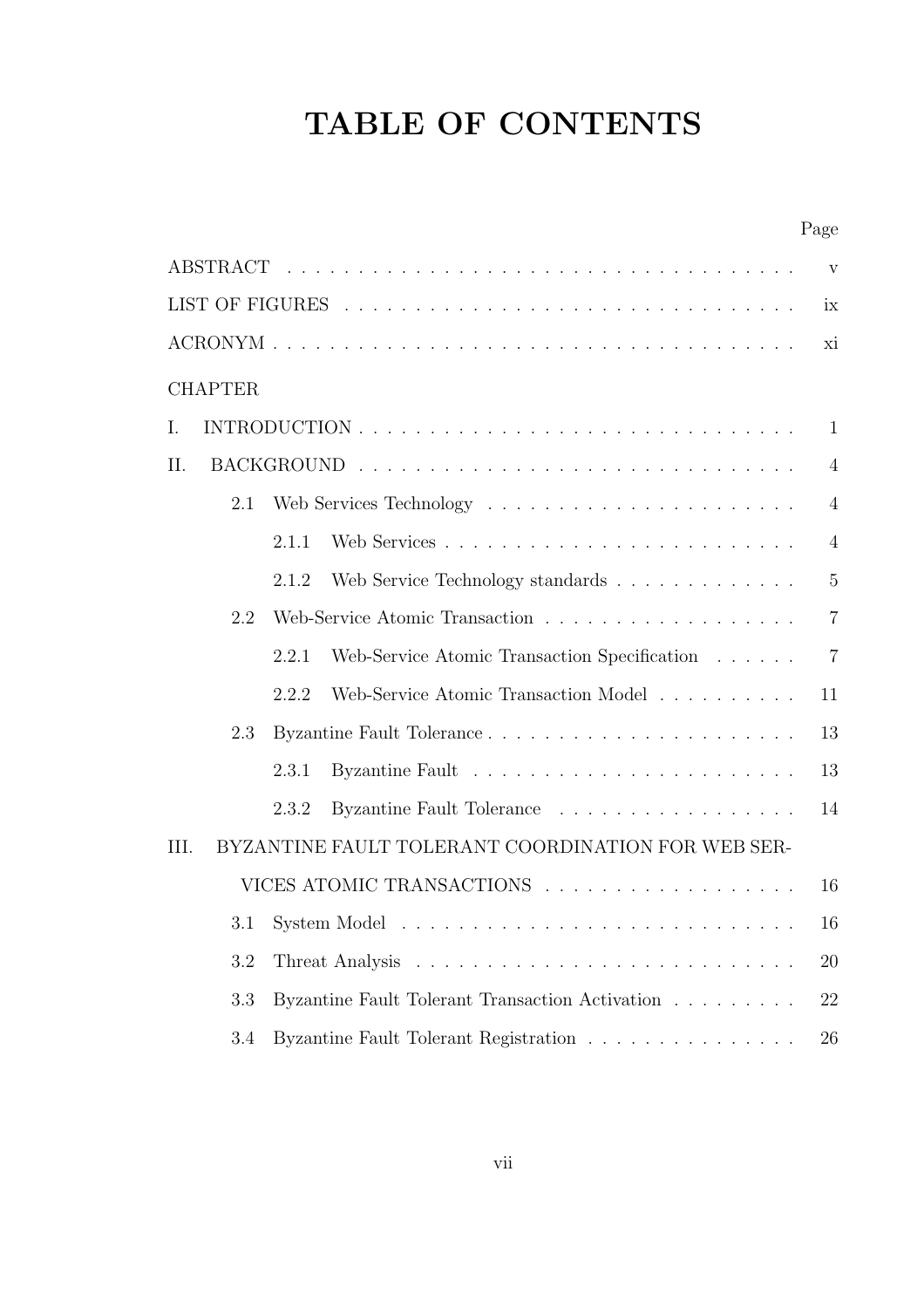| 3.5         | Byzantine Fault Tolerant Transaction Completion and Propaga-                                                                                                                                                                                                                                                                                                                                                                                                                                               |    |
|-------------|------------------------------------------------------------------------------------------------------------------------------------------------------------------------------------------------------------------------------------------------------------------------------------------------------------------------------------------------------------------------------------------------------------------------------------------------------------------------------------------------------------|----|
|             |                                                                                                                                                                                                                                                                                                                                                                                                                                                                                                            | 27 |
| IV.         | IMPLEMENTATION AND PERFORMANCE EVALUATION                                                                                                                                                                                                                                                                                                                                                                                                                                                                  | 35 |
| 4.1         | Byzantine Fault Tolerant Coordination Framework for WS-AT.                                                                                                                                                                                                                                                                                                                                                                                                                                                 | 36 |
|             | 4.1.1                                                                                                                                                                                                                                                                                                                                                                                                                                                                                                      | 36 |
|             | 4.1.2                                                                                                                                                                                                                                                                                                                                                                                                                                                                                                      | 38 |
|             | 4.1.3                                                                                                                                                                                                                                                                                                                                                                                                                                                                                                      | 40 |
|             | Byzantine Agreement Agents<br>4.1.4                                                                                                                                                                                                                                                                                                                                                                                                                                                                        | 41 |
|             | 4.1.5                                                                                                                                                                                                                                                                                                                                                                                                                                                                                                      | 47 |
| 4.2         |                                                                                                                                                                                                                                                                                                                                                                                                                                                                                                            | 49 |
| $V_{\cdot}$ | CONCLUSION AND FUTURE RESEARCH                                                                                                                                                                                                                                                                                                                                                                                                                                                                             | 57 |
| 5.1         |                                                                                                                                                                                                                                                                                                                                                                                                                                                                                                            | 57 |
| 5.2         |                                                                                                                                                                                                                                                                                                                                                                                                                                                                                                            | 58 |
|             |                                                                                                                                                                                                                                                                                                                                                                                                                                                                                                            | 59 |
|             |                                                                                                                                                                                                                                                                                                                                                                                                                                                                                                            | 63 |
| $A_{\cdot}$ | INSTRUCTION FOR KEY PAIR GENERATION                                                                                                                                                                                                                                                                                                                                                                                                                                                                        | 64 |
| <b>B.</b>   | USER GUIDE<br>$\mathcal{L}_{\mathcal{A}}(\mathcal{A}) = \mathcal{L}_{\mathcal{A}}(\mathcal{A}) = \mathcal{L}_{\mathcal{A}}(\mathcal{A}) = \mathcal{L}_{\mathcal{A}}(\mathcal{A}) = \mathcal{L}_{\mathcal{A}}(\mathcal{A}) = \mathcal{L}_{\mathcal{A}}(\mathcal{A}) = \mathcal{L}_{\mathcal{A}}(\mathcal{A}) = \mathcal{L}_{\mathcal{A}}(\mathcal{A}) = \mathcal{L}_{\mathcal{A}}(\mathcal{A}) = \mathcal{L}_{\mathcal{A}}(\mathcal{A}) = \mathcal{L}_{\mathcal{A}}(\mathcal{A}) = \mathcal{L}_{\mathcal{A$ | 71 |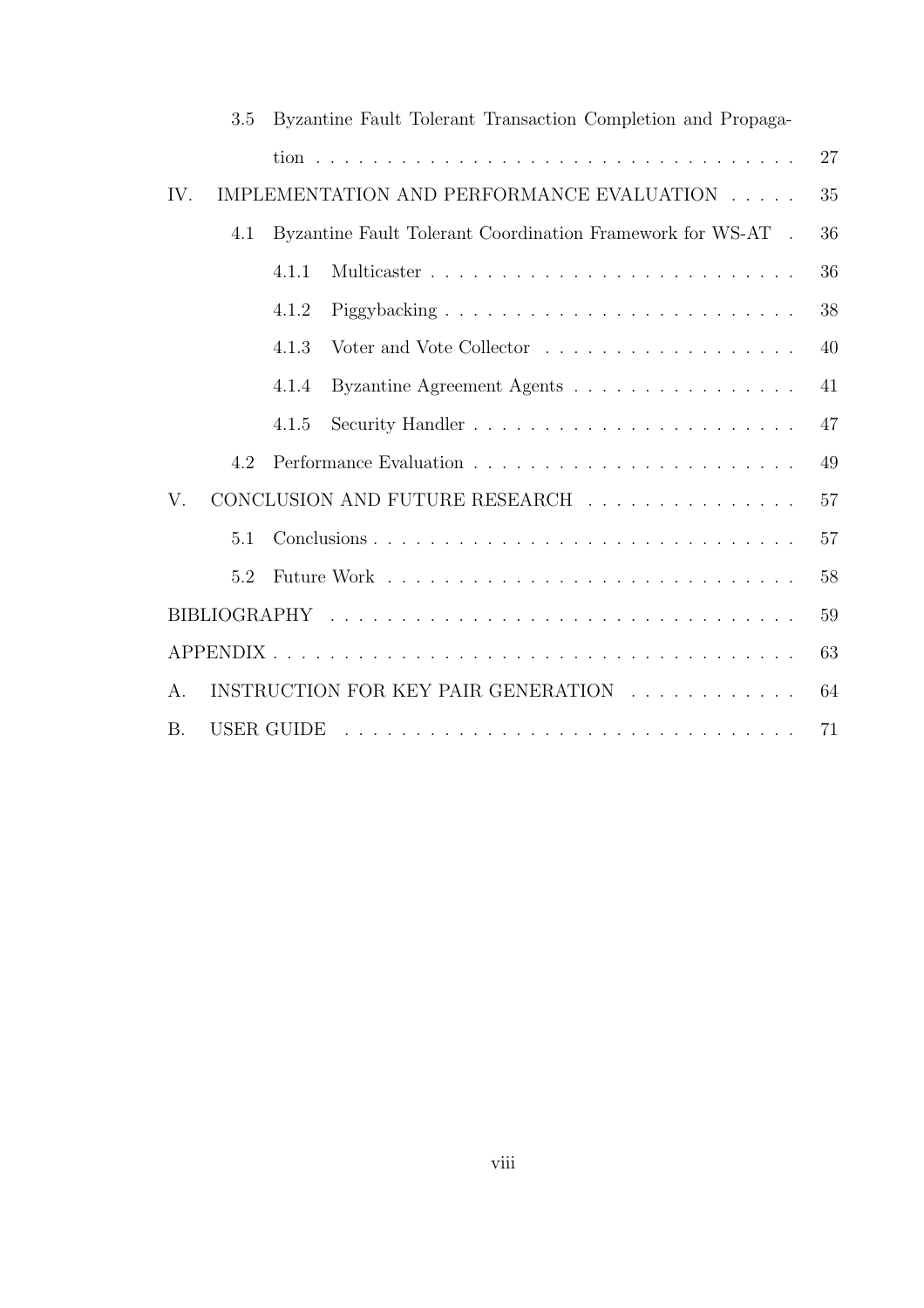# LIST OF FIGURES

| Figure          |                                                                  | Page           |
|-----------------|------------------------------------------------------------------|----------------|
| $\mathbf{1}$    |                                                                  | $\overline{5}$ |
| $\overline{2}$  | WS-AT Completion Protocol                                        | 9              |
| 3               | WS-AT 2PC Protocol                                               | 10             |
| $\overline{4}$  | Travel Agent Example Coordinated by WS-AT                        | 12             |
| $\overline{5}$  | Framework of Initiator and Participants                          | 17             |
| 6               |                                                                  | 18             |
| $\overline{7}$  |                                                                  | 19             |
| 8               |                                                                  | 23             |
| $9\phantom{.0}$ |                                                                  | 27             |
| 10              | BFT Completion and Coordination Services (1) $2PC \ldots \ldots$ | 29             |
| 11              | BFT Completion and Coordination Services (2) BFT Mechanisms      | 29             |
| 12              |                                                                  | 37             |
| 13              |                                                                  | 39             |
| 14              | Flowchart of BA-Pre-Prepare phase for Activation Service         | 43             |
| 15              | Flowchart of BA-prepare phase for Activation Service             | 44             |
| 16              | Flowchart of BA-commit phase for Activation Service              | 45             |
| 17              | BA-pre-prepare Flowchart Coordinator and Completion Service      | 46             |
| 18              | Flowchart of BA-prepare or BA-Commit phases                      | 46             |
| 19              |                                                                  | 48             |
| $20\,$          | Performance of Our Byzantine Agreement Algorithm                 | 50             |
| 21              |                                                                  | 51             |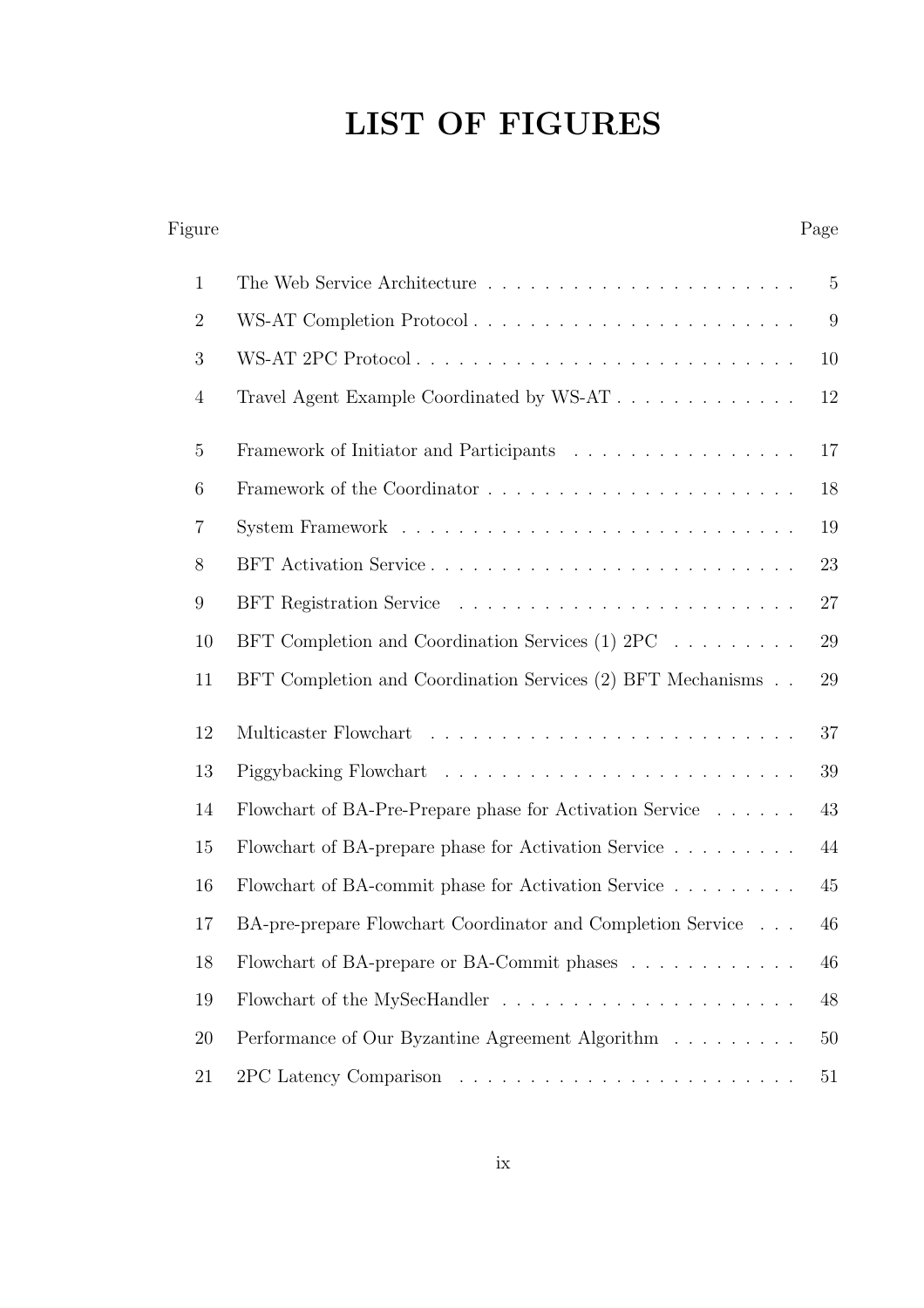| 22 | End-to-End Latency from Initiator Side Comparison | 51 |
|----|---------------------------------------------------|----|
| 23 | End-to-End Latency from Client Side Comparison    | 52 |
| 24 | 2 Participants End-to-End Throughput Comparison   | 53 |
| 25 | Distributed Commit Latency Comparison             | 53 |
| 26 |                                                   | 54 |
| 27 | BA-Activation End-to-End Latency Comparison       | 54 |
| 28 | Initiator Side End-to-End Latency Comparison      | 55 |
| 29 | Client Side End-to-End Latency Comparison         | 56 |
| 30 |                                                   |    |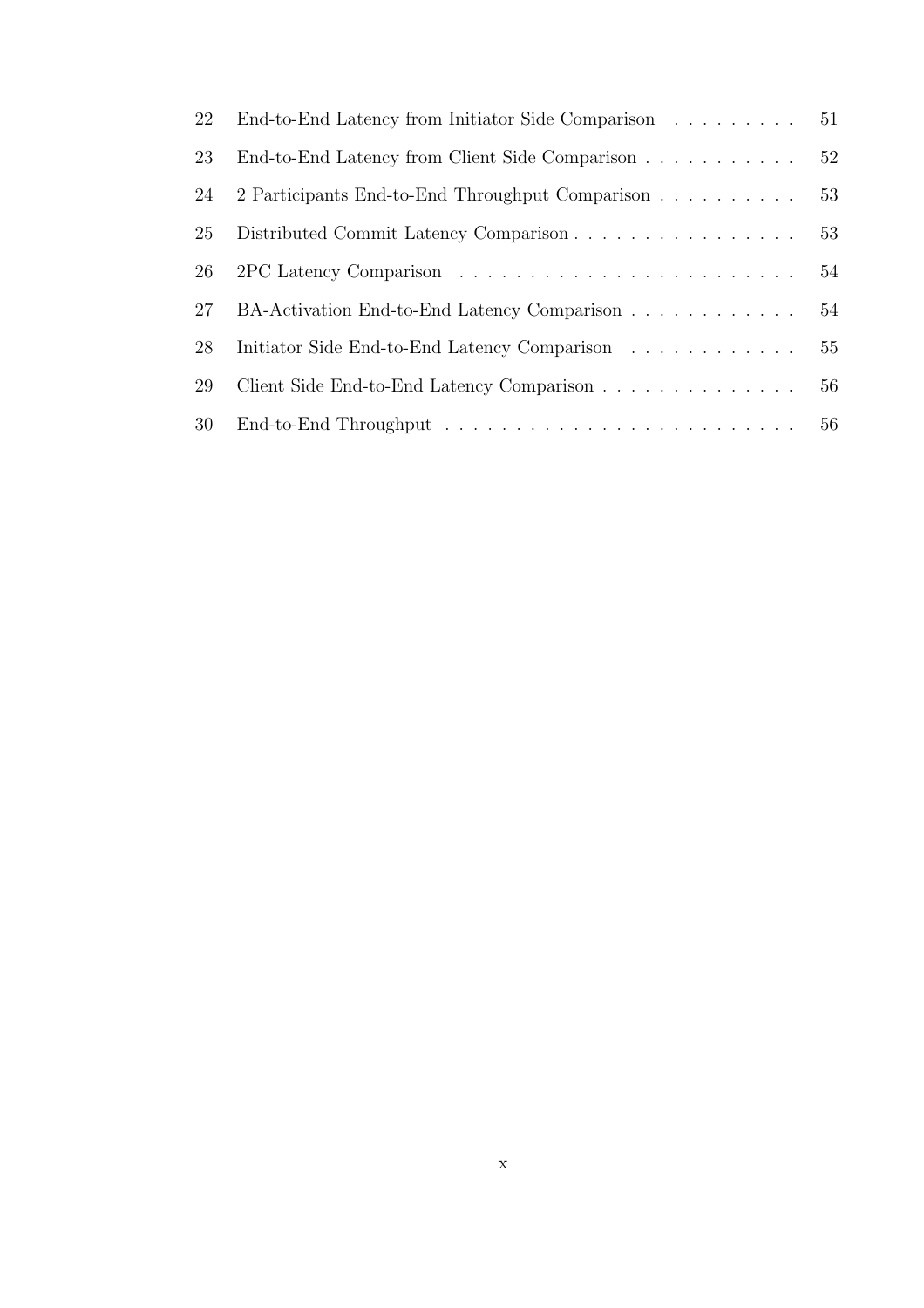### ACRONYM

- BFT Byzantine Fault Tolerance
- 2PC Two-Phase Commit
- WS-AT Web Service Atomic Transaction
- XML eXtensible Markup Language
- HTTP HyperText Transfer Protocol
- SOAP Simple Object Access Protocol
- WSDL Web Services Description Language
- UDDI Universal Description, Discovery and Integration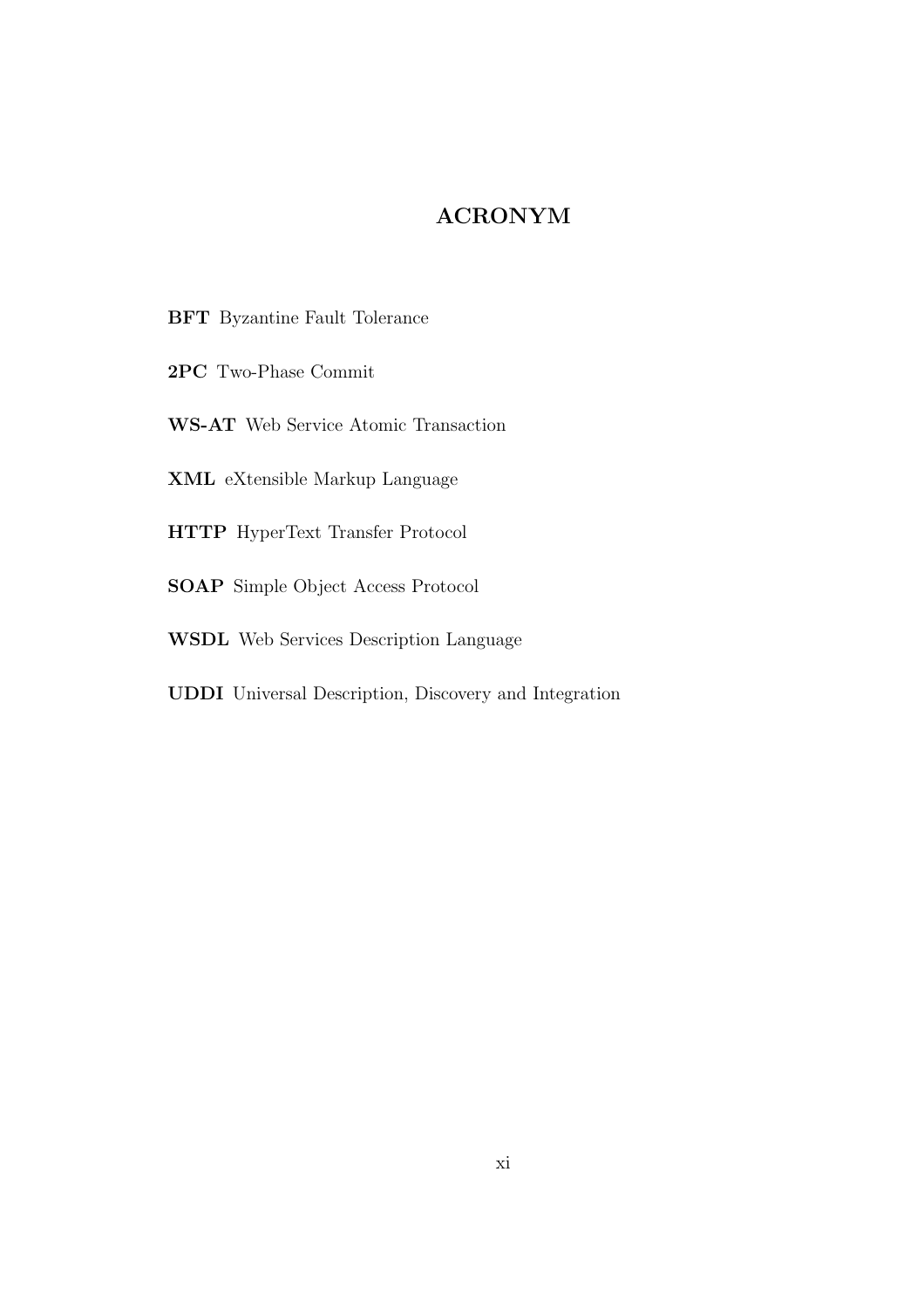# CHAPTER I

# INTRODUCTION

In recent years, we have seen a wide-adoption of the Web services technology by major players on the Internet, such as IBM, Microsoft, Google, and Amazon. The Web services technology has become an extremely powerful tool to enable the large-scale enterprise applications and systems integrations, which makes it possible to achieve automated business-to-business interactions without human intervention. Most of the Web services are transactional, in which most of them require a high degree of security and dependability. Furthermore, a particular concern is the data consistency among the participants of atomic transactions.

The Two-Phase Commit (2PC) protocol [1] is a standard distributed commit protocol [2] used in the distributed transactions [4, 21, 22] to achieve atomicity of the actions taken by the participants. However, the 2PC protocol is designed with the assumptions that the coordinator and the participants are only subject to benign faults and that the coordinator can be recovered quickly. Consequently, this protocol does not work if the coordinator is subject to arbitrary faults, also referred to as Byzantine faults [3], because a faulty coordinator might send the conflicting decisions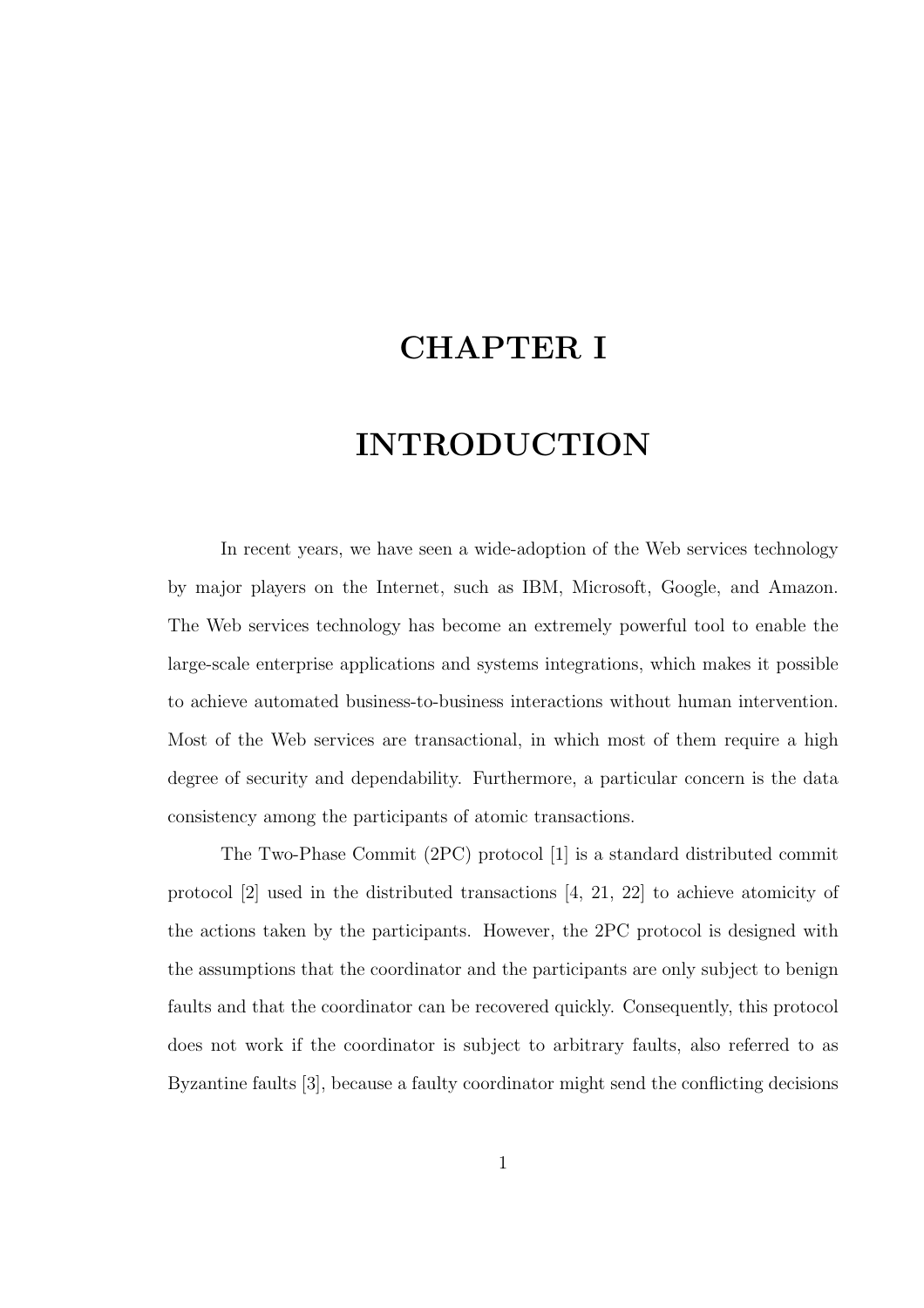to different participants to prevent them from terminating the transaction atomically (i.e., some participants may commit the transaction, while others abort it). There are also a number of system-level works on fault tolerant TP monitors, such as [12, 15]. However, they all use a benign fault model. Such systems do not work if the coordinator is subject to intrusion attacks. We have yet to see other system-level work on Byzantine fault tolerant TP monitors.

The problem of BFT distributed commit for atomic transactions has been of research interest in the past two decades  $[4, 18]$ . Mohan *et al.* in [4] first studied this problem and provided a solution by integrating the Byzantine agreement and the 2PC protocol. Most concretely, the second phase of the 2PC protocol is replaced by a Byzantine agreement phase. This can prevent the faulty coordinator from disseminating conflicting messages to different participants without being detected. However, this approach is not practical because of three main deficiencies. First, it involves all members of the root cluster in the Byzantine agreement phase for each transaction. Therefore, the overhead of reaching a Byzantine agreement could be high if the size of the cluster is large. Second, this method can only protect the members in the root cluster, but not the subordinate coordinators and the participants outside. Third, it requires the participants in the root cluster to have the knowledge about all other participants in the same cluster, which prevents dynamic propagation of the transaction. Our work, on the other hand, requires a Byzantine agreement only among the coordinator replicas and hence, allows dynamic propagation of transactions. Rothermel et al. [18] addressed the challenges of ensuring atomic distributed commit in open systems where participants may be compromised. However, [18] assumes that the root coordinator is trusted. This assumption negates the necessity to replicate the coordinator for Byzantine fault tolerance. Apparently, this assumption is not applicable to Web services applications.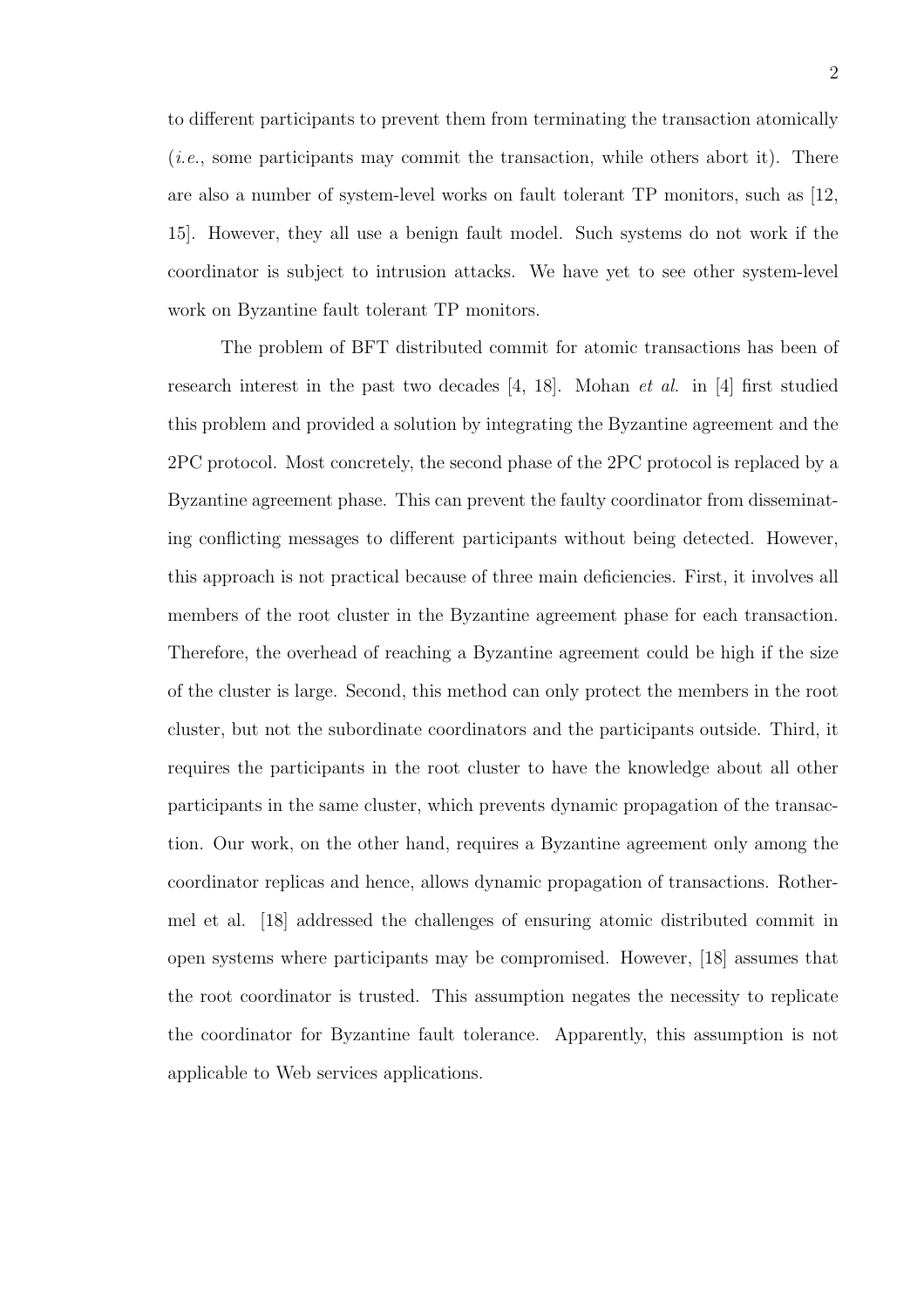The work closest to ours is Thema [16], which is a BFT framework [19, 20, 27] for generic multi-tiered Web services. Even though some of the mechanisms are identical, our work contains specific mechanisms to ensure atomic transaction commitment.

In this thesis, we carefully analyze the threats to atomic commitment of distributed transactions and evaluate strategies to mitigate such threats. The Byzantine agreement is only carried out among the coordinator replicas, which avoids the problems in [4]. The Byzantine agreement algorithm used in our framework is adapted from the Byzantine Fault Tolerance (BFT) algorithm described in [5] because of its efficiency. That BFT algorithm is originally designed to ensure completely ordered atomic multicast for requests to a replicated state server. A number of modifications to the algorithm have been made so that it fits the problem of atomic distributed commit. The most crucial change is made to the first phase of the BFT algorithm, where the primary coordinator replica is required to use a decision certificate, which is a collection of the registration records and the votes it has collected from the participants, to back its decision on the transaction's outcome. The use of such a certificate is essential to enable a correct backup coordinator replica to verify the primary's proposal. This also limits the methods that a faulty replica can use to hinder atomic distributed commit of a transaction.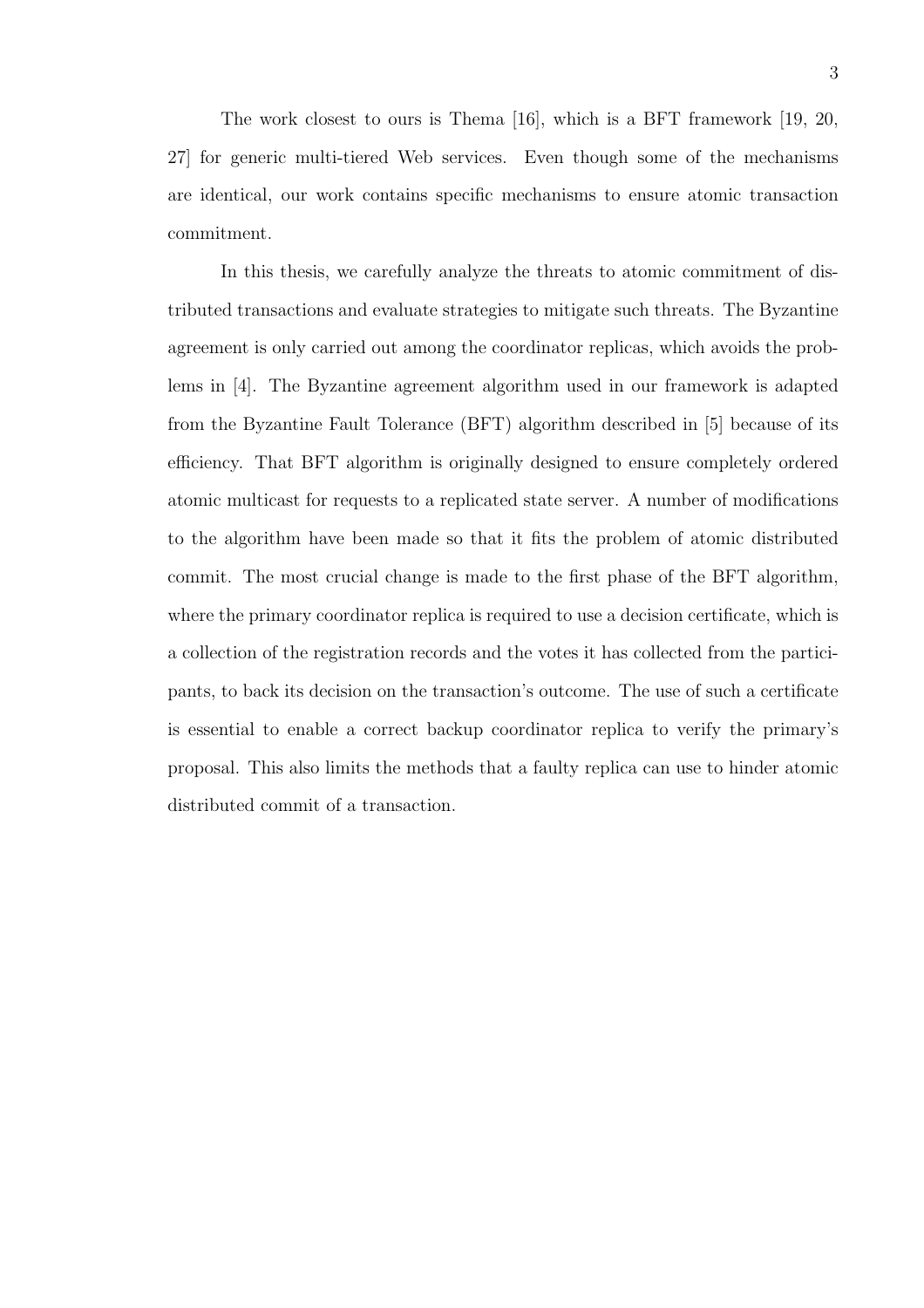### CHAPTER II

# BACKGROUND

This chapter will provide readers with the necessary background knowledge to better understand my thesis.

### 2.1 Web Services Technology

#### 2.1.1 Web Services

In this section, we introduce the concept of the Web services and the basic building blocks of the Web services platform. There is no universal definition for the term Web services; in fact its interpretation varies drastically. Web services can be loosely defined as any type of services offered over the World Wide Web. However, only the services enabled by the Web services technology are referred to as Web services by many researchers and practitioners. In this chapter, we use the latter interpretation. The Web services technology refers to the set of standards that enable automated machine-to-machine interactions over the Web. The corner stones of the Web services technology include eXtensible Markup Language (XML)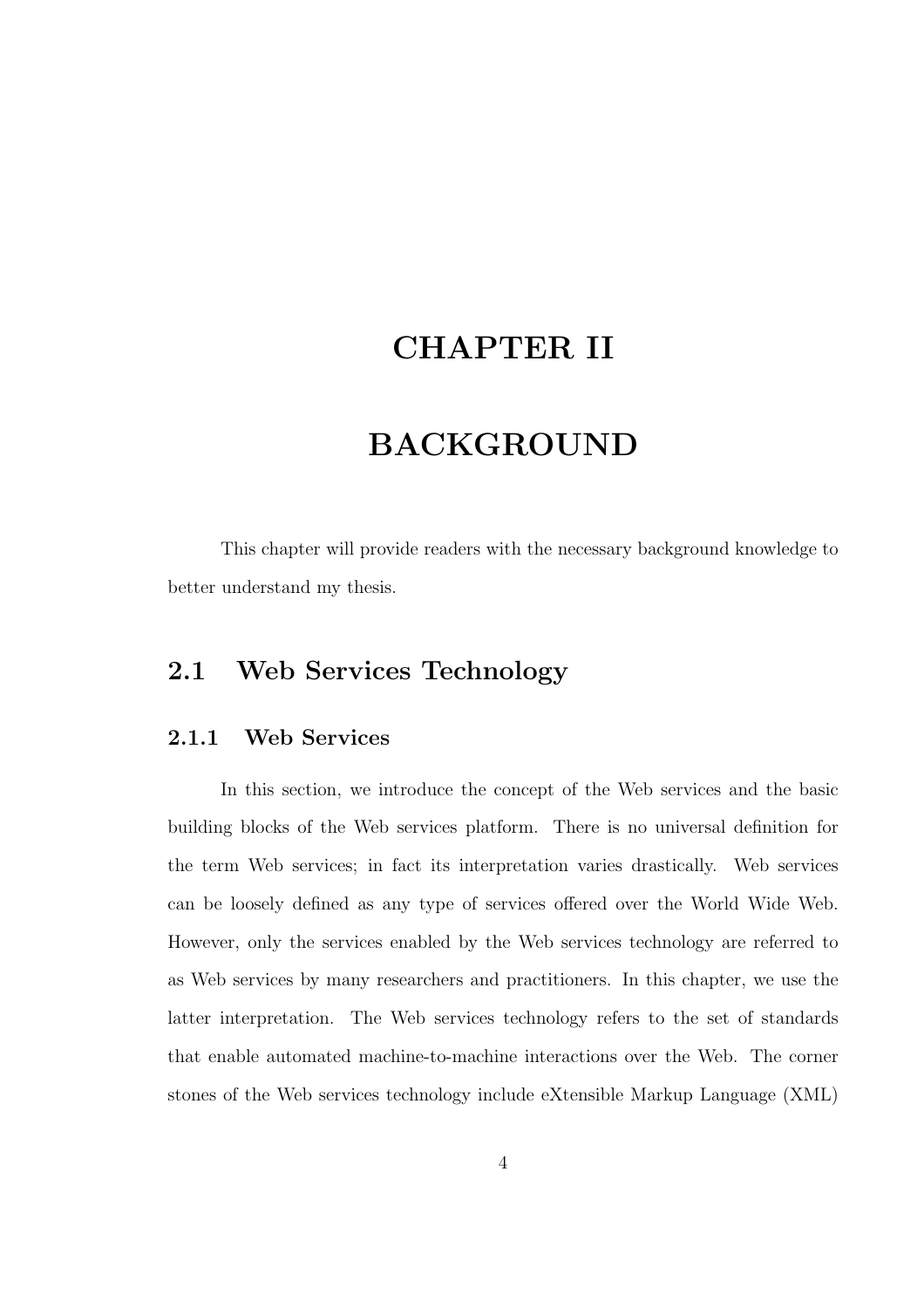[6], HyperText Transfer Protocol (HTTP), Simple Object Access Protocol (SOAP) [7], Web Services Description Language (WSDL) [8], and Universal Description, Discovery and Integration (UDDI) [9]. From an architectural point of view, the Web services platform consists of Web services providers, Web services consumers, and the UDDI registries that broker the providers and the consumers, as shown in Figure 1.



Figure 1: The Web Service Architecture

### 2.1.2 Web Service Technology standards

#### eXtensible Markup Language

XML is designed to facilitate self-contained, structured data representation and transfer over the Internet. It allows users to define their own tags, making it easily extensible. XML messages enable different applications to communicate with each other over the network using a variety of transport-level protocols such as HTTP and SMTP. To invoke a Web service, a user only needs to send an XML request message to the Web services provider. The provider will then send an XML reply message back containing the results requested by the user. Typically, the XML messages must conform to the SOAP standard.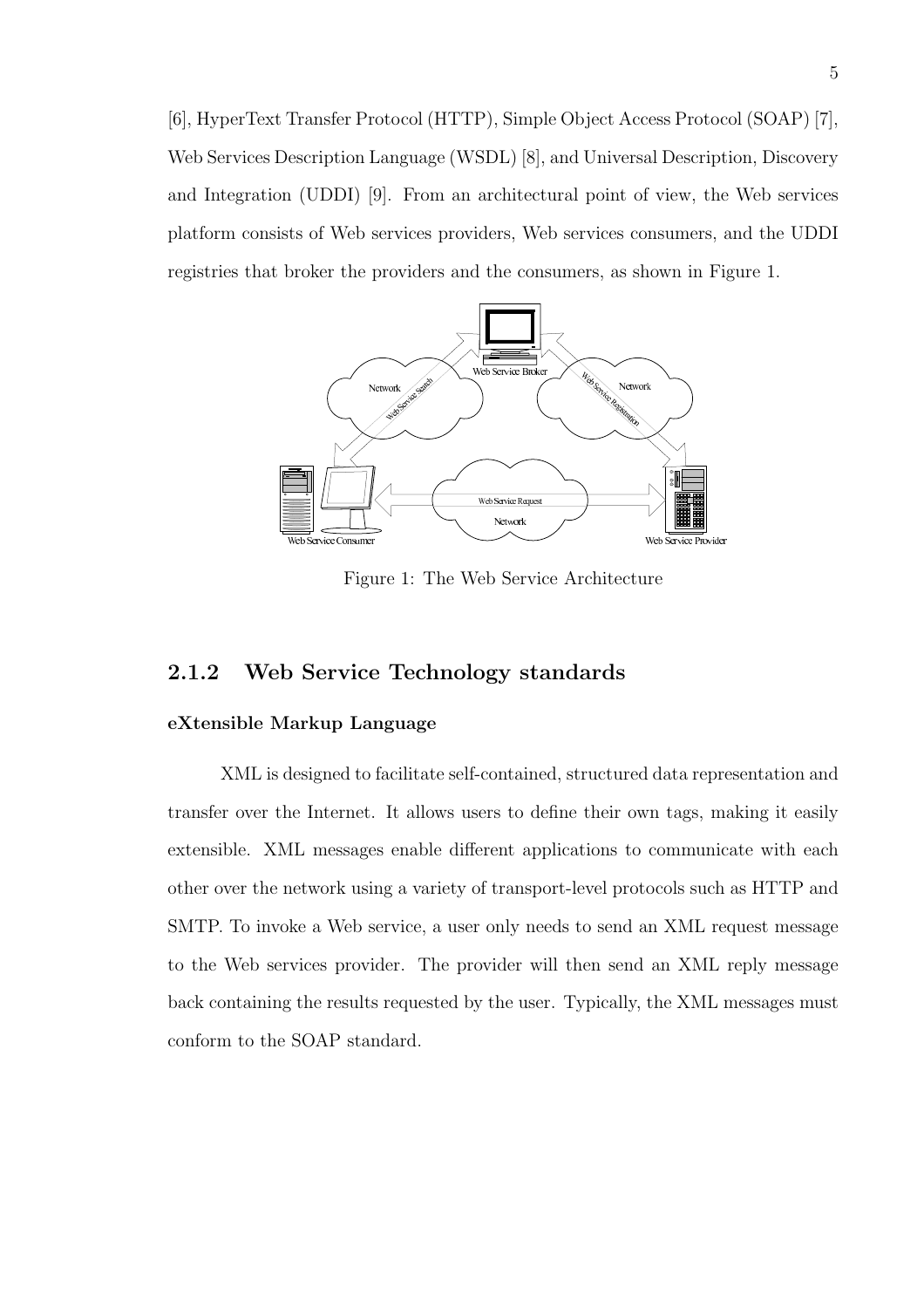#### Simple Object Access Protocol

SOAP, a communication protocol for exchanging messages over the Internet, provides a standard modular packaging model, a data encoding method and a way to perform remote procedure calls (RPCs) [26]. SOAP is easy to use and is easily extensible due to its use of XML as its message format. Like many public-domain application-level protocols, such as SMTP, a SOAP message contains a SOAP Envelop and a SOAP Body. A SOAP message often contains an optional SOAP Header element and a Fault element if an error is encountered by the sender of the SOAP message.

#### Web Service Description Language

WSDL provides a structured approach to describe a Web service based on an abstract model. For each Web service, the corresponding WSDL document specifies the available operations, the messages involved in these operations, and a set of endpoints to reach the Web service. WSDL is also extensible through the use of XML. In particular, it enables the binding of multiple different communication protocols and message formats.

#### Universal Discovery Description and Integration

The UDDI registry service acts like yellow pages for business providers and consumers. Business owners can publish their Web services to the UDDI registry; their partners and consumers can then locate the Web services in need and obtain detailed information by searching the registry. There are three main components in UDDI, commonly referred to as White Pages, Yellow Pages and Green Pages. The White Pages provide Web service provider's information, such as name, address, contact information and identifiers. The Yellow Pages describe industrial categories based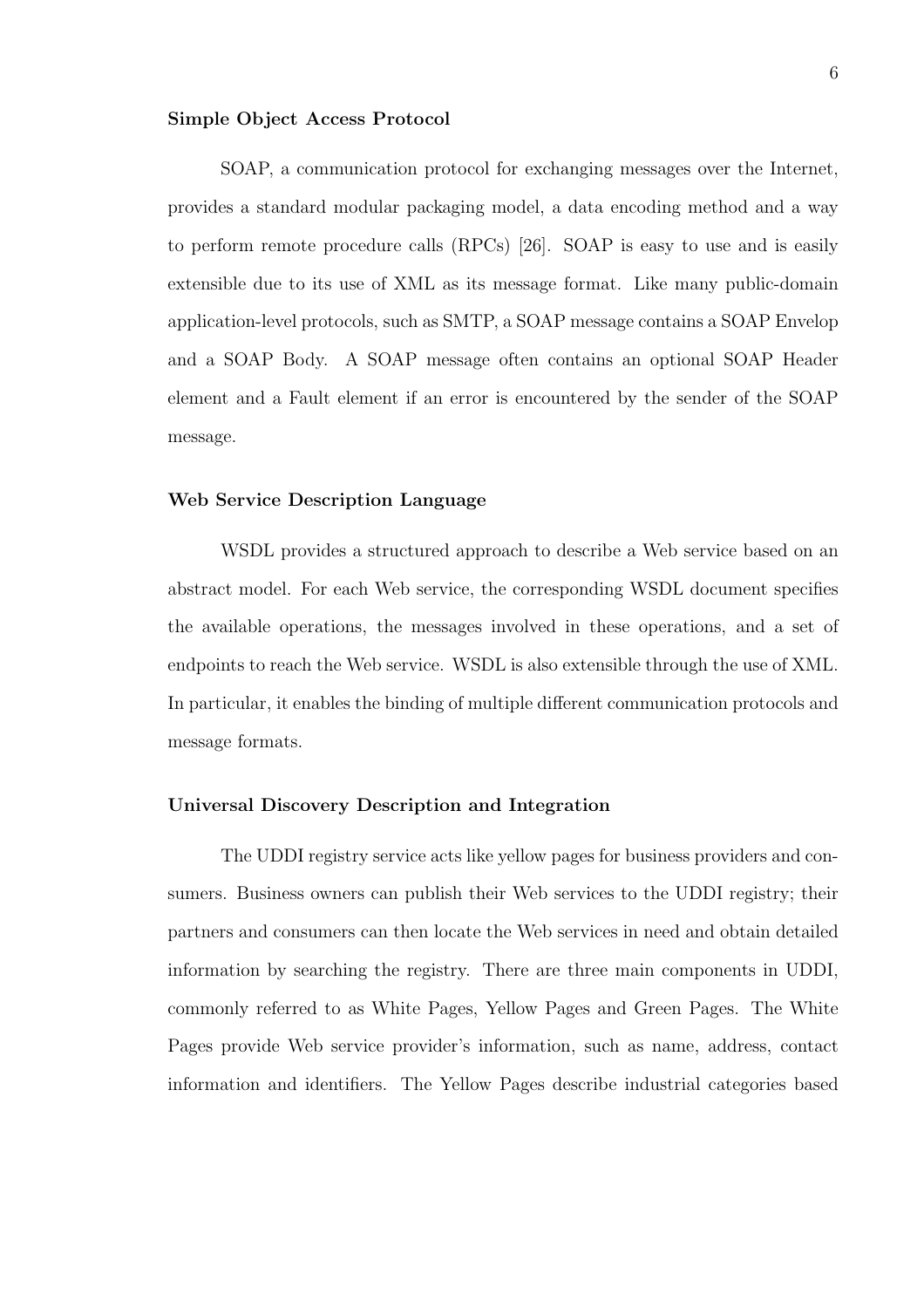on standard taxonomies. The Green Pages detailed present technical information regarding the Web services. The UDDI also support several methods of searching, e.g., search by service provider's location, by specified service types, etc...

### 2.2 Web-Service Atomic Transaction

#### 2.2.1 Web-Service Atomic Transaction Specification

WS-Atomic Transaction builds on top of the Web-Service Coordination, which defines an extensible framework providing service protocols to coordinate activities in the distributed applications. At the end of each transaction, the coordinator will be asked to commit the proposed result. This commitment has "all-or-nothing" property. If they all vote "yes", which means the transaction has been executed successfully, then the coordinator commits the action and upon final agreement, the tentative transactions will be visible to all others. Otherwise, if even one participant votes to abort or does not response to the transaction, then the coordinator has to abort. This abort decision will make the tentative transaction appears as it had never happened.

Each WS-Atomic Transaction is modeled to have three actors, An Initiator (a special participant), A Coordinator and a few Participants.

The Initiator is responsible to start and terminate a transaction.

The Coordinator provides the following services:

Activation Service: At the beginning of a transaction, the initiator invokes the Activation Service to create a coordinator object, which will then generate a new coordination context for the transaction and return it to the initiator. The coordination context contains a unique transaction identifier and an endpoint reference [23] for Registration Service. This coordination context will be included in all request messages within the transaction boundary.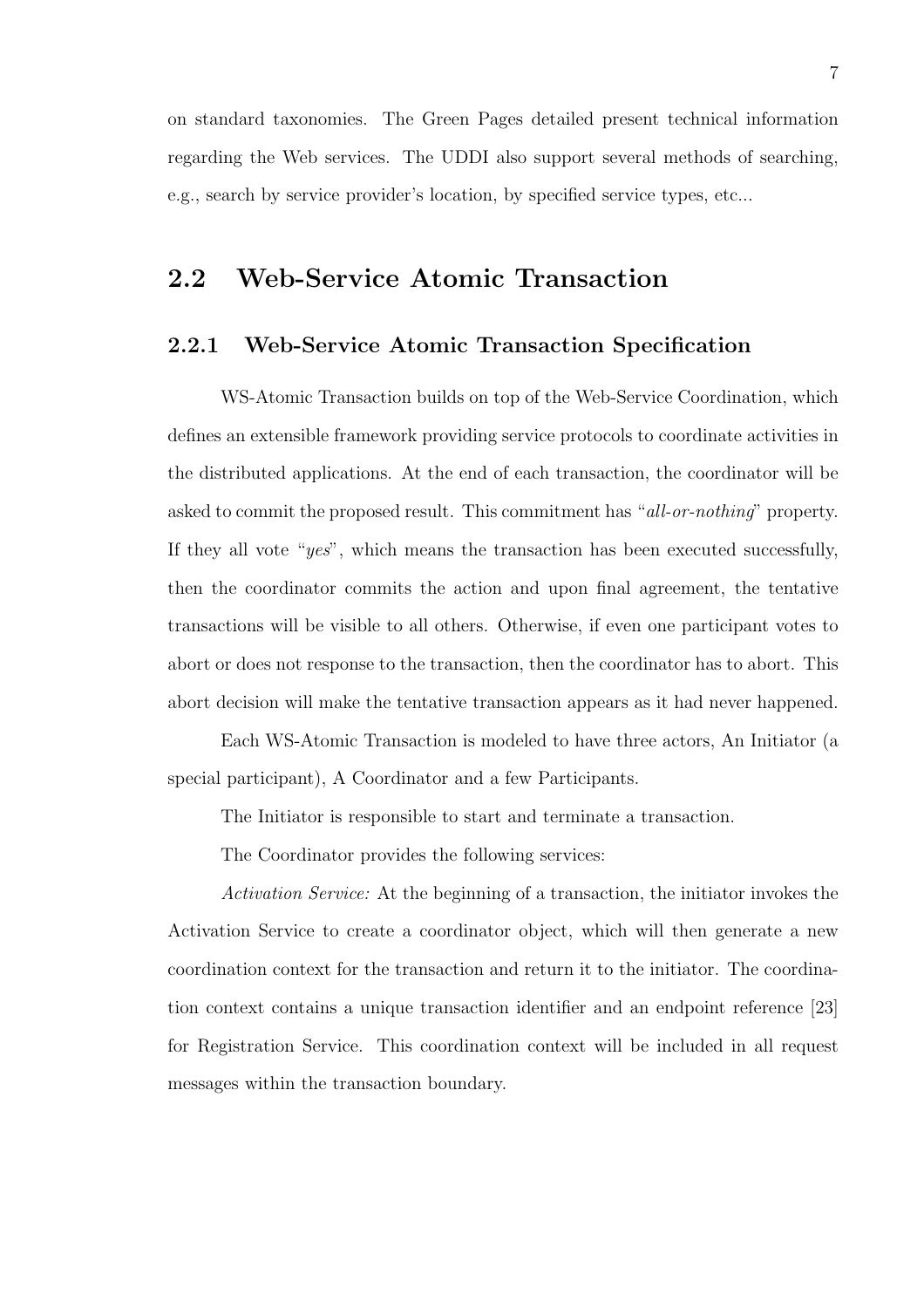Registration Service: All participants including the initiator will register their endpoint references for other associated participant-side services. These endpoint references will be used by the coordinator to contact them during the two-phase commit protocol.

Coordinator Service: This service is responsible for propagating messages in the 2PC protocol to ensure atomic commit of a distributed transaction. This service will be invoked when it receives a request from the Completion Service and then it will start the 2PC with all participants excluding the initiator. The participants have obtained the endpoint reference of the Coordinator Service during the registration step.

Completion Service: This service is used to manage the distributed commits by the start notification from the transaction initiator. The Completion service, together with the CompletionInitiator service on the participant side, implements the WS-AT completion protocol. The endpoint reference of the Completion Service is returned to the initiator during the registration step, the same as Coordinator Service.

The following services are from Participants.

CompletionInitiator Service: This service is provided by the transaction initiator to start a distributed commit and to obtain the final outcome of the transaction, as a part of the Completion protocol.

Participant Service: This service is invoked by the coordinator to solicit votes from, and to send the transaction outcome to the participants according to the twophase commit protocol.

The WS-AomicTransaction specification defines two protocols, Completion protocol and Two-Phase Commit (2PC) protocol.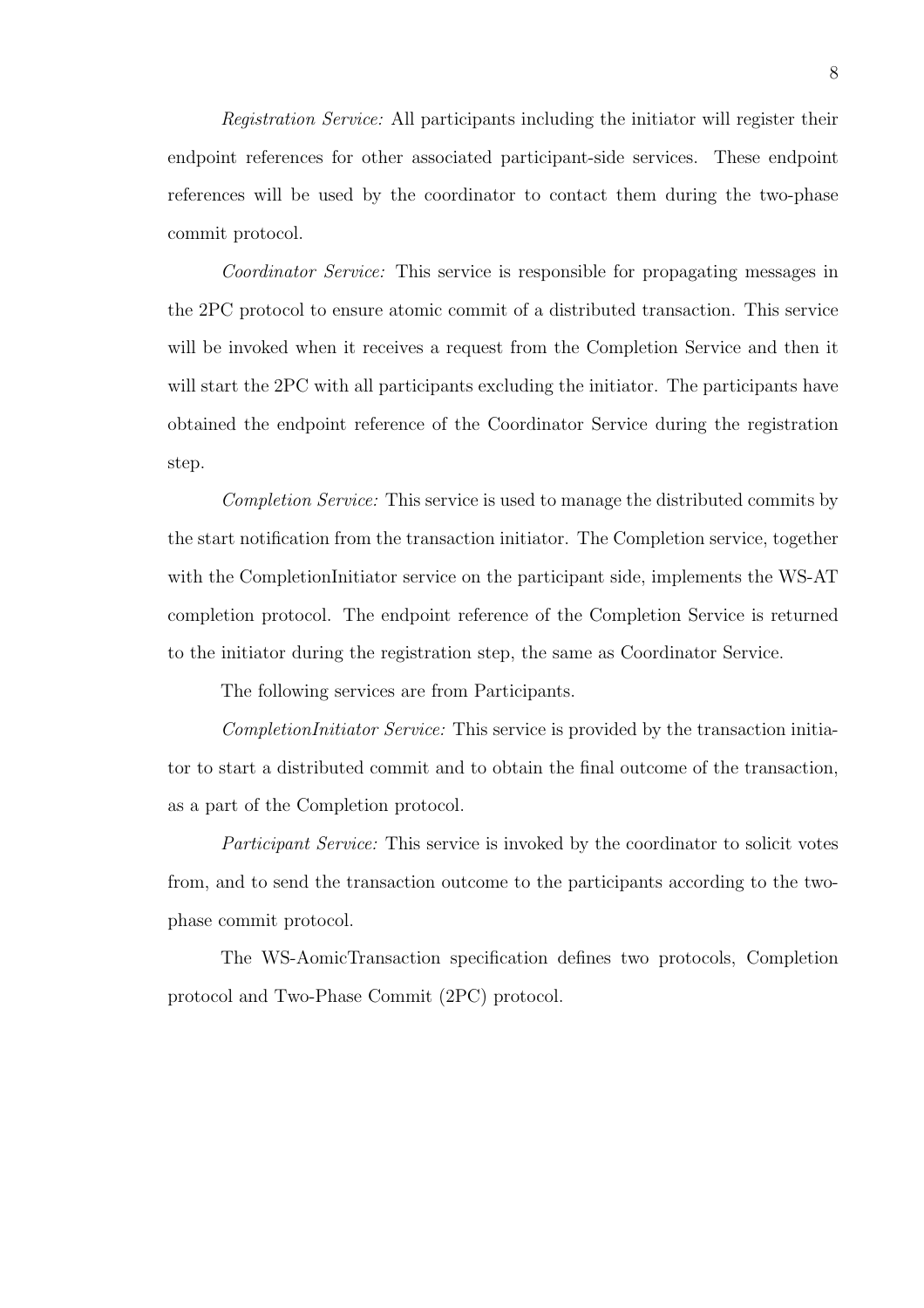#### Completion Protocol

The completion protocol occurs between the initiator and the coordinator to initiate a commit action by sending requests to the coordinator to either commit or abort the transaction and signal the final result. The commit request is sent to the coordinator when requested by the initiator. An instance of the Two-Phase Commit (2PC) protocol to carry out the agreement for the atomic transaction will then be launched by the coordinator. After the 2PC, a notification of the final outcome of the transaction will be sent to the initiator by the coordinator accordingly (i.e., Committed or Aborted). However, if the request from the initiator is Rollback instead, the coordinator will then abort the transaction directly. Figure 2 below shows the completion protocol in an abstract manner.



Figure 2: WS-AT Completion Protocol

#### Two-Phase Commit (2PC) Protocol

The Two-phase commit protocol occurs between the coordinator and the participants. It is used to coordinate registered participants to reach the agreement on the outcome either Commit or Abort the transaction and also to notify all participants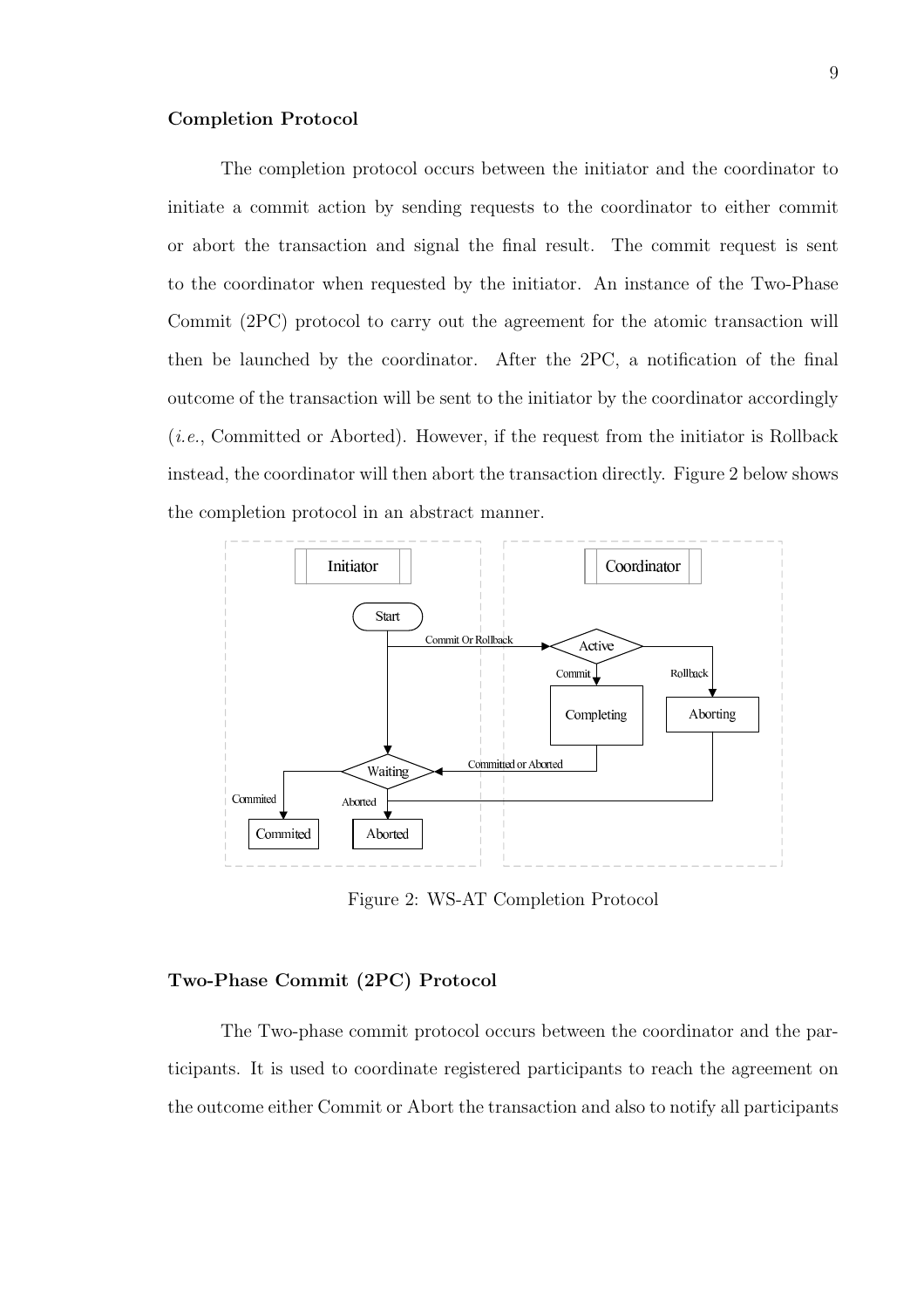accordingly. It contains two phases, the prepare phase and the commit phase. During the first phase, i.e. the prepare phase, the coordinator sends a Prepare request to all registered participants soliciting their votes. When the coordinator receives votes from all participants or the request time expires, the second phase, i.e. commit phase, begins to notify all the participants with the final outcome of the distributed transaction.



Figure 3: WS-AT 2PC Protocol

2PC protocol has two variants, one is Volatile 2PC used for volatile resources (*i.e.* a cache) and the other one is Durable 2PC, used on durable resources (*i.e.* a database). Participants need to register in the appropriate protocol, possibly more than one, before the transaction starts. A participant registers with several protocols by sending several registration messages. Upon receiving a Commit request from initiator in the completion protocol, the coordinator begins the prepare phase for each participant registered in the Volatile 2PC protocol. Each participant that receives the request must respond before the Coordinator starts the prepare phase in the Durable 2PC. Further participants may continuously register with the Coordinator,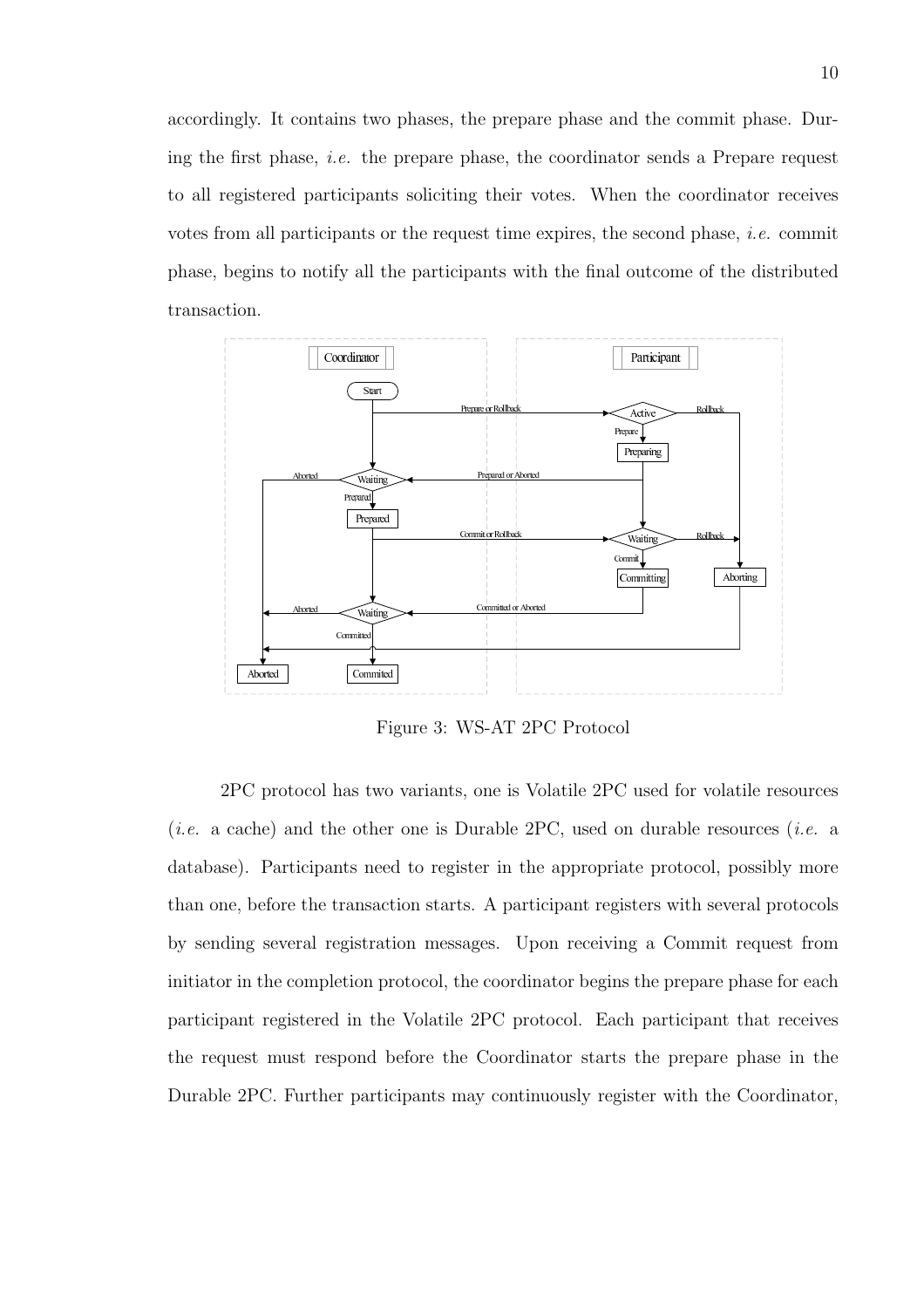but all registrations must be completed prior to beginning of the prepare phase for the Durable 2PC. The coordinator initiates the prepare phase handling for the Durable 2PC protocol by sending out a "Prepare" messages to all participants registered in the Durable 2PC upon completion of the first phase of the Volatile 2PC. All responses must be received before the protocol goes down to the next phase, in which the coordinator will issue the Commit notification to all participants for both the Volatile and the Durable 2PC protocols if all of the feedbacks are positive. If there are any negative votes, even only one, the coordinator has to abort the transaction. After the correct participants receive the Commit notifications, they will commit or abort the transaction and send the acknowledgement back accordingly to the Coordinator.

#### 2.2.2 Web-Service Atomic Transaction Model

Nowadays, the web service is becoming more and more complicated. A web service may be supported by another provided by different companies or organizations. For users, they only need to send a request to the composite Web service through a Web browser (such as Internet Explorer or Firefox Web Browser) or directly invoke the service through application software which stands alone at the client side. To achieve consistent outcome, the one who receives the request should start the distributed transaction to commit interactions. This is the scenario we consider. Figure 4 shows an example of the detailed steps of a distributed transaction supported by WS-AT.

Figure 4 shows a travel reservation example coordinated by WS-Atomic Transaction. In this example, a client contacts a Travel Agent to make travel arrangements on behalf of the client. The Agent, which acts as the completion initiator, is responsible for making reservations for the flight and hotel in the context of an atomic distributed transaction. We assume that the Agent relies on a Flight reservation Web service and a Hotel reservation Web service to book the plane ticket and the hotel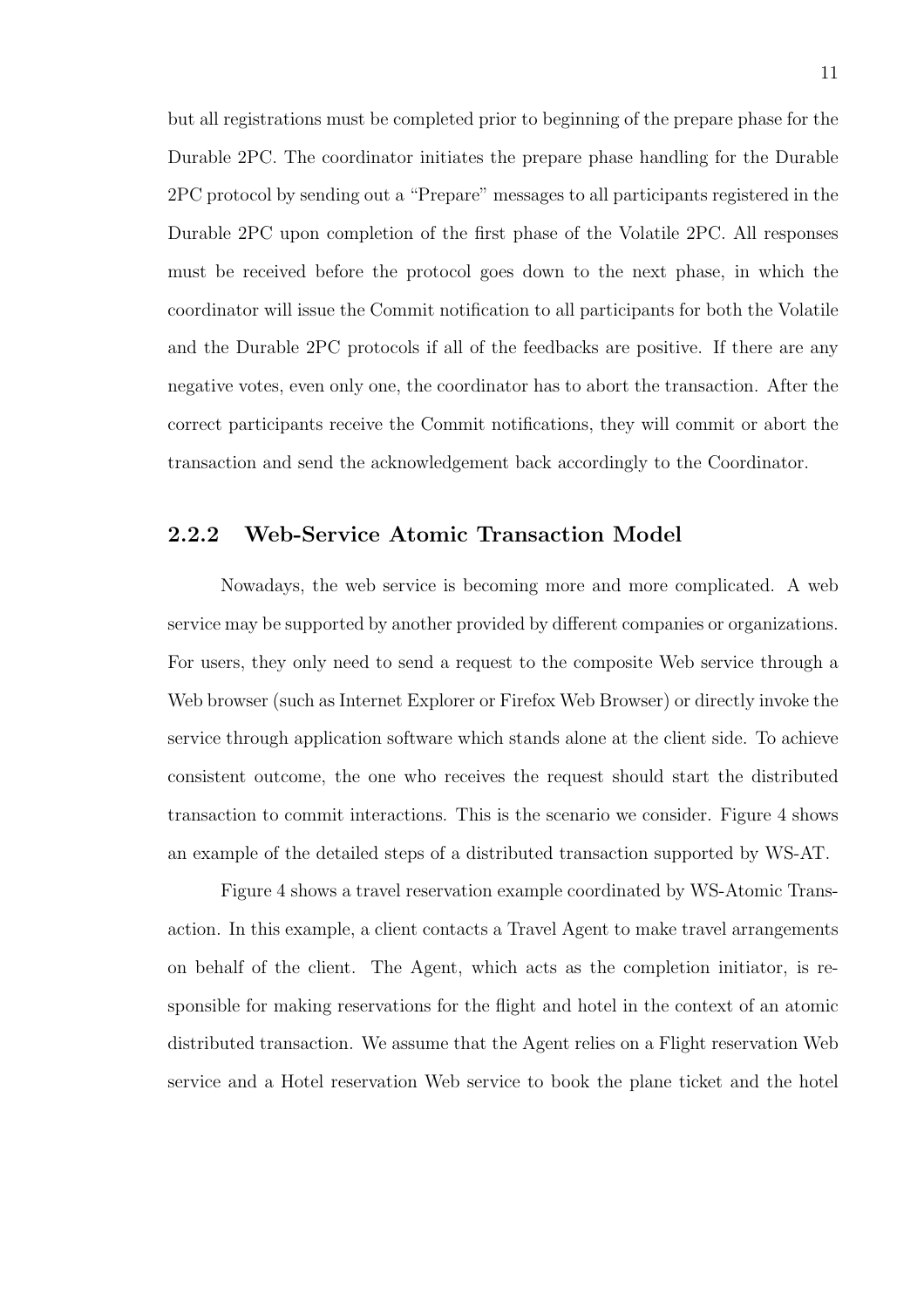room for the traveler. We also assume that these two Web services are managed by different servers in different locations.



Figure 4: Travel Agent Example Coordinated by WS-AT

To begin this transaction, the client will send a request to the initiator (step 1). The initiator will then invoke the Activation Service on the Coordinator which will create a unique coordination context for the transaction (step 2) containing the Endpoint References of the Registration Service. After the Activation Service, the initiator will receive the transaction context (step 3). In the next step, the initiator will register the Completion Initiator Service with the Coordinator so that the Coordinator could inform the Initiator once it receives the outcome of the transaction (steps 4 and 5). Now the booking service, offered by the initiator, will carry out the reservations for the plane ticket and the hotel room (steps 6 and 10). The flight and hotel booking Web services must register their participant endpoint references with the coordinator (steps 7  $\&$  8 and 11  $\&$  12). After the registration step, these services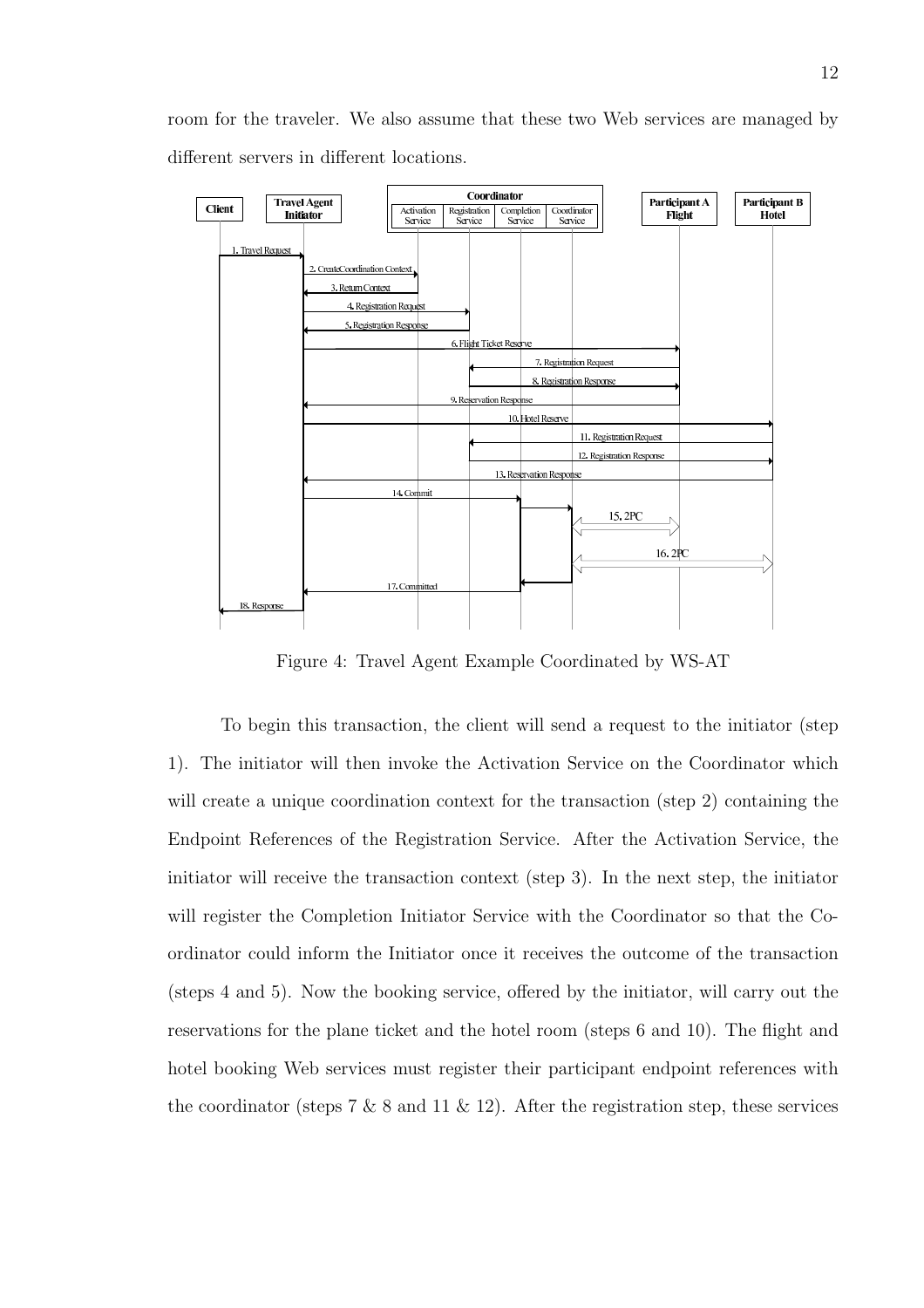will send their responses for the reservation requests (steps 9 and 13). Subsequently, the initiator will ask the Completion Service to commit the transaction (steps 14 - 17). Finally, the Travel Agent will send the result back to the client (step 18).

### 2.3 Byzantine Fault Tolerance

#### 2.3.1 Byzantine Fault

Byzantine, from  $5<sub>th</sub>$  century to  $15<sub>th</sub>$  century, is the hoary Roman Empire, which is the city of Constantinople today. In 1453 AD, there was a well known tale that took place within the Byzantine Empire. The city was under siege and there were several powerful Ottoman battalions coped outside an enemy city on different sides poised for the next attack. Each division was commanded by a general, and all commanders would communicate with each other using a messenger service. Because the fortifications of this enemy city were as firm as a rock, no battalion could success by itself. The only way to win this war was to carry out the attack by several, possibly all, of battalions together. Otherwise they should all retreat together. It was apparent that a partial attack would incur heavy losses and infuriate the Grand Sultan, so the generals commanding different camps had to reach the same decision and agree upon the same plan of actions by communicating with other generals. Using the messenger service of the Ottoman Army, the generals were be able share their thinks through messages within an hour. And the receiver was able to certify the identity of the sender and preserve the correct content of the original messages. If all of the generals were loyal, they would be able to reach the same decision fairly quickly. However, some of the generals were treacherous, and they tried to confuse others so that no agreement could be reached. As a result, some of generals would attack while others withdrew. Thus, an insufficient army launched the attack, and unsurprisingly there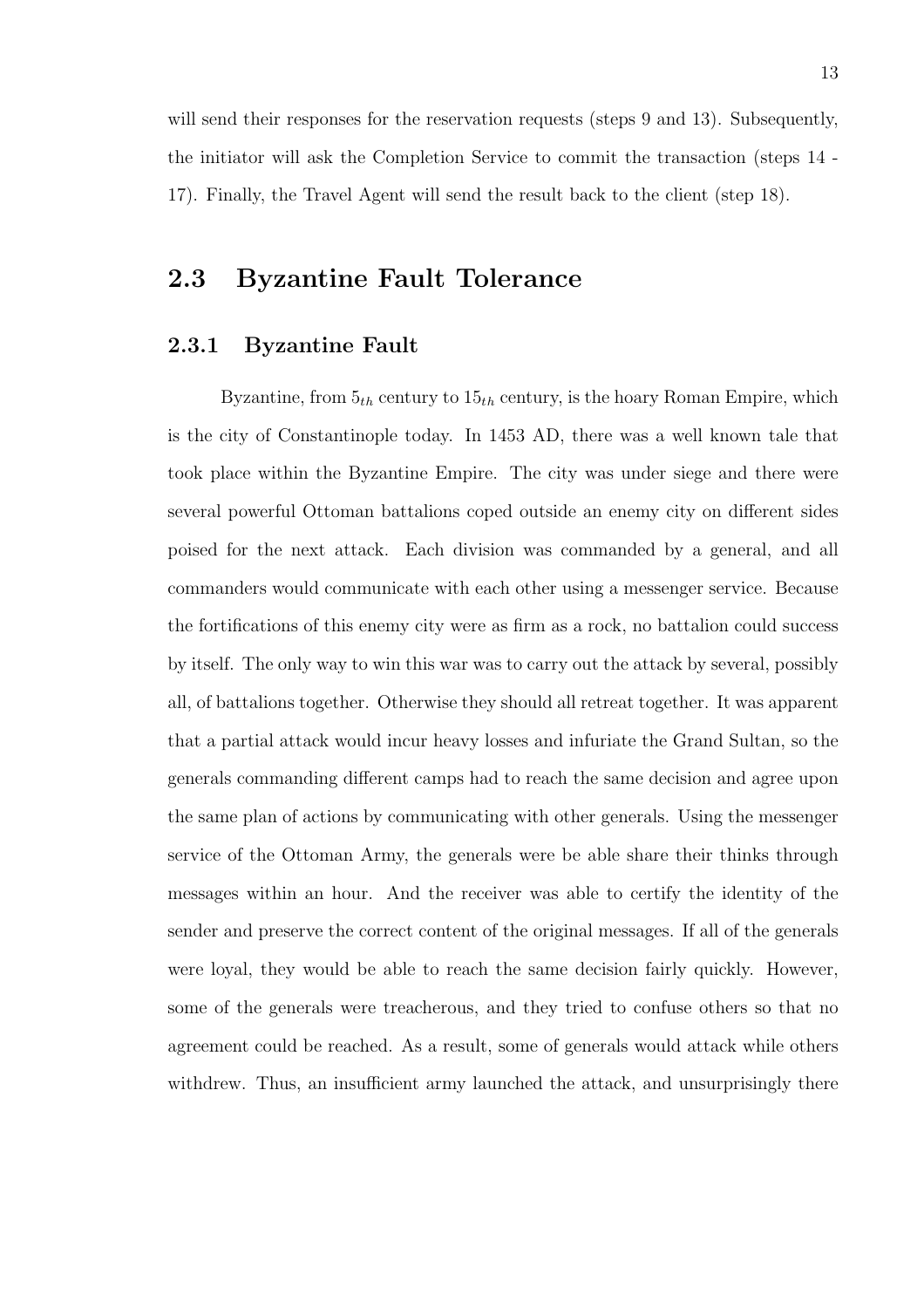were heavy losses nearing annihilation for the Byzantine Army.

This is the classic coordination problem now known as the Byzantine Generals Problems. In computer networks, some machines may fall into an arbitrary failure state much like the faulty generals that prohibit others to achieve an agreement. We call this type of failures the Byzantine Faults. The solution to tolerate Byzantine Faults is known as the Byzantine Agreement which describes a way to allow the correct sections to reach an agreement or achieve coordination despite faulty messages.

#### 2.3.2 Byzantine Fault Tolerance

Byzantine fault tolerance refers to the capability of a system to tolerate Byzantine faults. It can be achieved by replicating the server and ensuring all server replicas reach an agreement on the input despite Byzantine faulty replicas. Such an agreement is often referred to as the Byzantine agreement.

The most efficient Byzantine agreement algorithm reported so far was due to Castro and Liskov (referred to as the BFT algorithm). The BFT algorithm is executed by at least  $3f + 1$  server replicas to tolerate up to f Byzantine faults. One of the replicas is designated as the primary while the rest are backups. The normal operation of the BFT algorithm involves three phases, normally called the pre-prepare phase, the prepare phase and the commit phase. During the first phase, pre-prepare phase, the primary multicasts a pre-prepare message containing the client's request, the current view and a sequence number assigned to the request to all backups. A backup verifies the request message and the ordering information. If the backup accepts the message, it multicasts a prepare message to all other replicas containing the ordering information and the digest of the ordered requests. This starts the second phase, the prepare phase. A replica waits until it has collected  $2f$  matching prepare messages from different replicas before it multicasts a commit message to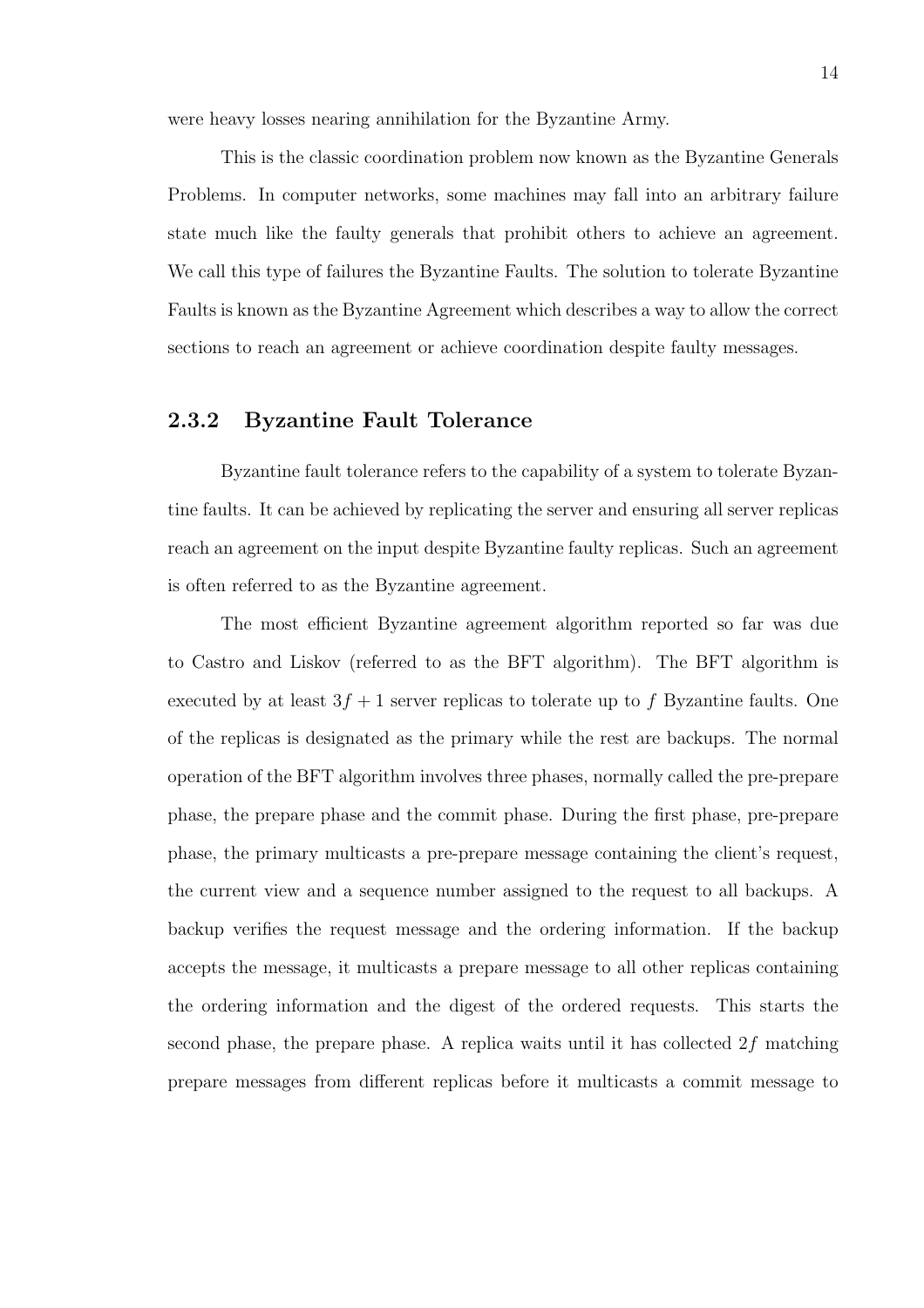other replicas, which starts the third phase (commit phase). The commit phase ends when a replica has received  $2f + 1$  matching commit messages from different replicas. At this point, the request message has been totally ordered and it is ready to be delivered to the server application.

The BFT algorithm is implemented in our Byzantine Fault Tolerant Coordination for Web Services Atomic Transactions system. To avoid the possible confusion between the two phases (the prepare phase and the commit/abort phase) in the Two-Phase Commit (2PC) protocol, we refer the three phases in the BFT algorithm as BA-pre-prepare, BA-prepare, and BA-commit phases in this thesis.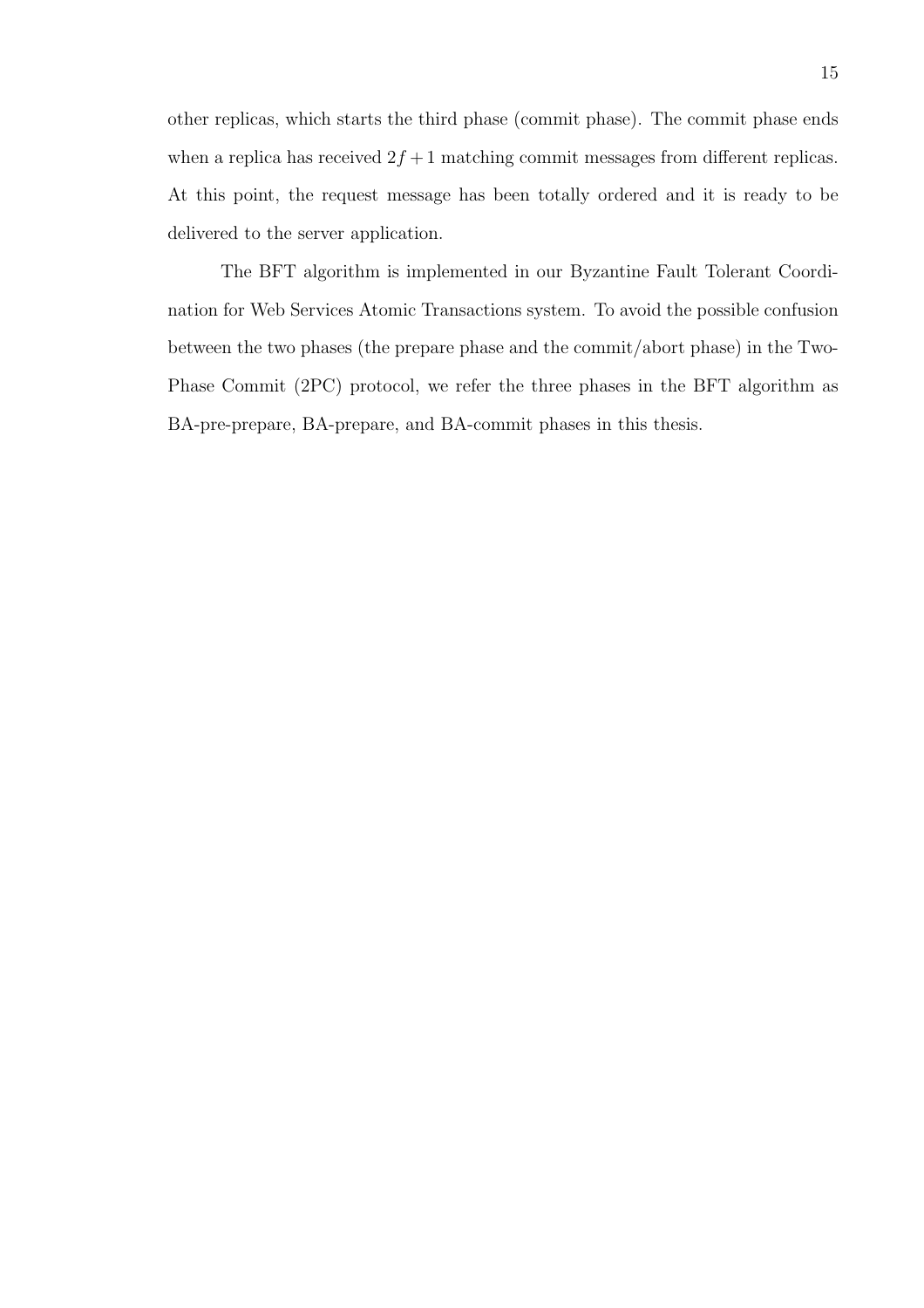# CHAPTER III

# BYZANTINE FAULT TOLERANT COORDINATION FOR WEB SERVICES ATOMIC TRANSACTIONS

### 3.1 System Model

The basic web service system model we considered is a composite Web service as described in section 2.1.1. The end users only need to invoke these services. The distributed transactions, which are used to coordinate the interactions with other Web services, are hidden from the users. The end users will only see the final results when the distributed transactions have been completed.

We use the flat distributed transaction model for simplicity, and implement the WS-AT framework in our system to support the distributed transaction for consistency.

The Service provider, who first accepts the request of the client, acts as the initiator. The responsibilities of the initiator are to start and terminate a transaction,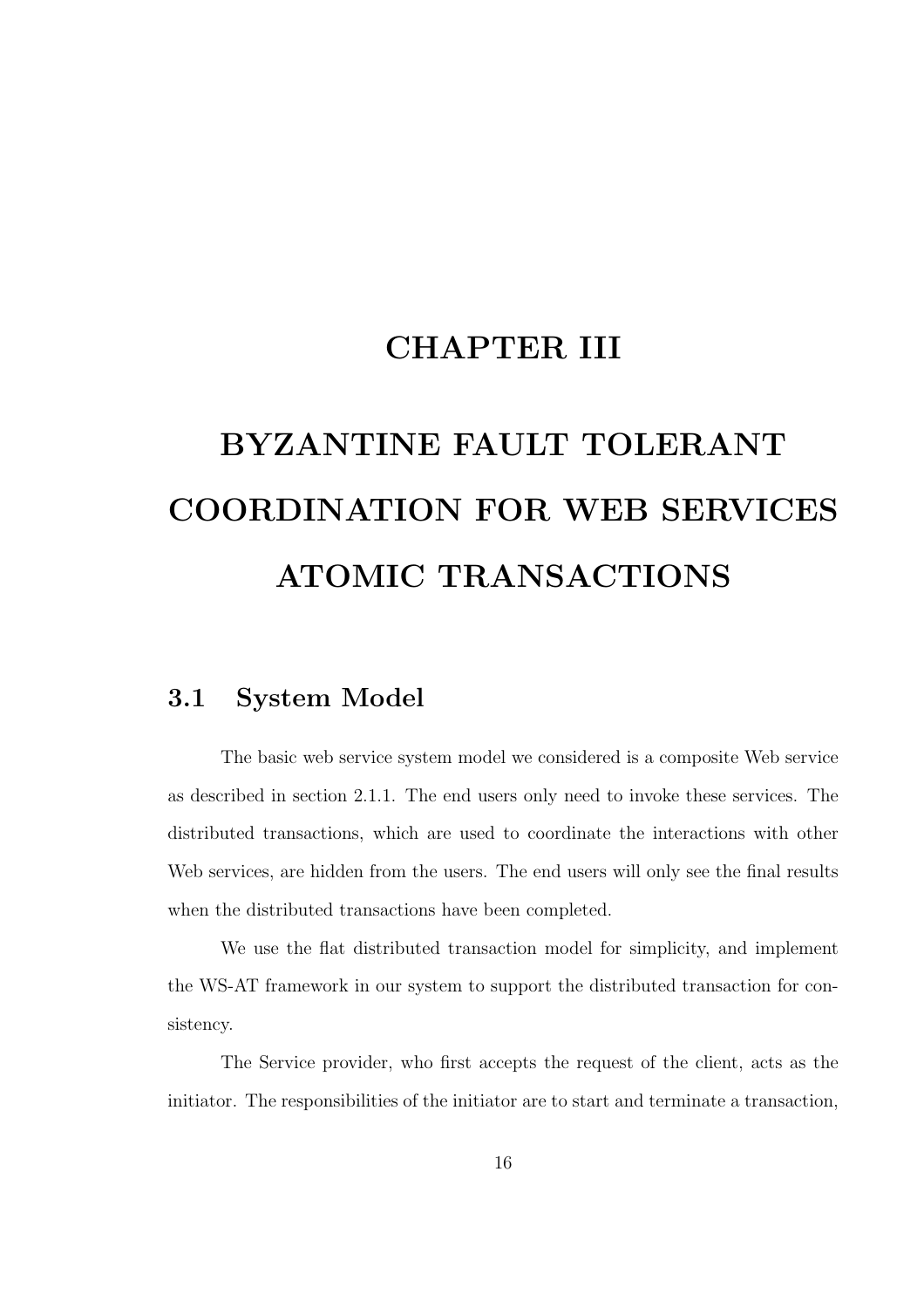and to also propagate the operations to all other attending participants. The initiator is a special participant, but we will not separate the initiator from the participants unless it is necessary. The only different between the initiator and the participants in our system is that the initiator is replicated to tolerate faults, but for simplicity's sake, we did not replicate participants. Because the initiator is stateless, we only need  $2f + 1$  initiator replicas to handle up to f Byzantine faulty initiator replicas. Figure 5 shows the framework of the initiator and the participants (there are only two participants in the figure but can be more).



Figure 5: Framework of Initiator and Participants

In our system, the transaction coordinator runs separately from the initiator and the participants. The set of services on the coordinator side runs on the same address space and it is replicated on different machines possibly on many different locations. We use  $3f + 1$  coordinator replicas working together to tolerate up to f Byzantine faulty nodes. Figure 6 shows the framework of the coordinator.

This system is a kind of primary-backup mechanism, which means there will always be a primary replica and several backups. To ensure that the system can be still functional when the primary fails, we must pick another as the primary within the replicas in case the current one is faulty. This progress is called view change and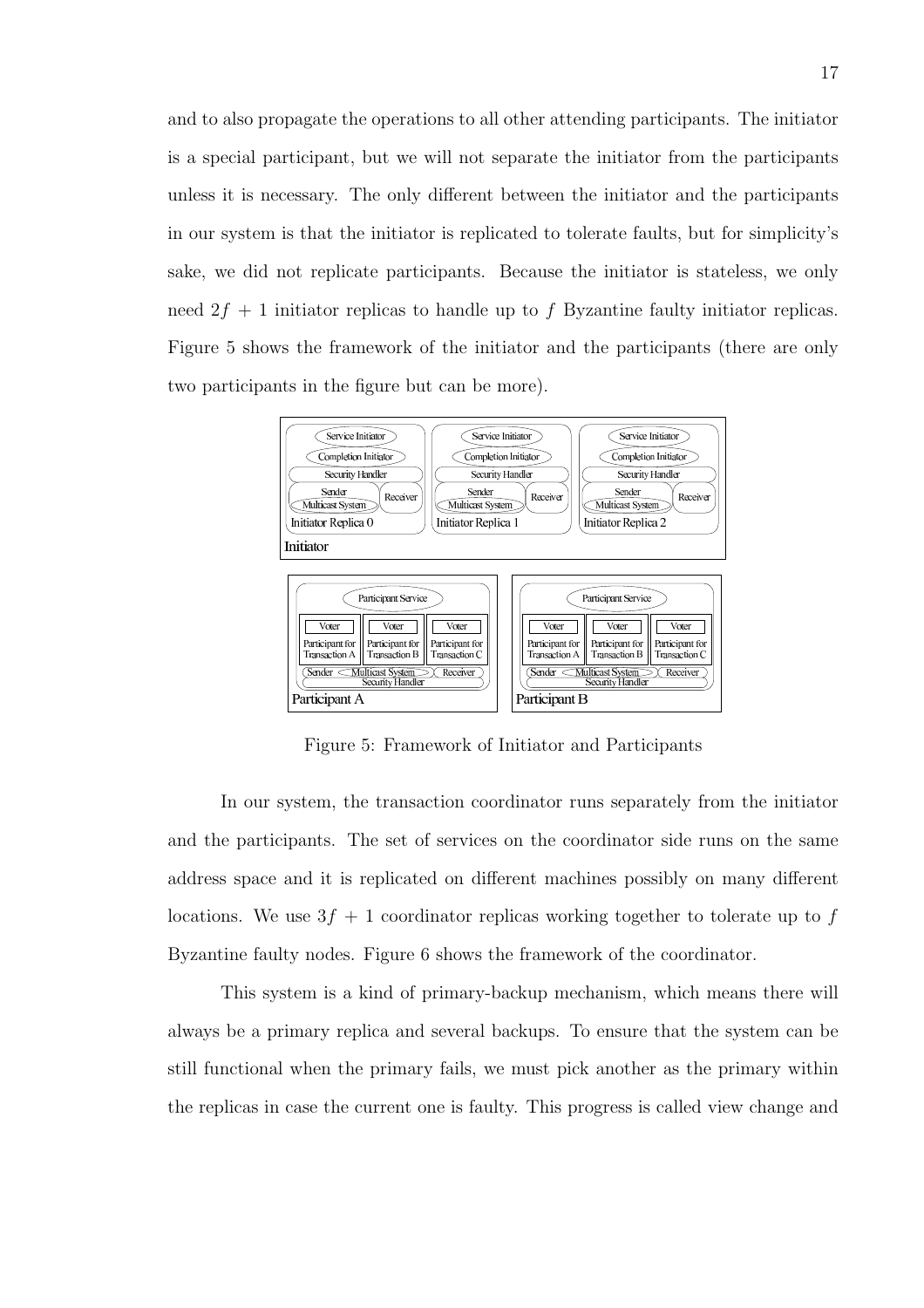

Figure 6: Framework of the Coordinator

we denote a view as v to identify who is the primary. We also allocate a unique ID  $i$ , which varies from 0 to 3f, to every replica. In each view v, one replica, whose ID i satisfies  $i = v \mod (3f + 1)$ , serves as the primary. If it fails, the next one  $i + 1$  will be selected.

At the beginning of each transaction, a coordinator object is created and the lifespan of this object is the same as the corresponding transaction. When the transaction has been completed, the Coordinator of the transaction will cease to exist. During the activation service, we enable an adjusted BFT distributed commit algorithm, which has one more round, to broadcast the collection of message digests. The activation service will be introduced in more detail in section 3.3.

Before each distributed transaction, all correct coordinator replicas need to have the acknowledgments about the registration of the involved participants to ensure that the result of distributed transaction comes from the registered participants set. Furthermore, when the participants receive the message propagated with a registration request from the initiator, they have to register with at least  $f + 1$  correct coordinator replicas and then send the reply back to the initiator. If the participant crashes during the registration or before the transaction propagated to itself, either no reply or an exception will be thrown back. Sequentially, the initiator will abort the transaction.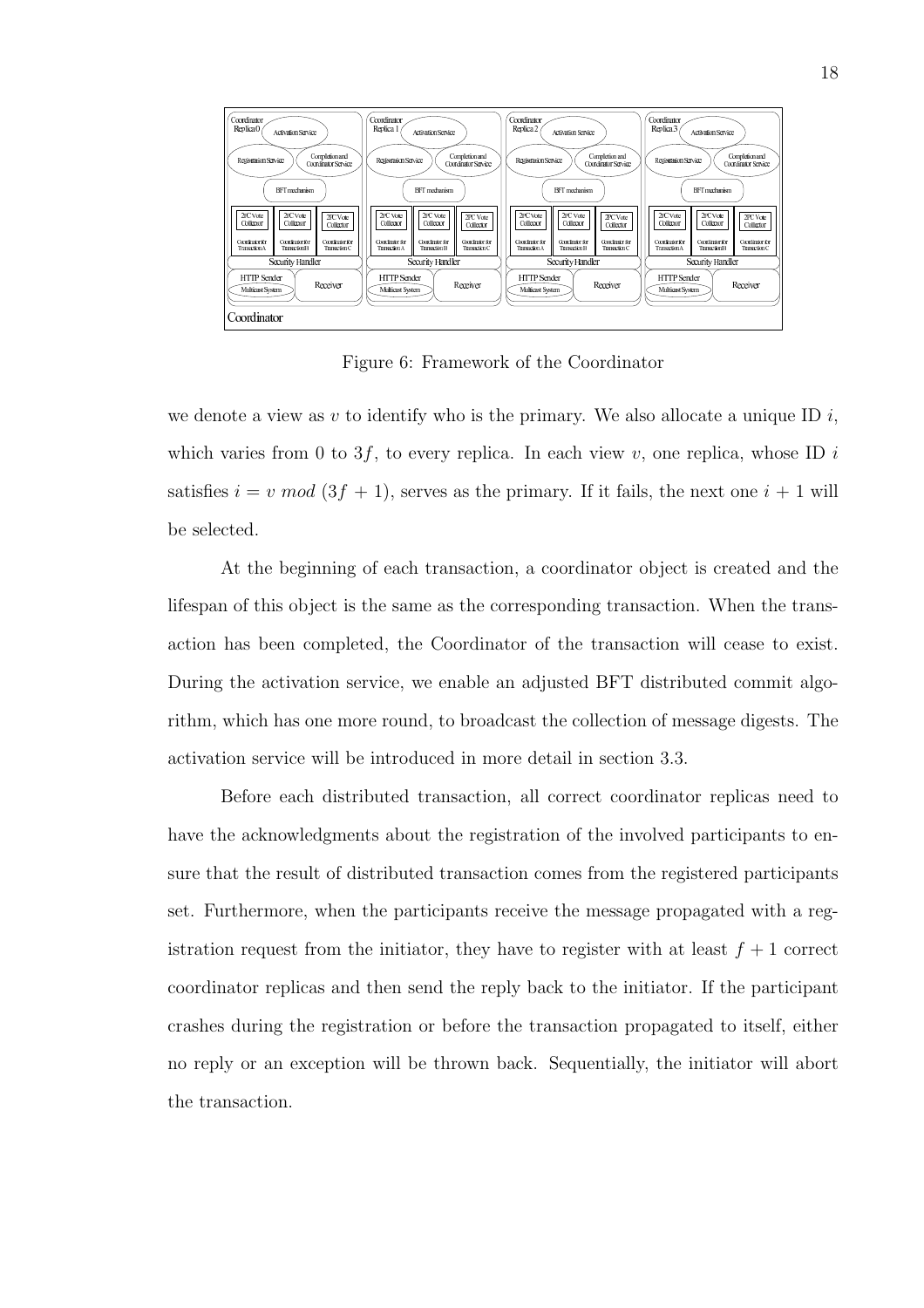Figure 7 shows the sequence relationship among the main components of the system. The same sequence number means they are taking place at the same time in parallel.



Figure 7: System Framework

We use the Public key algorithm in our system to sign the transaction messages. All messages in the transaction are digitally signed. If confidentiality is needed, messages can be further encrypted. All coordinator replicas and participants have a key pair, a public key and a private key. In this key pair, the private key should be kept secret by the owner and nobody can get it. The public key is well known to others who want to send a signed message to the key owner. I will not go into detail about the digital signature and the encryption algorithms, but we will make the assumption that the encryptions and the digital signatures cannot be broken sufficiently with the current computing power.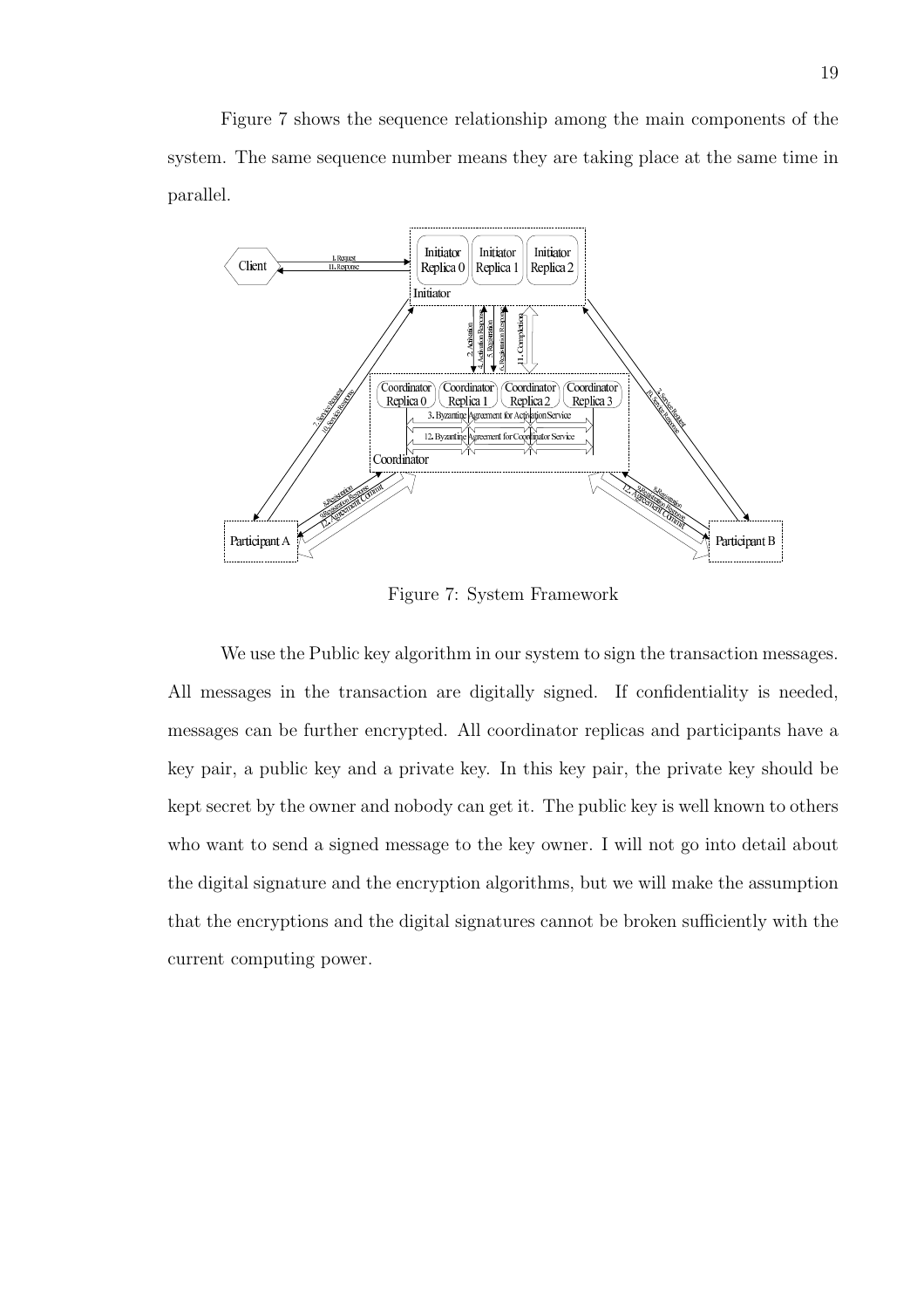### 3.2 Threat Analysis

Most frequently, all the replicas of the initiator and the coordinator, we believe, should be under the "correct" condition. However, the word "correct" here has different meanings for different actors. We say that the participants are "correct" as long as they are not in the Byzantine Faults. They may, however, fall into the non-malicious faults categories such as a crash or other performance problems. For the coordinator and initiator replicas, we say that they are "correct" only when they faithfully execute all operations and carry out good results accordingly throughout their entire lifetime.

Based on the definition of the "correct" stated above, the coordinator and the initiator replicas are subject to Byzantine Faults which means our system can tolerate arbitrary faulty replicas. On the other hand, for the participants, we have to rule out some forms of the Byzantine faulty behaviors. A Byzantine faulty participant can always vote to commit a transaction but actually abort the transaction locally or vote to abort the transaction but commit it locally. These situations are beyond the scope of any distributed commit protocols. Rather, they should be addressed by business accountability and non-repudiation techniques. Other forms of Byzantine faults on the participants, such as sending conflicting votes to different coordinator replicas, can be tolerated.

Now, let's take a look at what the faulty parties can impose in order to better tolerate them. Here we enumerate the threats from the Byzantine faulty coordinator replicas and participants.

If coordinator replicas are considered in Byzantine Faults, they can perform some of the following hostile operations:

• Refuse to execute a part of or the whole service request with the intent to block the execution of a distributed transaction. The faulty coordinator replica can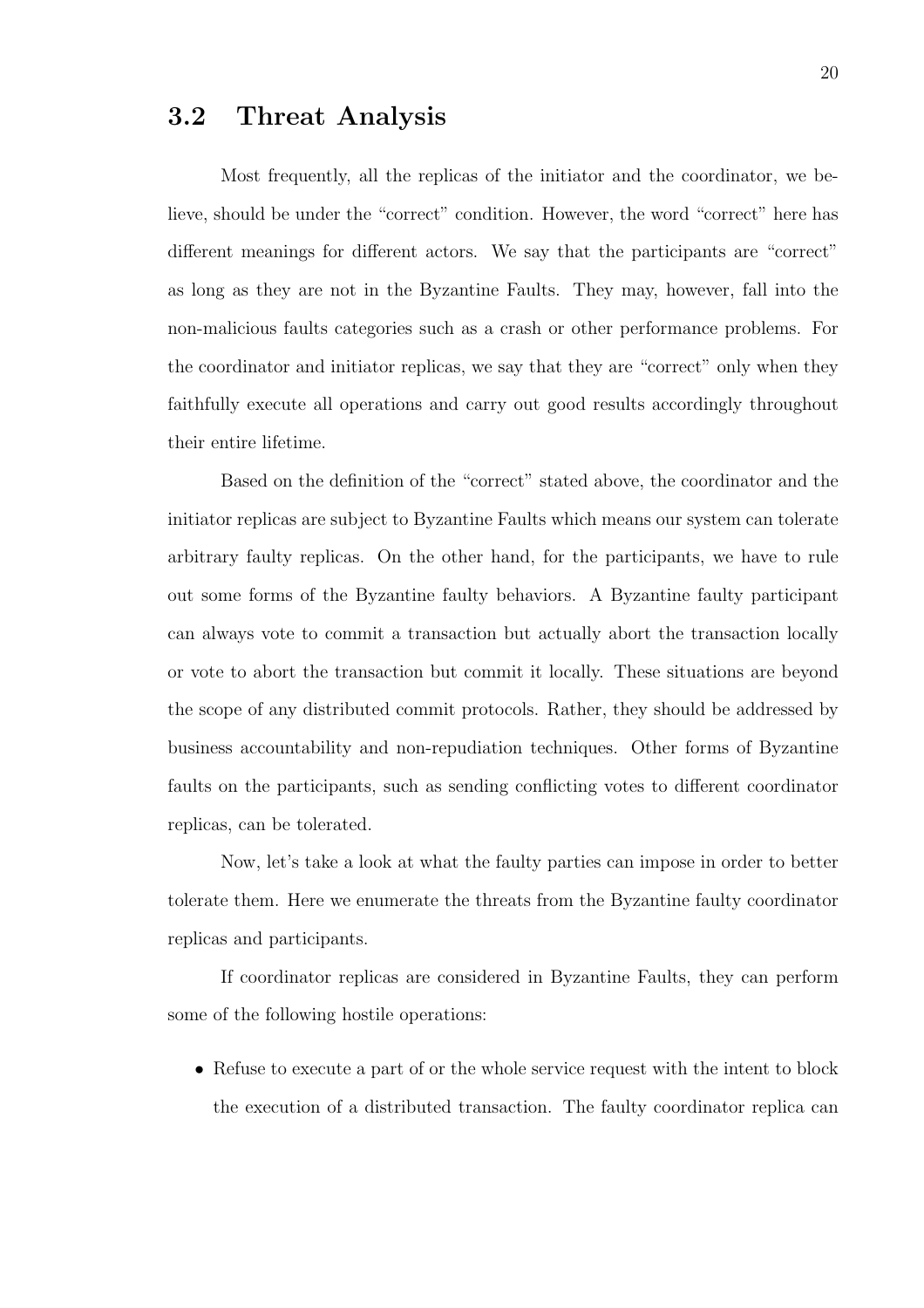do this simply by not responding.

- Abort the transactions despite having received all *yes-votes* from participants. To do this, the faulty coordinator replica omits one or more digitally signed yesvotes and pretends those participants did not respond until the timer expires. Please note that the faulty coordinator cannot fake a commit decision if it has not received yes-votes from every participant.
- Send conflicting decisions to different participants. The faulty coordinator replicas can send back some correct commit responses and some faked abort decisions after they have already received all yes-votes because it is obliged to piggyback all yes-votes with a correct commit decision. At the same time, they can fake an abort decision by omitting some votes. The intention is to corrupt data integrity of correct participants.
- Execute the distributed commit protocol correctly for some transactions exactly the same as the correct coordinator.

As a Byzantine faulty participant, it can perform some of the following faulty operations:

- Refuse to execute a part of or the whole distributed commit protocol by not sending or responding, this can cause the involved transactions to abort.
- Vote abort but internally prepare or commit the transaction.
- Vote commit but internally abort the transaction.

As you can see, a faulty participant cannot disrupt the consistency of correct participants as long as the coordinator is correct. To deter malicious participants, the coordinator keeps an auditing log and records all votes from all participants. The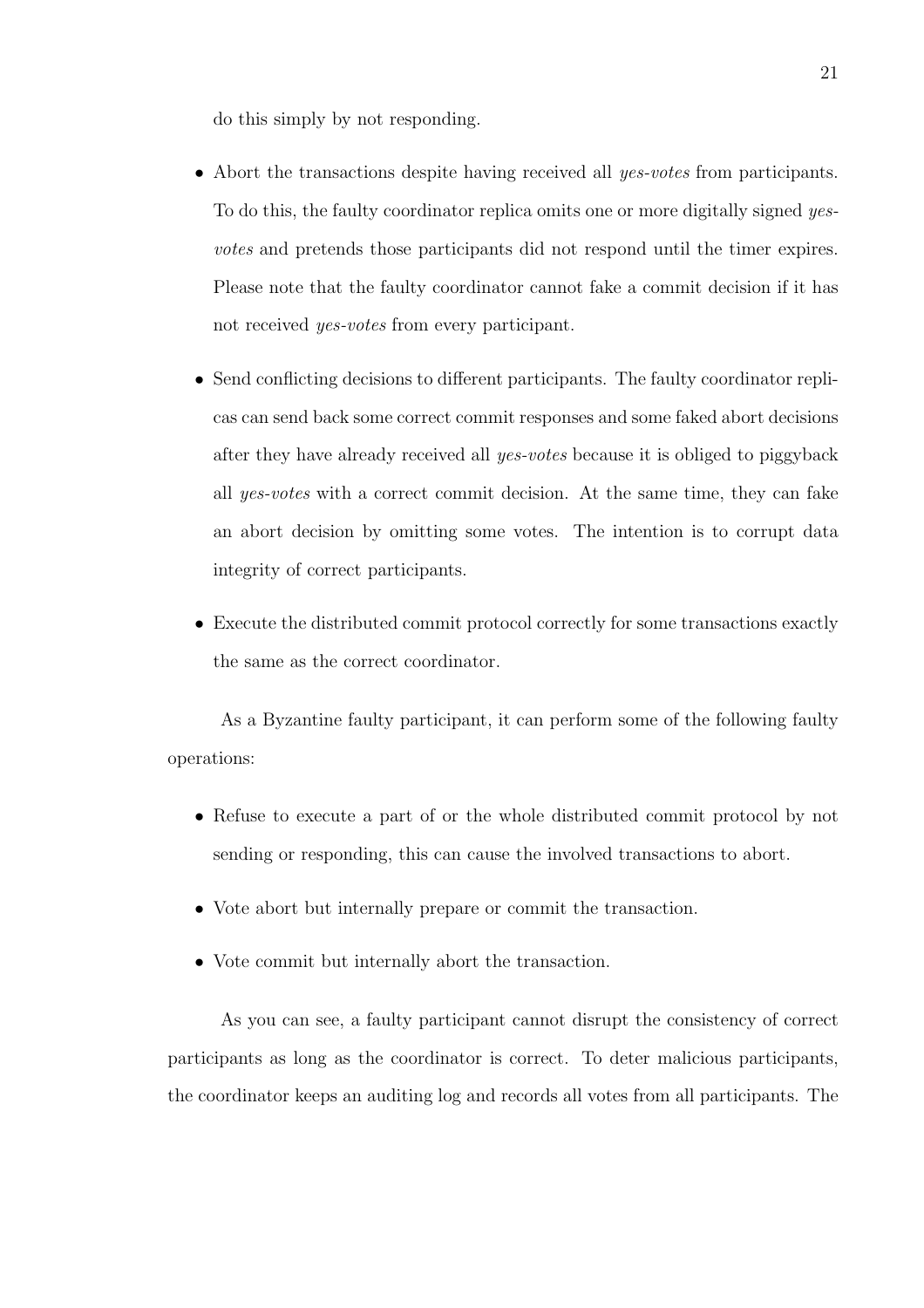logged information can be used to hold a faulty participant accountable for providing fake information. For example, if a participant refused to ship a product that it has promised to, the user and other participants can sue it using the logged vote record from that participant.

Furthermore, for our system, we assume that the coordinator replicas and the participants fail independently. This means that the failed coordinator replicas will not collude with any of the failed participants, this includes the initiator. We do, however, allow failed coordinator replicas to collude amongst each other.

# 3.3 Byzantine Fault Tolerant Transaction Activation

After analyzing what the faulty parties can impose, let's start how to tolerate them by using our system. Three main parts, BFT Transaction Activation, BFT Registration, and BFT Transaction Completion and Propagation are needed.

Figure 8 shows the details of the BFT Activation service.

The client sends a request to the initiator, which has already been replicated, to start a new transaction. The request is in the form of  $\langle CREQ, o, t, c \rangle \sigma_c$ , where  $CREQ$  represents: the request from the client,  $o$  represents: the operations client wanted by the client, t represents: the monotonically increasing timestamp, c represents: the id of the client, and  $\sigma_c$  represents: the signature of the client. This request has been sent to all initiator replicas. The initiator replica accepts the request only if the request messages are properly signed by the client and the timestamp t is not smaller than any of the other requests from the same client. After validating that the correct request has been received, the initiator replicas send the activation messages to the primary replica of the activation service to invoke the BFT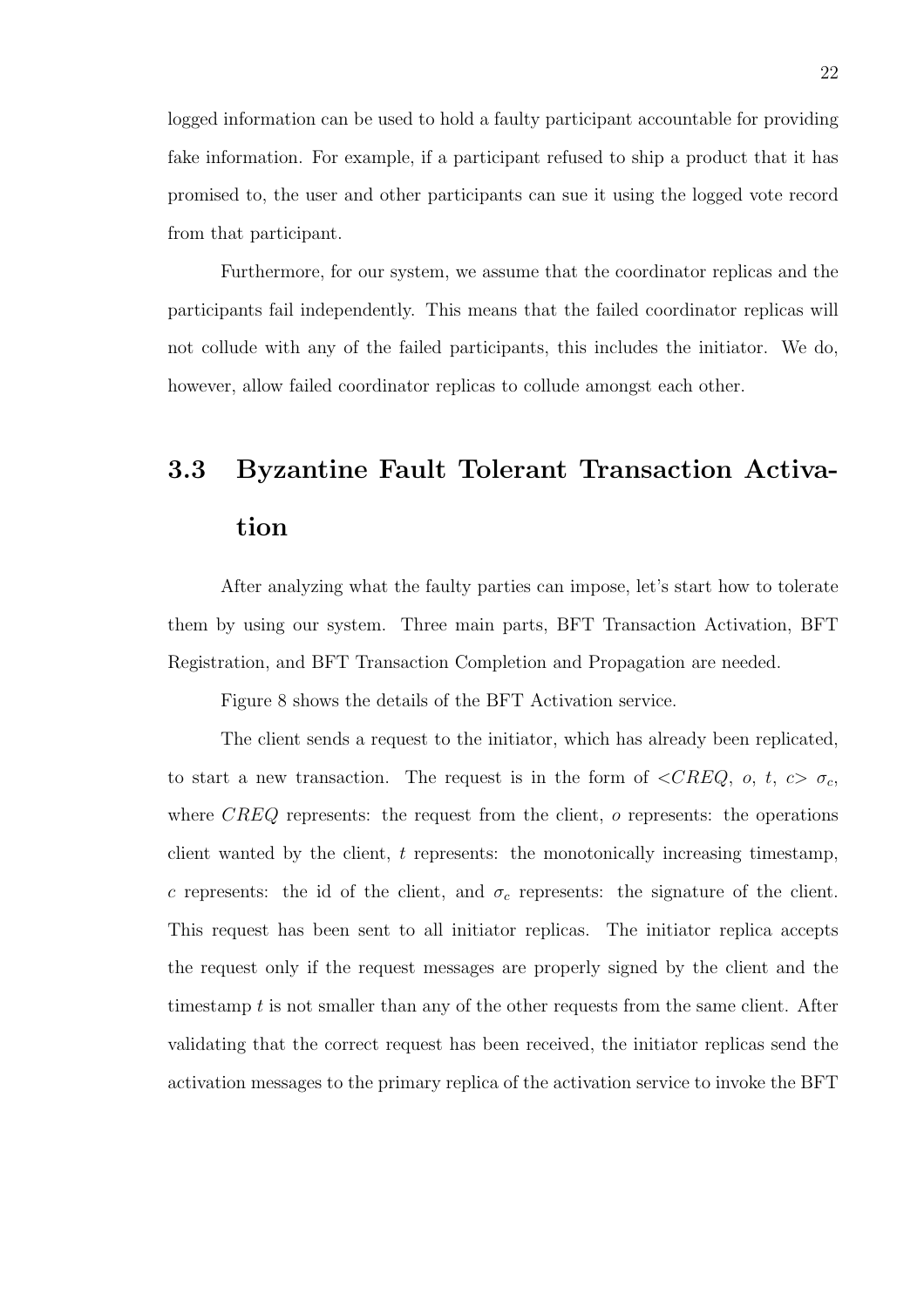

Figure 8: BFT Activation Service

algorithm. The activation request is in the form of  $\langle ACTIVATION, v, c, t, k \rangle$  $\sigma_k$ , where ACTIVATION represents: this is an activation request, v represents: view number, c represents: client id, t represents: timestamp, k represents: initiator replica id, and  $\sigma_k$  represents: The signature of the initiator replica. By using this BFT algorithm, the activation service can handle up to  $(T-1)/2$  faults if the service has a total of T replicas (including the primary). Different from the pre-prepare phase of the BFT algorithm, two more transactions (one round between the primary replica and others) are added in. After the primary replicas receive the activation request, it multicast a BA-pre-prepare messages to all other backups. The form of the BA-pre-prepare message is  $\langle B \cdot PRE-P R E P A R E, v, r, u \rangle$ ,  $p > \sigma_p$ , where  $BA$ -PRE-PREPARE represents: this is a BA-pre-prepare request, v represents: view number, r represents: contents of the activation request, p represents: the id of the primary replica,  $uuid_p$  represents: a universally unique identifier (UUID) proposed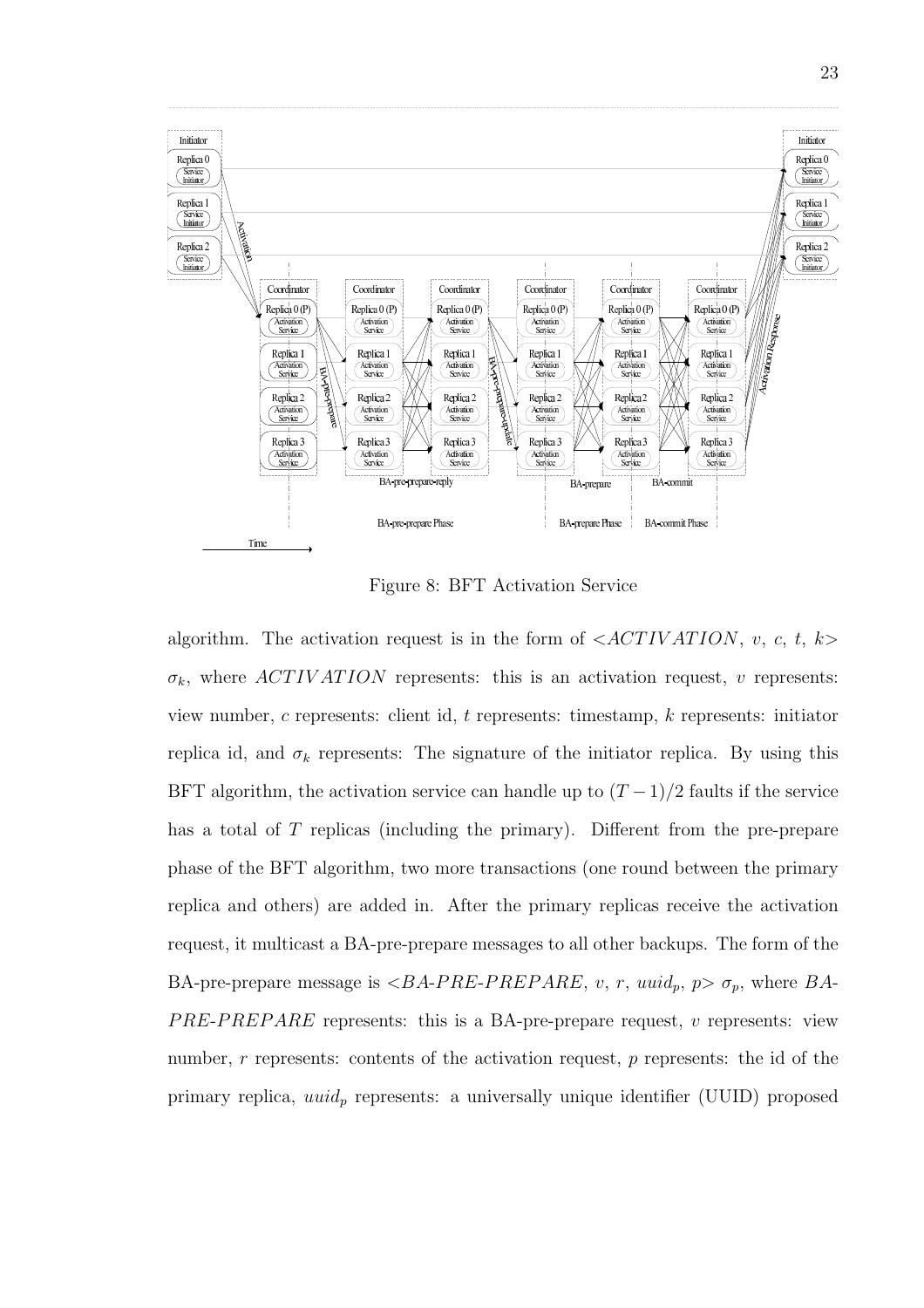by the primary, which is used to generate a identical transaction id to identify the transaction and its coordinator object, and  $\sigma_p$  represents: the signature of the primary replica of the coordinator. For more security [25], the UUID should be generated from a high entropy source. However, this raises a problem. The activation is inherently nondeterministic, since the UUID from one replica cannot be verified by another, this calls for a collective determination of the UUID for the transaction and it is achieved during the BA-pre-prepare phase.

After receiving the BA-pre-prepare message from the primary replica, each backup will verify the authenticity of the message before accepting it. The verification process includes validating the signature of the message, confirming that it is in view  $v$  for transaction  $t$  and  $r$  is a correct activation request. If the message passes verification and the backup has not received the same request before, then the message will be accepted. However, different from the traditional BFT pre-prepare phase, the backup will not go to the prepare phase immediately, instead, it will send a BA-pre-prepare-reply back to all other replicas that contains the digests of the BA-pre-prepare message. This BA-pre-prepare-reply has the form of  $\langle BA-PRE PREPARE-REPLY$ , v, d, uuid<sub>i</sub>,  $i > \sigma_i$ , where BA-PRE-PREPARE-REPLY represents the type of the message is BA-PRE-PREPARE-REPLY,  $v$  represents the current view number, d represents the digest of the BA-pre-prepare message, i represents the replica id, *uuid<sub>i</sub>* represents replica *i*'s proposed universally unique identifier, and  $\sigma_i$  represents the signature of the entire message. The primary accepts the BApre-prepare-reply messages if they are properly signed by the sender, they are in the right view for transaction t, and have the correct digests. After the primary gets  $2f$ valid replies from different backups, it will send out a BA-pre-prepare-update message in the form of  $\langle B \text{A-PRE-PREPARE-UPDATE}, v, d, U, p \rangle$ , where BA-PRE-PREPARE-UPDATE represents the type of the message, v represents the current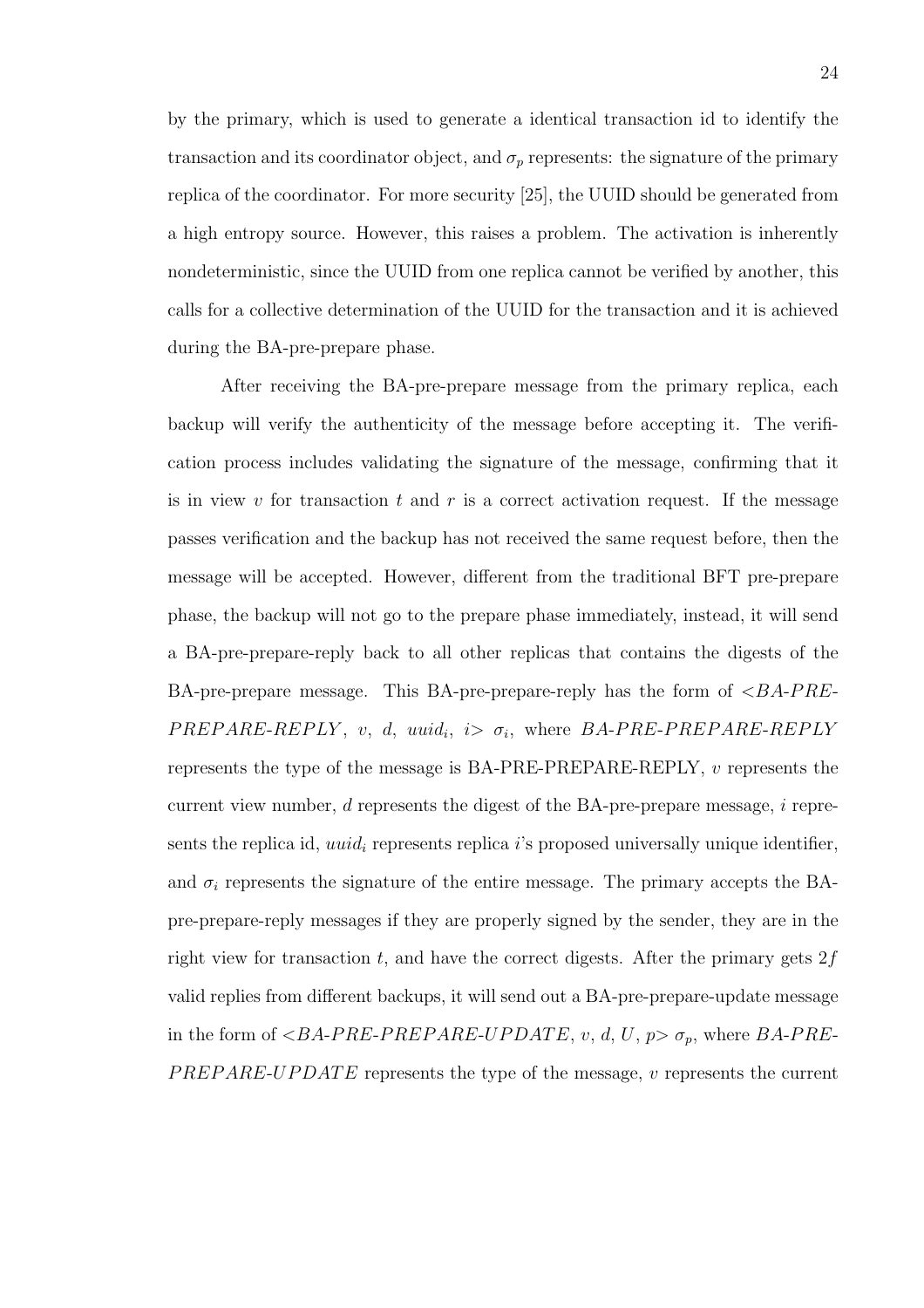view number, d represents the digest of the BA-pre-prepare-reply message, U represents the collection of  $2f$  digests of the BA-pre-prepare-reply from other  $2f$  replicas, p represents the primary id, and  $\sigma_p$  represents the signature of the message. We say a BA-pre-prepare-update message is valid only when the signature is correct, it is in view v, the digest  $d$  matches the digest of the BA-pre-prepare-reply message and all digests in collection U are correct.

Upon getting BA-pre-prepare-update message from primary, the progress goes down to the BA-prepare phase and from here the rest of the process are the same as the traditional BFT algorithm except that the focus is placed on the agreement upon the outcome instead of the total ordering. The BA-prepare message has the form of  $\langle B\hat{A}-P\hat{B}P\hat{B}P\hat{B}P\hat{B}P, v, d, uuid, i \rangle \sigma_i$ , where v represents the current view number, d represents the digest of the BA-pre-prepare message, i represents the replica id, and  $\sigma_i$  represents the signature of the message. This uuid is the final UUID calculated based on 2f backups' proposed UUID. There may be multiple computation methods but we use a very simple one which just calculate the average as the final UUID. The replica will check all parameters in the message to verify its correctness.

When the replica (including the primary) has received  $2f$  valid BA-prepare messages from the different replicas (including the one from itself), it will multicast a BA-commit message out in the form  $\langle BA\text{-}COMMIT, v, d, uuid, i\rangle \sigma_i$ , where  $B A-COMMIT$  represents the message type is BA-commit, v represents the current view number, d represents the digest of the BA-prepare message, uuid represents the universally unique identifier, i represents the replica id, and  $\sigma_i$  represents the signature of this BA-commit message. Like every step before, the receiver must validate message first. The validation for a BA-commit message should include view number  $v$ , digest  $d$ , final UUID and the signature.

When a replica gets  $2f + 1$  matching BA-commit messages from different repli-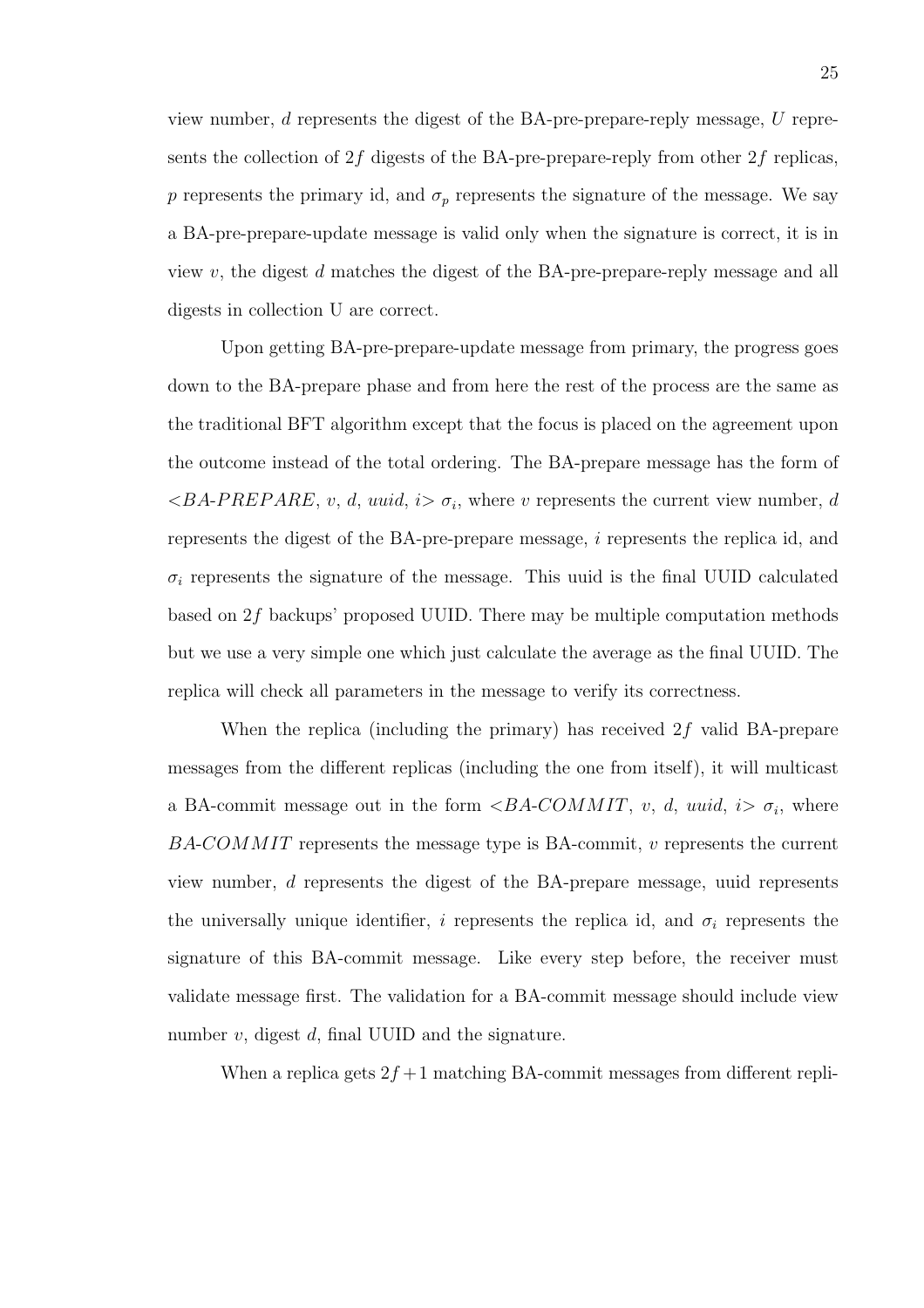cas (including the one from itself), it computes the transaction identification which we call tid by using the uuid and creates a new coordinator object for the transaction request with the tid, then sends back the activation response to all replicas of the initiator. The response message has the form  $\langle ACTIVATION-RESPONSE, c, t,$  $C, i > \sigma_i$ , where c represents the client id, t represents the timestamp, C represents the context of the transaction, i represents the replica id number, and  $\sigma_i$  represents the signature of message.

The initiator replica logs the activation response after verification. The message will be accepted if  $f + 1$  matching messages from different activation service replicas are received.

### 3.4 Byzantine Fault Tolerant Registration

Each participant has to go through the registration process so that the coordinator replicas have the acknowledgment about who is involved in the transaction to ensure that the atomic transaction can be executed correctly. No doubt running a Byzantine agreement algorithm for each registering participant can help coordinator replicas to reach an agreement. But it is too costly to be practical. So we defer the Byzantine agreement to the distributed commit stage on the participants set and combine it with that for the consistent transaction outcome. Figure 9 shows the details of the registration service.

The registration service will be done the normal way. Please notice that, because we have several initiator replicas, the participant only accepts the request after it gets at least  $f + 1$  matching messages. This prevents the progress from the faulty initiator replica because we will have at least 1 correct request from the loyal initiator backup since we only have at most f faulty replicas.

To register, a participant sends the request to all replicas of the registration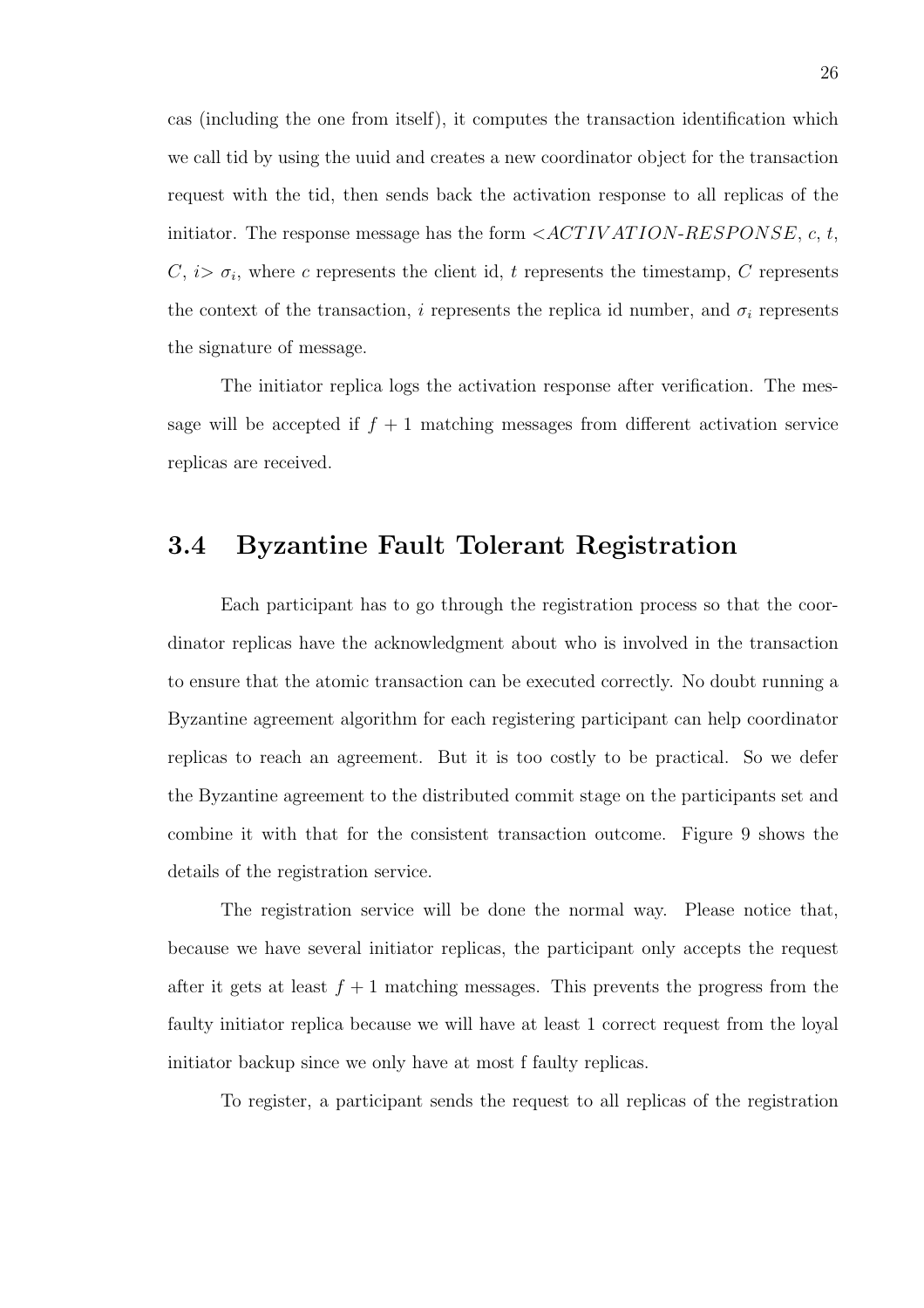

Figure 9: BFT Registration Service

service and accepts the reply from them not earlier than  $2f+1$  acknowledgments back. We assume that there are at most  $f$  faulty replicas. To tolerate  $f$  faulty ones, we need at least  $f + 1$  correct replicas to accept the registration. After successful registration, participant will execute the initiator's request and send a normal response to the initiator replicas. If the initiator replicas get an exception or no response from the participant at all, the transaction will be aborted. The initiator, as a participant, has to do the registration as well.

# 3.5 Byzantine Fault Tolerant Transaction Completion and Propagation

Comparing against the 2PC protocol, we have two main differences. The first one is that we have an additional round on the coordinator side in order to reach an agreement on the transaction outcome. The second is that the decision from the coordinator replica to the participants is queued until we can get at least  $f + 1$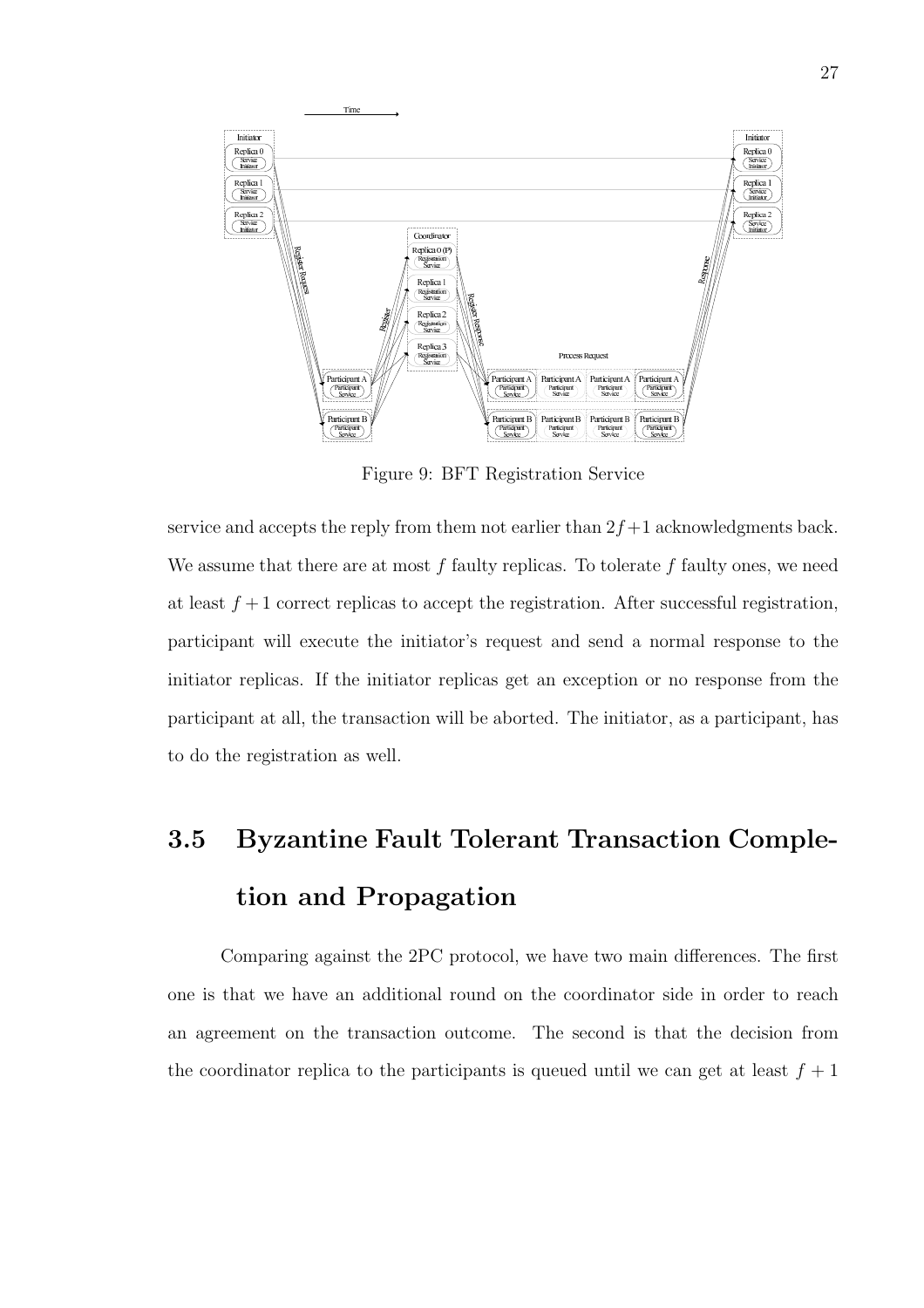identical decision messages. Because we assume that there are f faulty coordinator replicas, if we can reach the same decision messages from more than  $f$  nodes, parts or all of these decision messages must come from the loyal coordinator replicas.

The initiator, as in the normal atomic transactions, is responsible for starting and terminating a distributed commit for a transaction. When the initiator has completed all operations within a transaction, it will send the commit or rollback request to a coordinator replica based on whether the operations were successful or not. The coordinator replica will accept the request after it has received at least  $f+1$ matching requests from the different initiator replicas. Upon receiving the commit request, the primary will invoke the Byzantine Fault Tolerance Algorithm starting from the first phase of the 2PC. However, if the request is to rollback, this phase of the 2PC is skipped. For all requests, other steps next to the first phase are needed to reach the agreement on the outcome and inform all initiator replicas of final results.

The completion service and propagation are shown in Figure 10. Figure 11 shows the details about the Byzantine agreement algorithm used in the completion service, which contains three phases as described before.

The first phase of the BFT distributed commit protocol is the Prepare phase of the 2PC. During this phase, the coordinator replicas send a Prepare request to every participant registered with the coordinator. In this request, the coordinator contains the request which was sent from and also signed by the initiator. When the participant gets the request, it starts the signature verification. Furthermore, if the participant knows the public key of the initiator, he will continuously check the signature of the original request. If not, this step is ignored. Based on the result of the verification, the participant makes the decision to accept the request or not. If there are any problems during the verification, the request will be discarded. This can help us protect the participants from faulty requests, which may come from the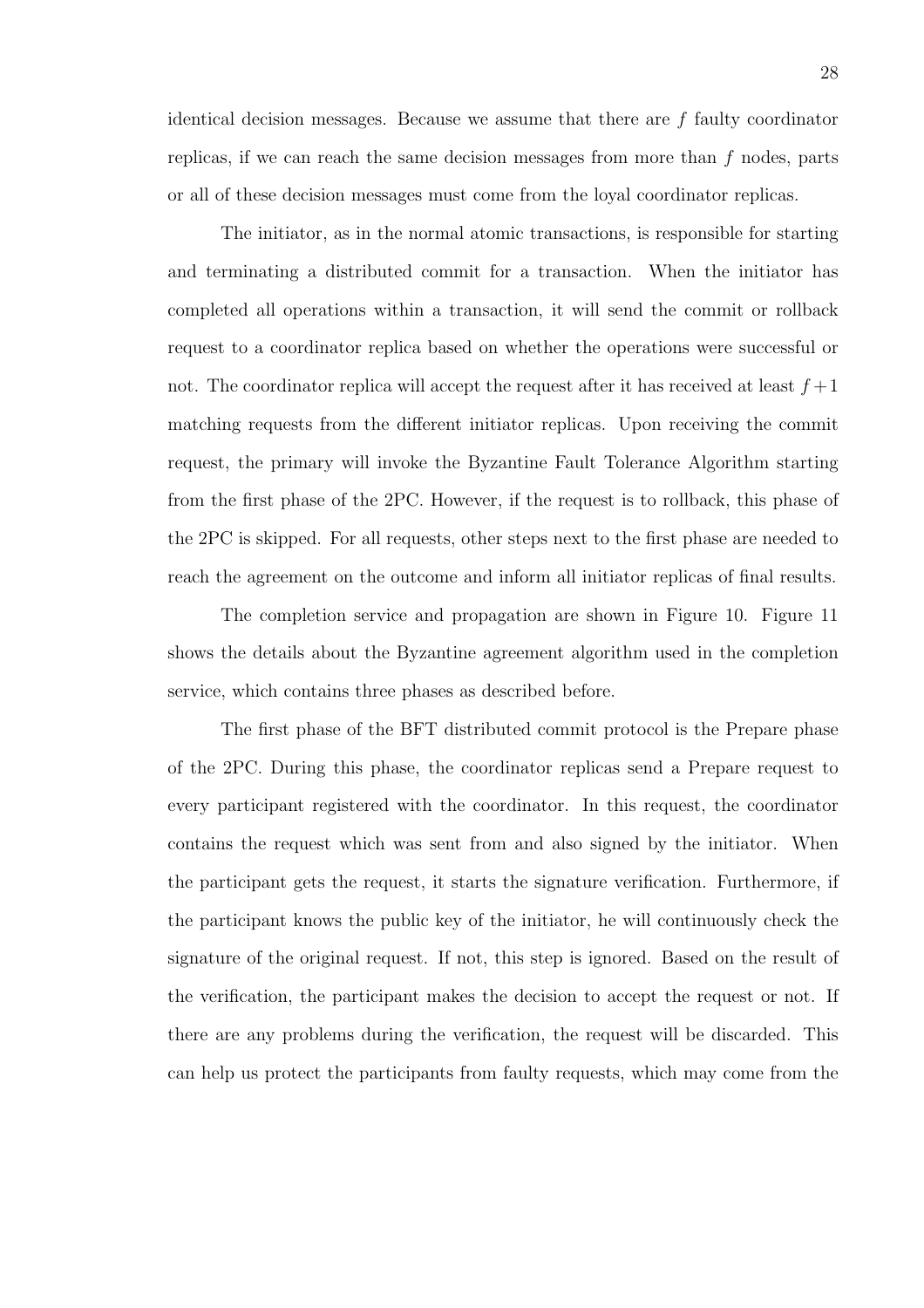

Figure 10: BFT Completion and Coordination Services (1) 2PC



Figure 11: BFT Completion and Coordination Services (2) BFT Mechanisms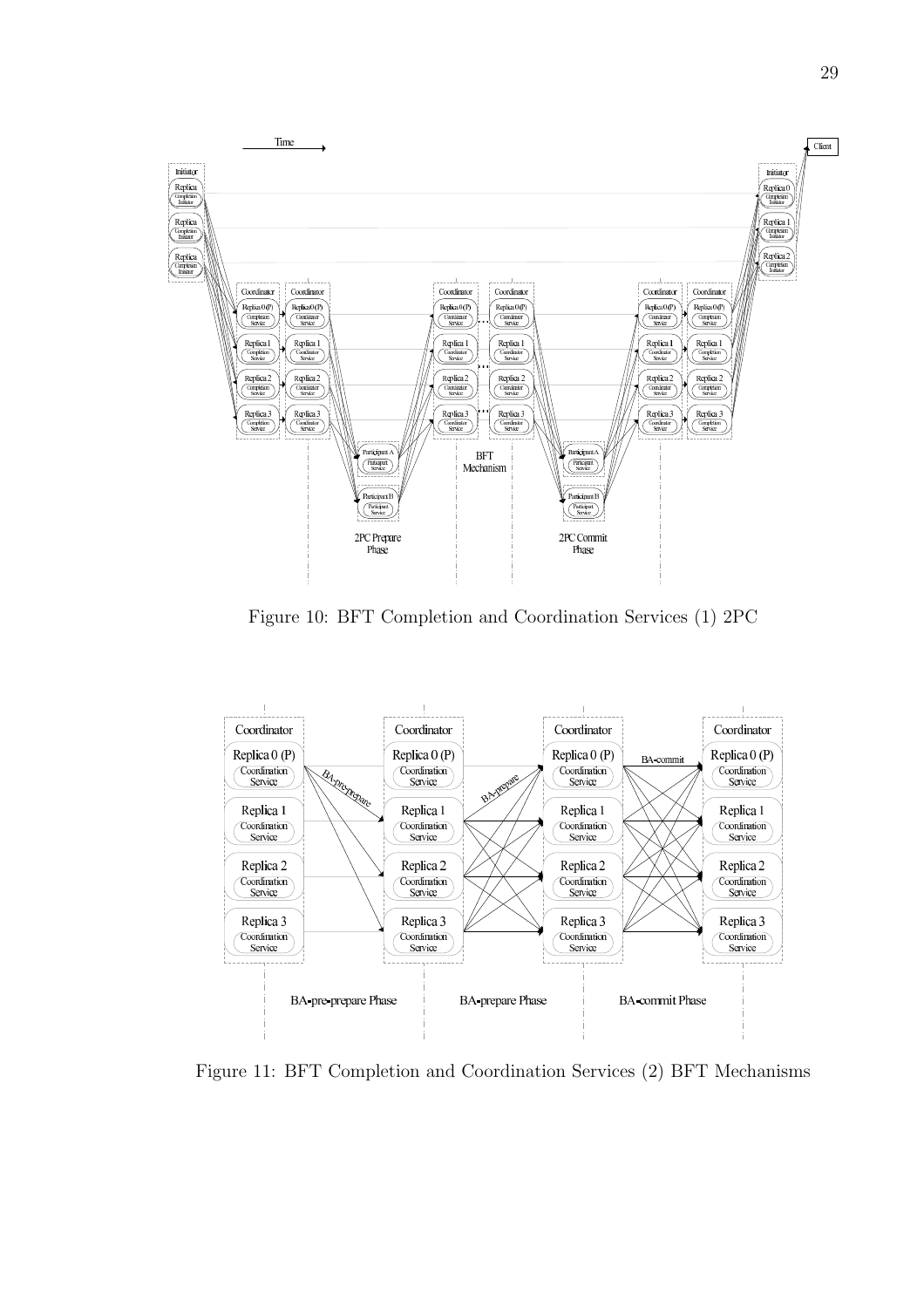faulty coordinator replicas, because the faulty coordinator replicas may try to confuse participants by sending the different requests to them.

After the prepare phase, all correct coordinator replicas begin the Byzantine agreement algorithm to reach the consistent outcome. There are three phases in the Byzantine agreement algorithm, just like the BFT algorithm for activation service, which are the BA-pre-prepare phase, the BA-prepare phase and the BA-commit phase. The algorithm starts with BA-pre-prepare phase. The primary coordinator replica sends his decision, which contains a set of records from all participants, to all other replicas. The BA-pre-prepare message is in the form of  $\langle BA-PRE-$ PREPARE, v, t, o,  $C > \sigma_p$ , in which BA-PRE-PREPARE represents it is the BA-pre-prepare message,  $v$  represents the view number,  $t$  represents the transaction id, o represents the sender's decision about the outcome, C represents the decision certification, and  $\sigma_p$  represents the signature of the primary. The unique transaction id is used to avoid the faulty replica reusing the message. When other replicas get the BA-pre-prepare message, they will first verify the following four parts:

 $-$ Verify the signature  $\sigma_p$ . And check the view number v and the transaction id t.

 $-V$ erify it is the first time the BA-pre-prepare message was received in view v for transaction t.

 $-V$ erify that all records in C are properly signed, the transaction id matches the current transaction, and the decision  $\sigma$  is identical to the registration and vote results.

Note that a backup does not insist on receiving a decision certificate identical to its local copy. This is because a correct primary might have received a registration from a participant which the backup has not, or the primary and backups might have received different votes from some Byzantine faulty participants, or the primary might have received a vote that a backup has not received if the sending participant crashed right after it has sent its vote to the primary.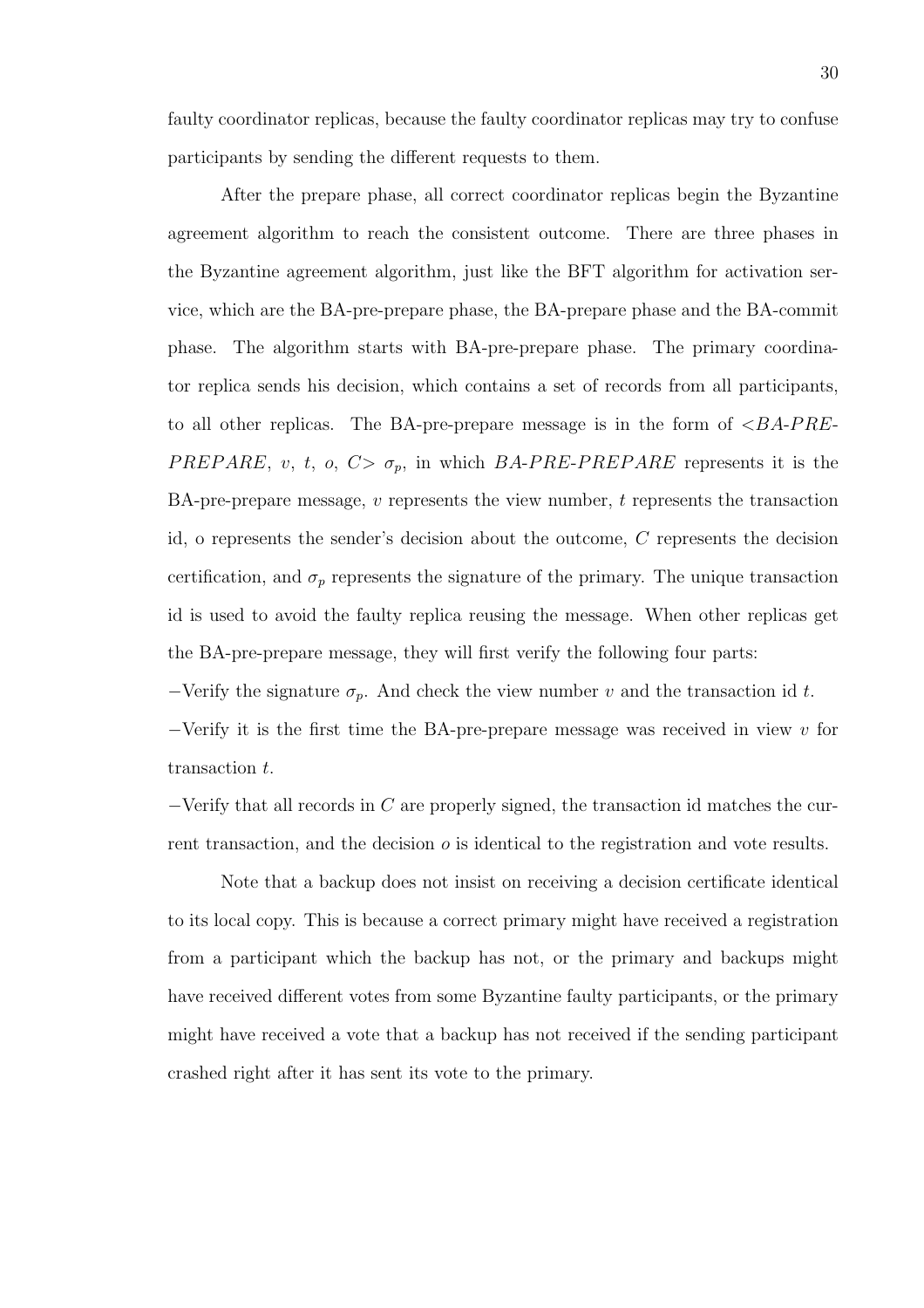If the registration records in C are different from the local records, the replica, as the receiver, has to update its registration list by asking the missing information from the primary.

If the replica accepts the message, it logs the accepted message and is ready to go to the BA-prepare phase. This state is called the BA-pre-prepared state. Otherwise, if the verification fails, the message will be discarded and the replica will suspect this primary because it believes that the current primary is faulty from its point of view. He has to invoke a view change to select a new primary instead of the faulty one.

After the BA-pre-prepare phase, the replica gets a proposed decision from the primary. It goes to the BA-prepare phase and multicast the BA-prepare message to all other replicas including the primary. The message is in the form  $\langle B A-P R E P A R E, v, \rangle$ t, d, o,  $i > \sigma_i$ , where BA-PREPARE represents the type of the message, v represents the view number,  $t$  represents the transaction number,  $d$  represents the digest of the decision certification  $C$ ,  $\sigma$  represents the sender's proposed decision,  $i$  represents the replica's id and  $\sigma_i$  represents the signature of the message.

The receiver will check the prepare message using the following steps: −Check the signature, view number and the transaction id first.

 $-\text{Check that whether the proposed decision } o \text{ is the same as the one received from }$ the BA-pre-prepare message.

 $-Check$  that whether the digest d matches the decision certification digest in the BA-pre-prepare message.

After the replica collects  $2f$  accepted BA-prepare messages from the different replicas, it can make the decision for transaction  $t$ , which means this replica has reached the BA-prepared state.

A BA-prepared replica will continue to the BA-commit phase by multicasting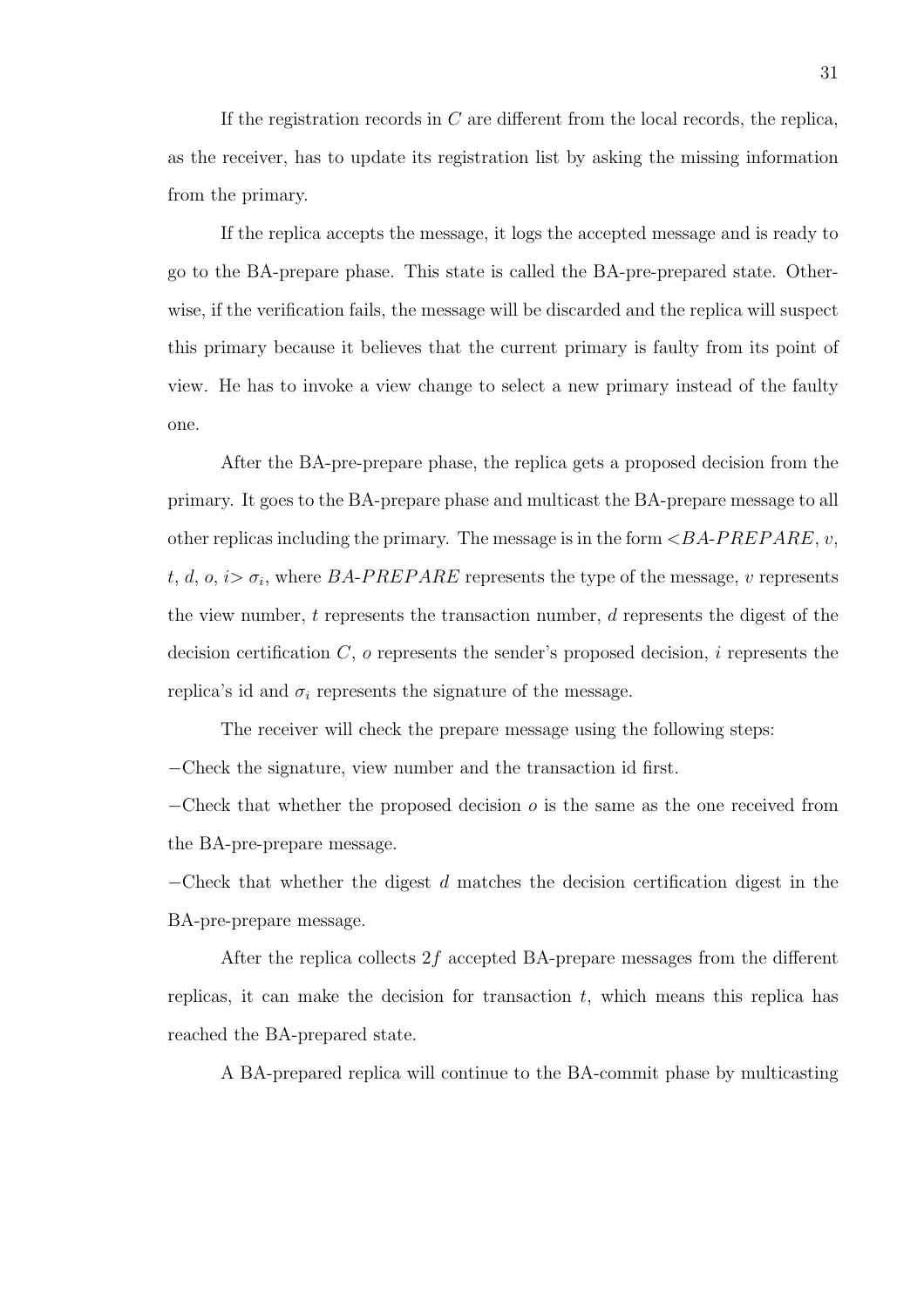the BA-commit message, which is in the form of  $\langle BA\text{-}COMMIT, v, t, d, o, i \rangle \sigma_i$ . v, t, d, o, i and  $\sigma_i$  have the same meaning as in the BA-prepare message. So when the coordinator replicas get the BA-commit request, the same verification methods for BA-prepare messages will be used to ensure validity. If the coordinator replica i could get  $2f + 1$  matching BA-commit messages from different backups (including the one from itself), then we know that at least  $f + 1$  correct coordinator replicas will reply with the consistent final decision to the participants, since there are at most f faulty ones. Now the coordinator replica has reached the BA-committed state and the Byzantine agreement algorithm has been completed. In the next step, this replica will send the final decision to all registered participants through the Commit phase. When the coordinator replicas receive the Committed replies from all participants, it will notify the initiator that the distributed commit progress has been completed. Then the initiator replicas will send this reply to the client.

However if one replica cannot reach the BA-committed state until timeout or it gets an invalid message from the primary, this replica has to invoke a view change by sending the view change request to all replicas. The view change message is in the form of  $\langle VIEW\text{-}CHANGE, v+1, t, P, i \rangle$   $\sigma_i$ , where  $VIEW\text{-}CHANGE$  represents the quest type,  $v + 1$  represents the preferred new view number, t represents the transaction id, and  $P$  represents the current state of the replica  $i$ . If the replica  $i$ reaches different states, then P contains different information. For BA-pre-prepared, P includes  $\langle v, t, o, C \rangle$ . If the replica has reached BA-prepared state, P includes  $\langle v, t, o, C \rangle$  and  $2f$  matching BA-prepared messages from the different replicas. If state of replica i is still before BA-pre-prepared for transaction  $t$ , the current state information only contains his own decision certificate C.

When the correct replica receives the view change request from other replicas, the current view will not be changed immediately, instead, it will wait for at least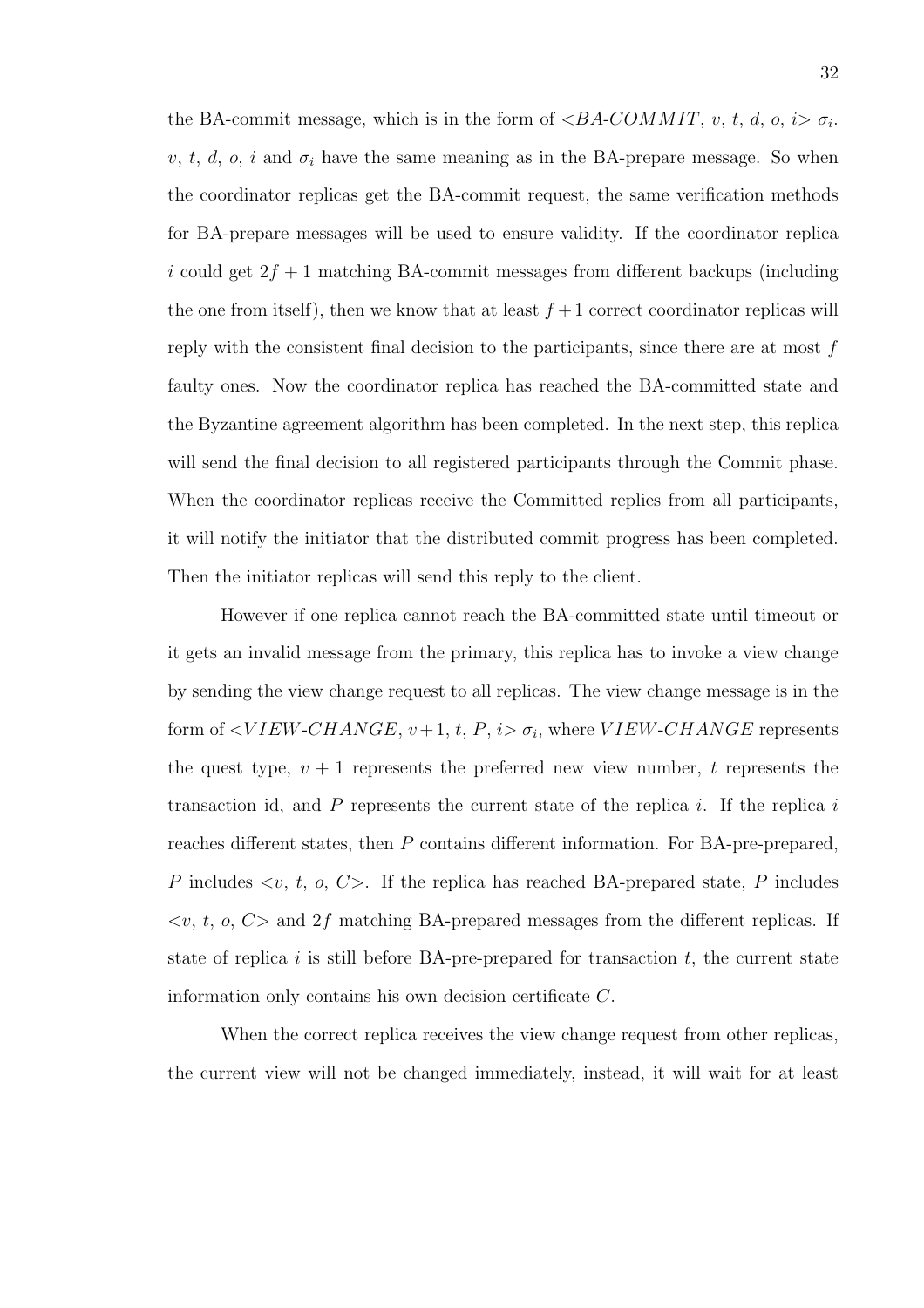$f + 1$  view change requests from different replicas before making the decision to multicast its view change request to all other replicas for view  $v+1$  to protect against unnecessary view changes.

After the new primary gets at least  $2f + 1$  valid view change requests for view  $v + 1$  (including the one from itself), it takes care of the new view and notifies all other replicas with the new view message in the form of  $\langle NEW-VIEW, v+1, V,$ t, o,  $C$ >. In this new view notification, V is a collection of  $2f + 1$  tuples for new view  $v + 1$  from other replicas. Each tuple has two parameters  $\langle i, d \rangle$  which means the view change request is from replica i and the request digest is d. The  $o$  and  $C$  in the new view notification have the same meaning as before,  $o$  is the decision and  $C$  is the decision certificate. These two parameters have different contents depends on the following rules. If the view change message includes a valid BA-prepare message and all records are consistent, then the primary must fail after successfully completing first two phases of the BFT distributed commit protocol. The decision will be accepted by the new primary and the whole transaction will move down to the BA-commit phase. Otherwise, the new primary rebuilds a set of registration records from the received view change messages. This new set may be identical to, or be a superset of, the registration set known to the new primary prior to the view change. The new primary then rebuilds a set of vote records in a similar manner. It is possible that conflicting vote records are found from the same participant  $(i.e., a$  participant sent a "prepared" vote to one coordinator replica, while it sent an "aborted" vote to some other replicas), in which case, a decision has to be made on the direction of the transaction  $t$ . In this work, we choose to take the "prepared" vote to maximize the commit rate. A new decision certificate will be constructed and a decision for t's outcome is proposed accordingly. They will be included in the new view message for view  $v + 1$ .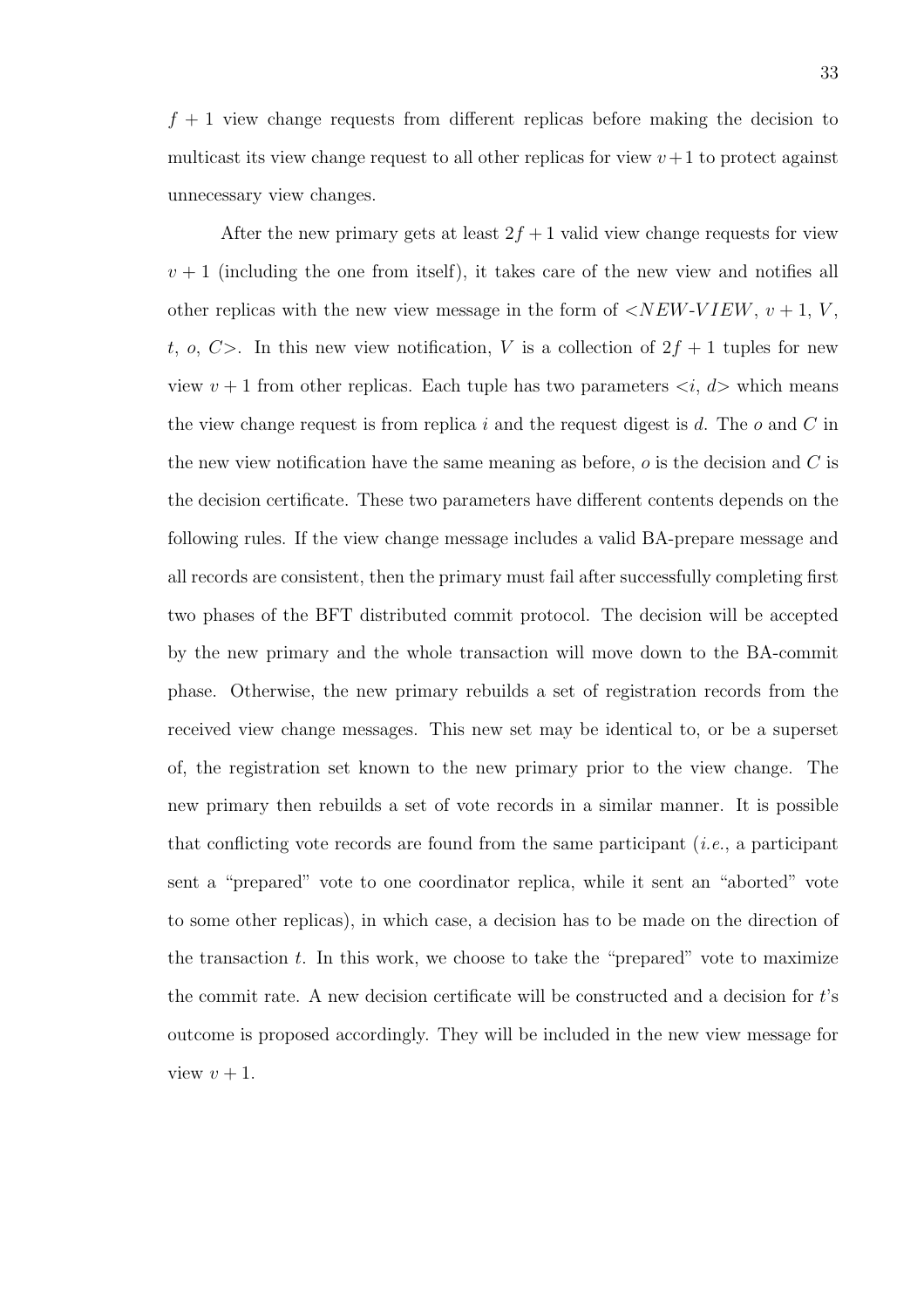If a replica gets a new view change message, validation with the same steps used by the primary, is still needed. If a replica accepts the view change, it has to update the information about the endpoint references for the participants. Then the progress will continue to work as usual.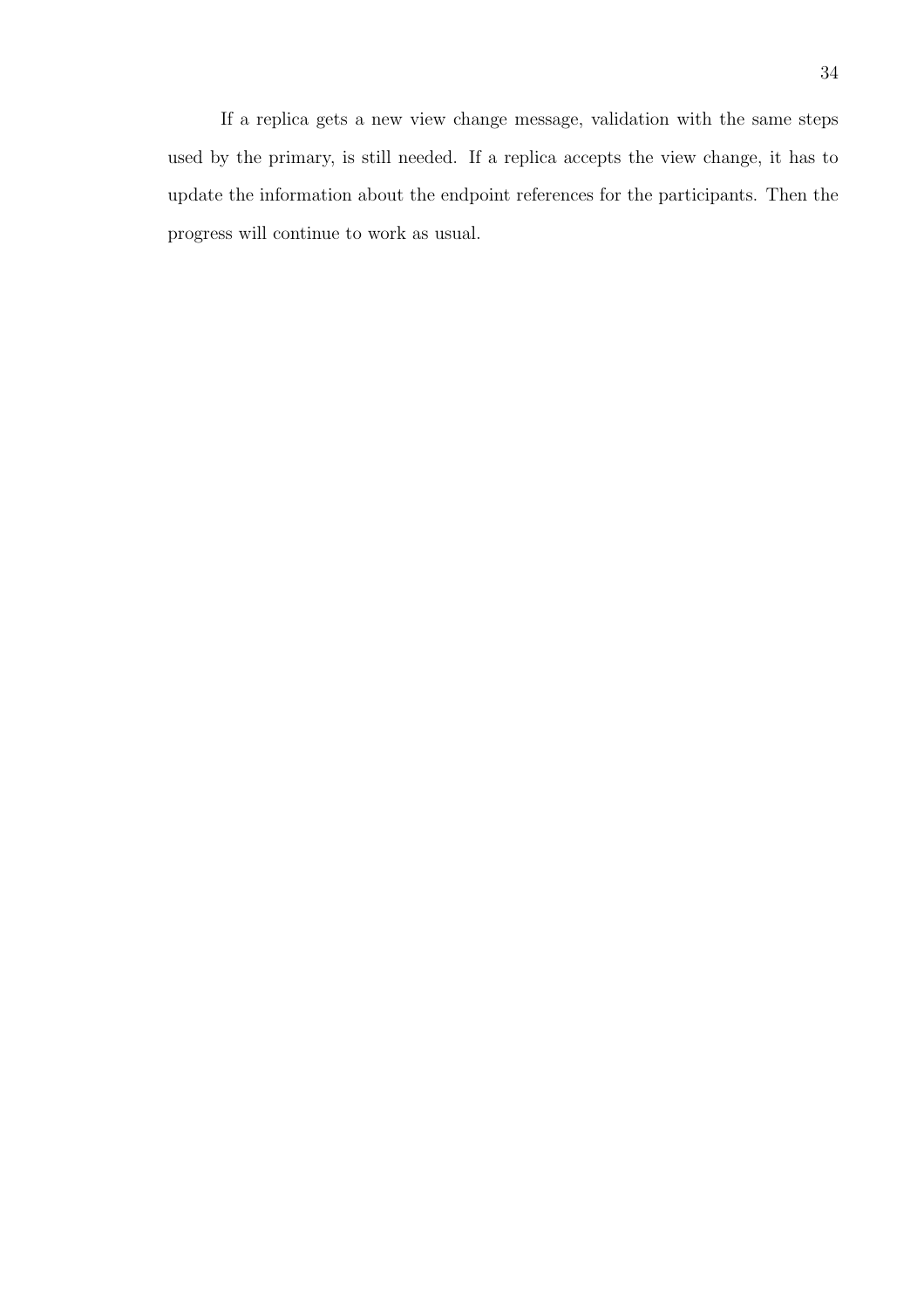## CHAPTER IV

# IMPLEMENTATION AND PERFORMANCE EVALUATION

Our Byzantine Fault Tolerant WS-AT Coordination framework is built on top of the Kandula project from apache.org. The Kandula project is an open-source implementation of Web Service Coordination Specification [17] and Web Service Atomic Transaction Specifications [10] (we introduced in section 2.2.1) based on Axis in the Java programming language. Our framework also used some other Apache Web services projects, including WSS4J (an implementation of the Web Services Security Specification) [5], and Apache Axis (the SOAP Engine) [3]. Most of the BFT WS-AT Coordination mechanisms are implemented in terms of Axis handlers that can be plugged into the framework without affecting other components. Parts of Kandula code is modified to enable higher level control of its internal state and to enable the Byzantine agreement algorithm and voting mechanism. In this section, we first introduce the technical details about the framework implementation including Multicaster, Piggybacking, Voter and Vote Collector, Byzantine Agreement Agents, and Security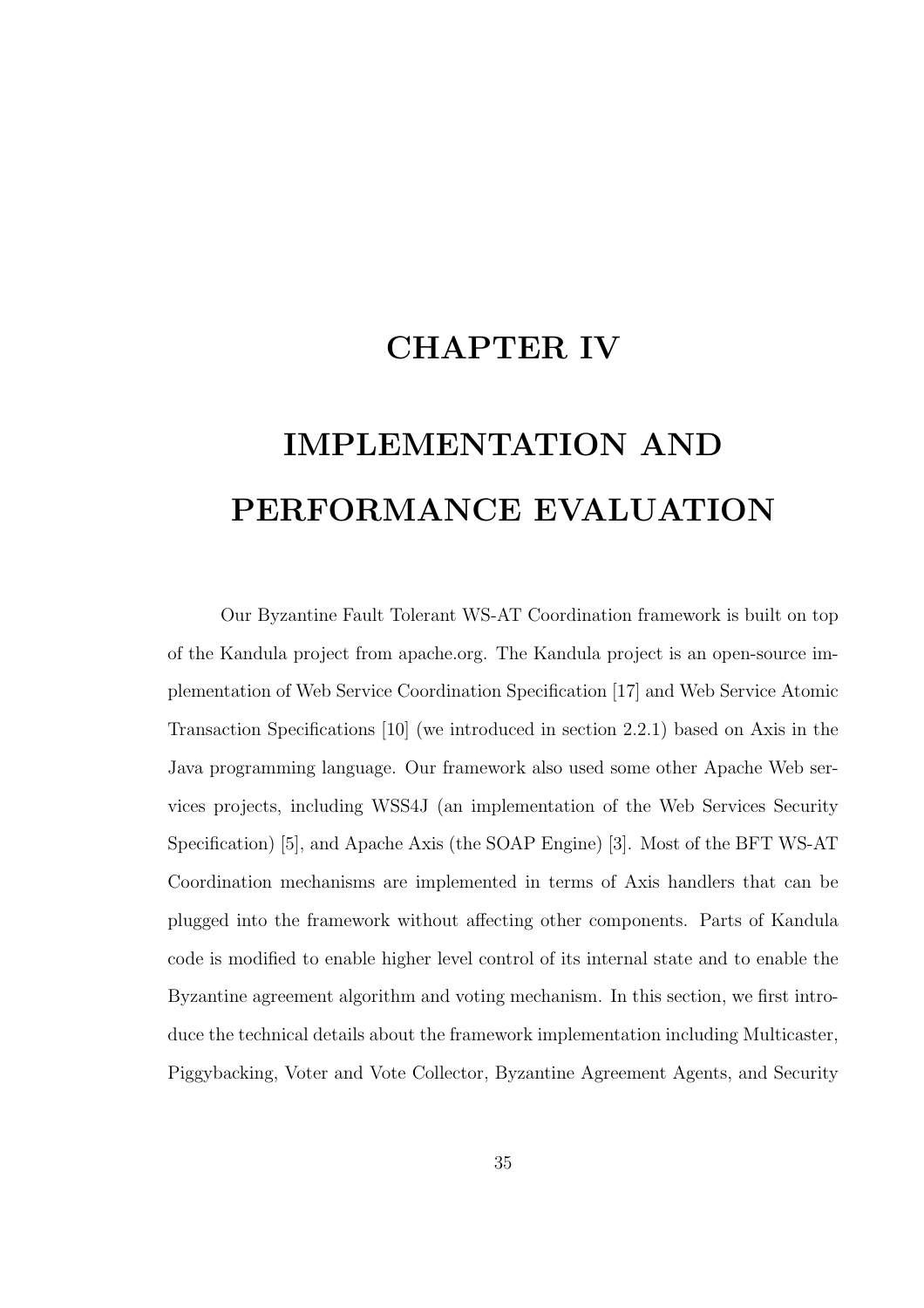handler.

# 4.1 Byzantine Fault Tolerant Coordination Framework for WS-AT

#### 4.1.1 Multicaster

To enable message exchanges among the replicas and between the clients and the replicas, multicaster is needed. The Multicaster is responsible to ensure reliable multicast of a message to a group of receivers. This Multicaster carries out the multicast by using multiple Point-to-Point messages on top of the SOAP protocol for maximum interoperability.

On the sending side, a thread pool is used to concurrently send the multiple messages to their destinations to achieve good performance, because the HTTP server synchronously waits for the response after it sends out a request. The thread pool is used here so that each time a message has been sent out to a target it can be handled by a different thread. In this case, the HTTP server in a different thread can wait there until a reply has been received or the timer has timed out. We named the two parts of the Multicaster in our framework as MyHTTPSender, which is used to execute the high level processing such as creating a thread pool and finding the address of the destination, and MyHTTPSenderWorker, which is responsible for sending the SOAP message out and waiting for the reply. The flowchart of the Multicaster is shown in Figure 12.

Again, the Multicaster is used to send the same messages to all replicas of initiator or coordinator. After getting a message to be sent by the Multicaster, the thread pool is created first. Then based on different requests, the destination addresses for the replicas are found and the targets' URLs are assembled. Finally, a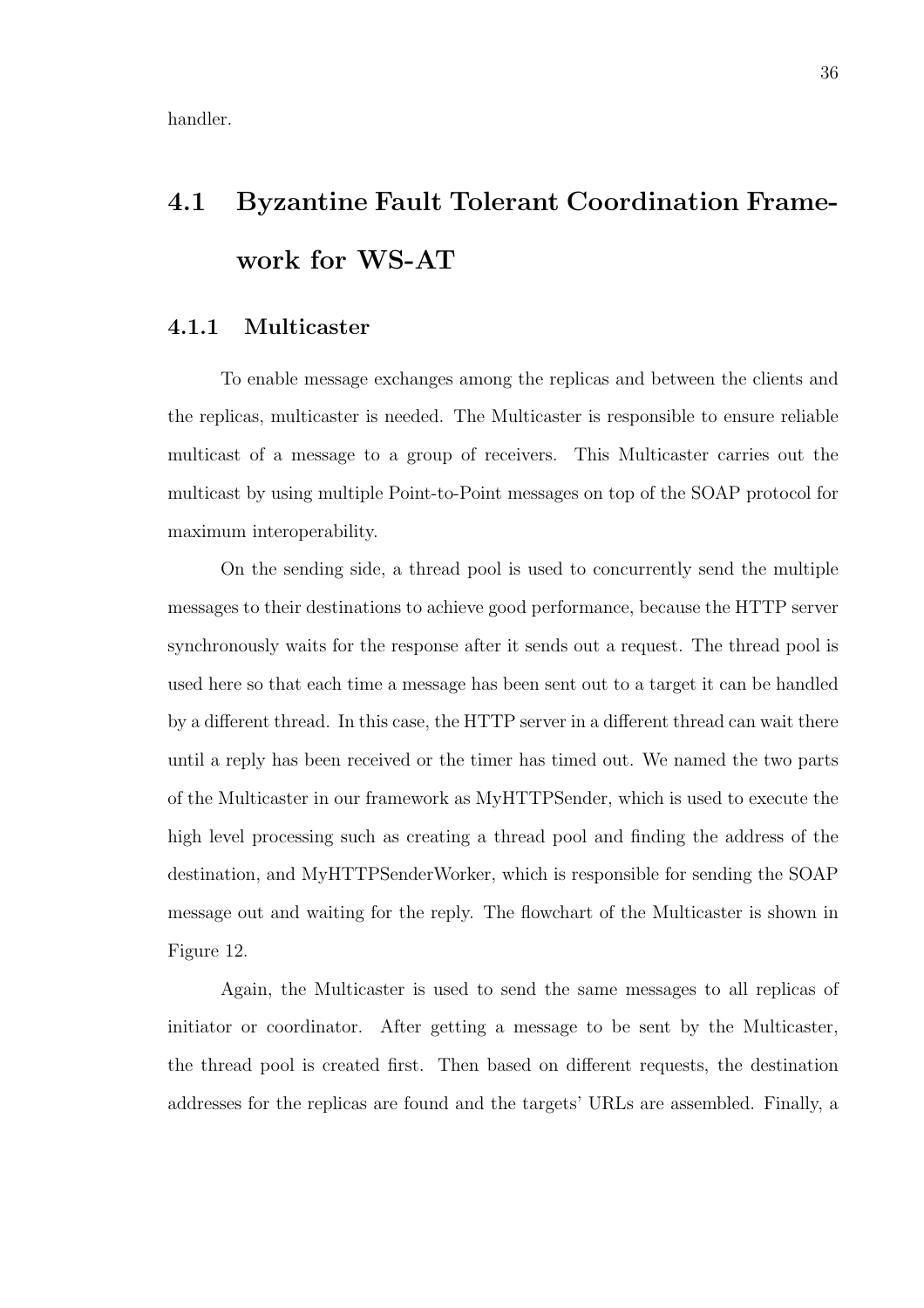

Figure 12: Multicaster Flowchart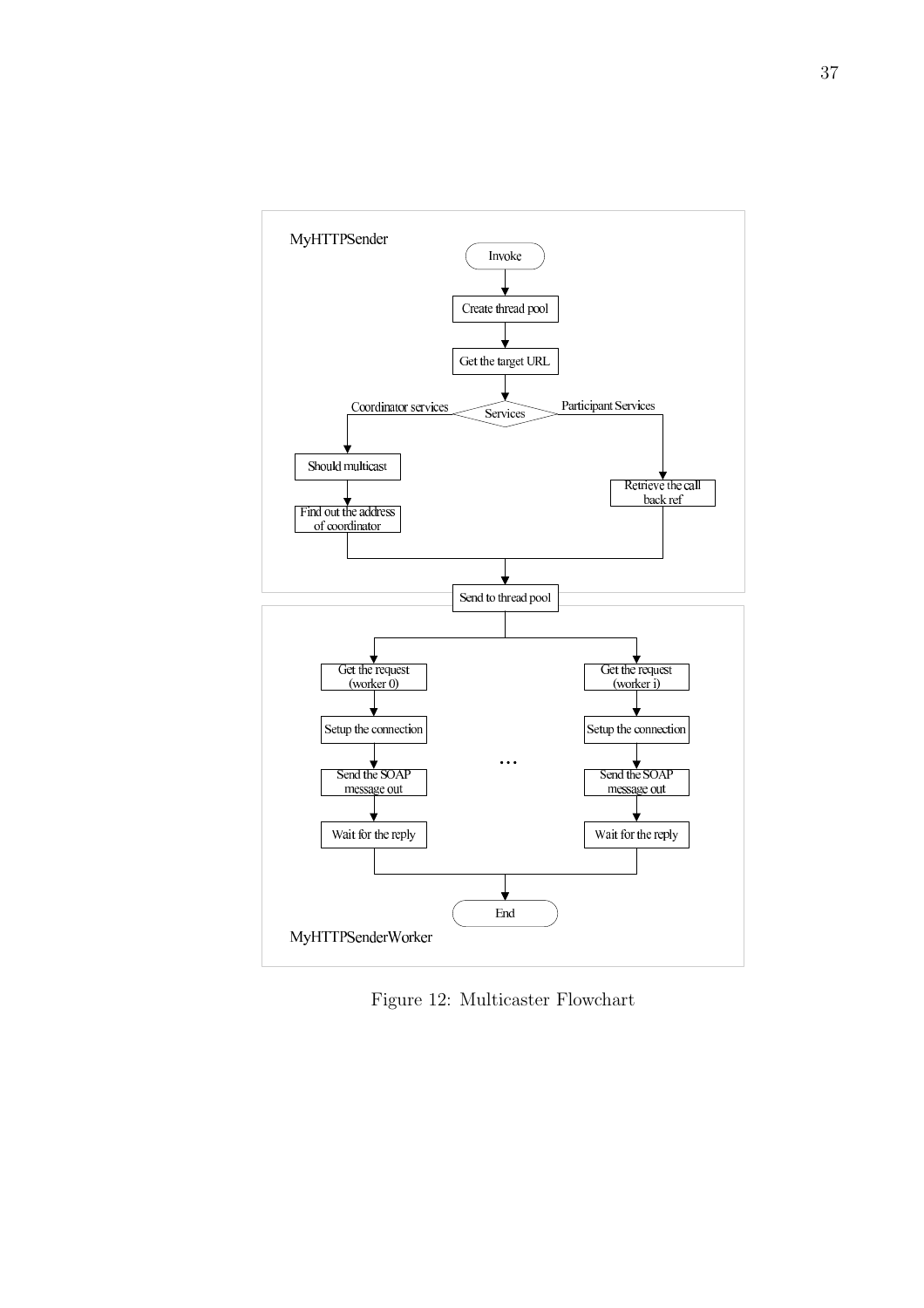thread pool is created to send out these messages separately.

For simplicity, our implementation of the reliable Multicaster will use a static membership provided by a configuration file.

#### 4.1.2 Piggybacking

In the 2PC protocol, the coordinator might send three different requests to the participants: prepare, commit and abort. The participants will vote by prepared, committed and aborted based on their decisions. From the beginning of the Byzantine agreement algorithm, all votes have to be piggybacked onto the message header to restrict what a faulty coordinator replica can do to compromise the atomicity. A similar piggybacking idea is first mentioned in [4].

In our framework, the piggyback is realized by two main function methods, i.e., PiggybackVoteWithDecision() and VerifyDecisionWithPiggybackedVotes(). The method PiggybackVoteWithDecision() is used to insert the vote records into the SOAP message header, and VerifyDecisionWithPiggybackedVotes() is responsible for extracting the piggybacked vote records from the SOAP message and returning a vector containing all reconstructed vote messages for further progress if it goes well. If there are any problems occur during verification, the returned vector will be null. Figure 13 shows the details about the piggybacking.

The immediate benefit of using piggybacking is to prevent a faulty coordinator replica from sending conflicting decision messages to different participants without being detected, (i.e., if some participants voted to abort the transaction, or indeed has failed or did not respond). This is because a commit decision message must piggyback with a token containing a complete set of yes-vote and a faulty coordinator replica cannot find a way to fabricate a yes-vote without knowing the private key of the corresponding participant. This is true as long as the faulty coordinator does not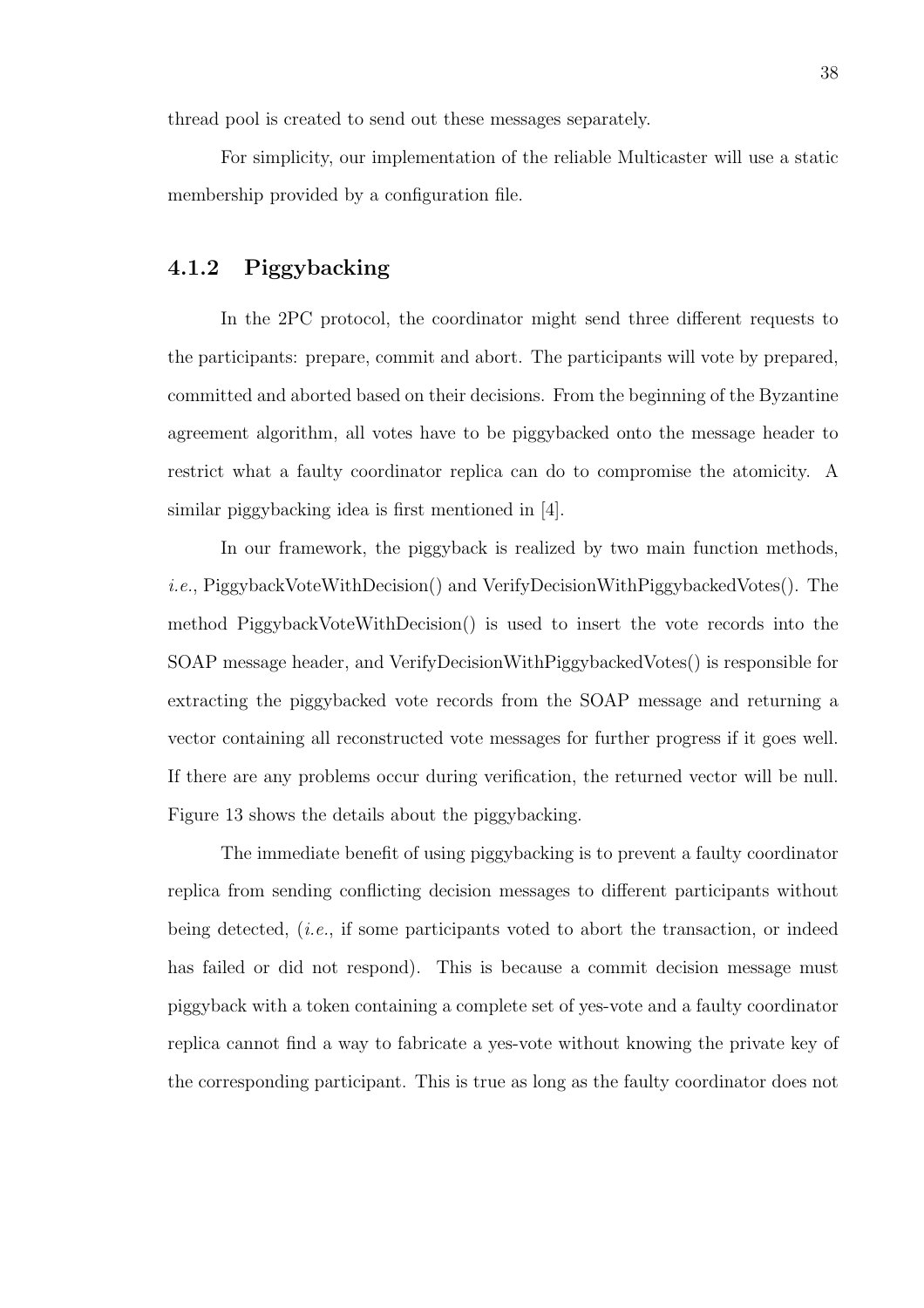

Figure 13: Piggybacking Flowchart

collude with any of the faulty participants, which was our assumption.

Therefore, because of the power limitation of the piggybacking, a faulty coordinator replica can still disseminate conflicting decisions to the participants only when all participants have voted to commit a transaction. There are only two "legitimate" ways to do so:

- 1. The faulty replica can send a commit decision to some participants, but an abort decision to others by falsely claiming that it did not receive the vote from one or more participants. In fact, the faulty replica could send the abort decision to a subset of participants as soon as the distributed commit starts without going through the first phase.
- 2. The faulty replica can send a commit decision to some participants, but nothing at all to some other participants, hoping that the subset of participants that do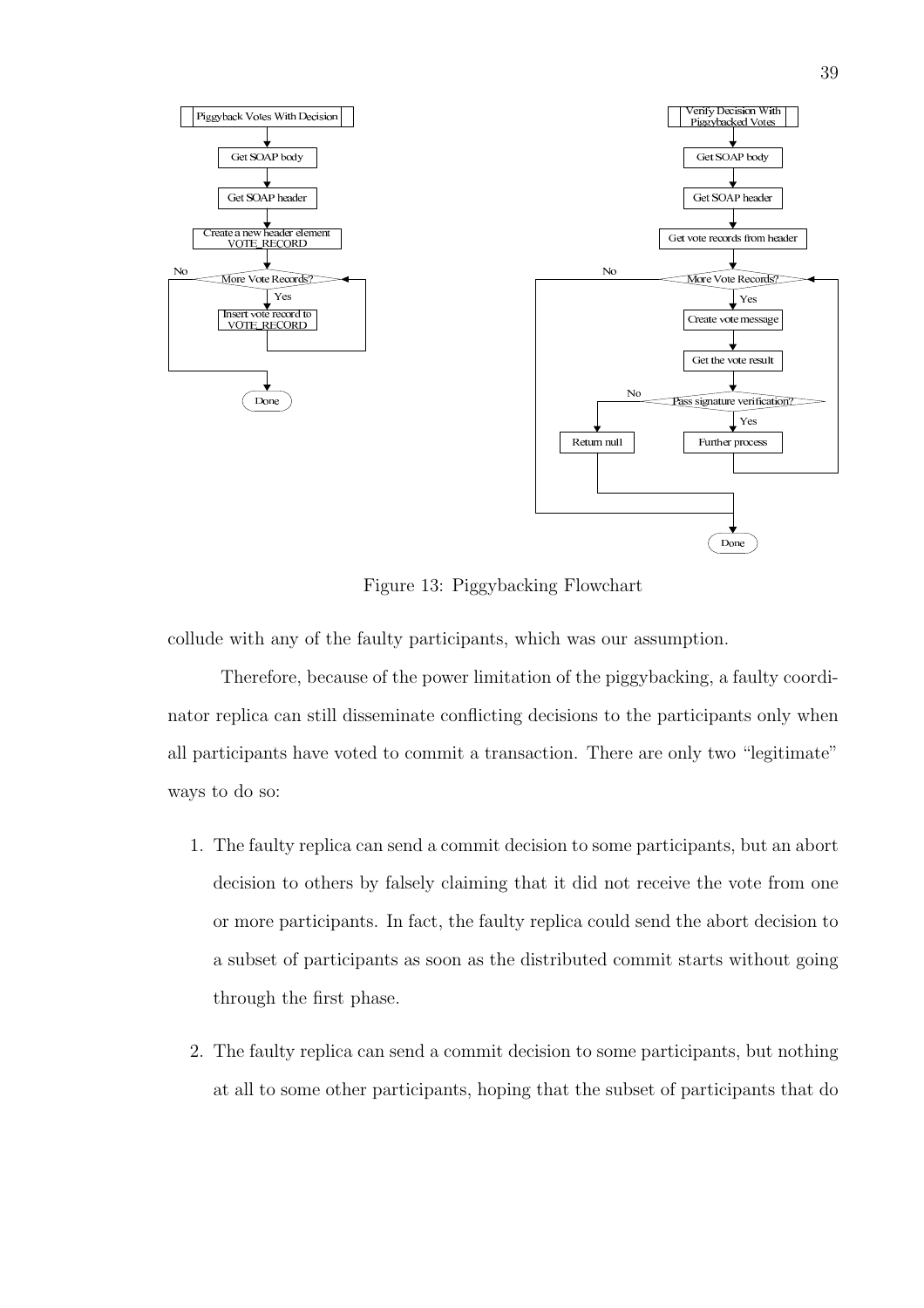not receive a decision to indefinitely hold valuable resources for the transaction, or the participants to unilaterally abort the transaction due to a timeout.

Therefore, to tolerate the faulty coordinator and initiator replicas and participants and to obtain consistent final outcomes, the Voter & Vote Collector and the Byzantine Agreement Agents are needed, which will be introduced in next two sections.

#### 4.1.3 Voter and Vote Collector

In our framework, we use 2PC, which is a kind of voting mechanism [24], to commit the outcome and to notify participants of the final decision. This voting mechanism is realized through two parts: 2PC Voter and 2PC Vote Collector. For each transaction, one voter object for each participant and one vote collector object for every coordinator replica are created. Both voter and vote collector exist for a single transaction, and will be destroyed when the transaction is completed. The lifespan of the voter and vote collector objects are identical to the coordinator object.

The 2PC starts when the coordinator replicas accept the commit request from the completion initiator. The coordinator replicas send a prepare request to all participants piggybacked with the proposed outcome. The participant votes the transaction by using the 2PC voter if the request is valid. The voter will compare the proposed outcome with the records and reply the coordinator with either prepared, which means the outcome is correct, or abort, which means the outcome mismatch with the records.

The 2PC Vote Collector is responsible for getting and storing the digitally signed vote messages from the participants' voter. Later these vote messages will be piggybacked with further messages for the Byzantine Agreement, which will be introduced in the next section.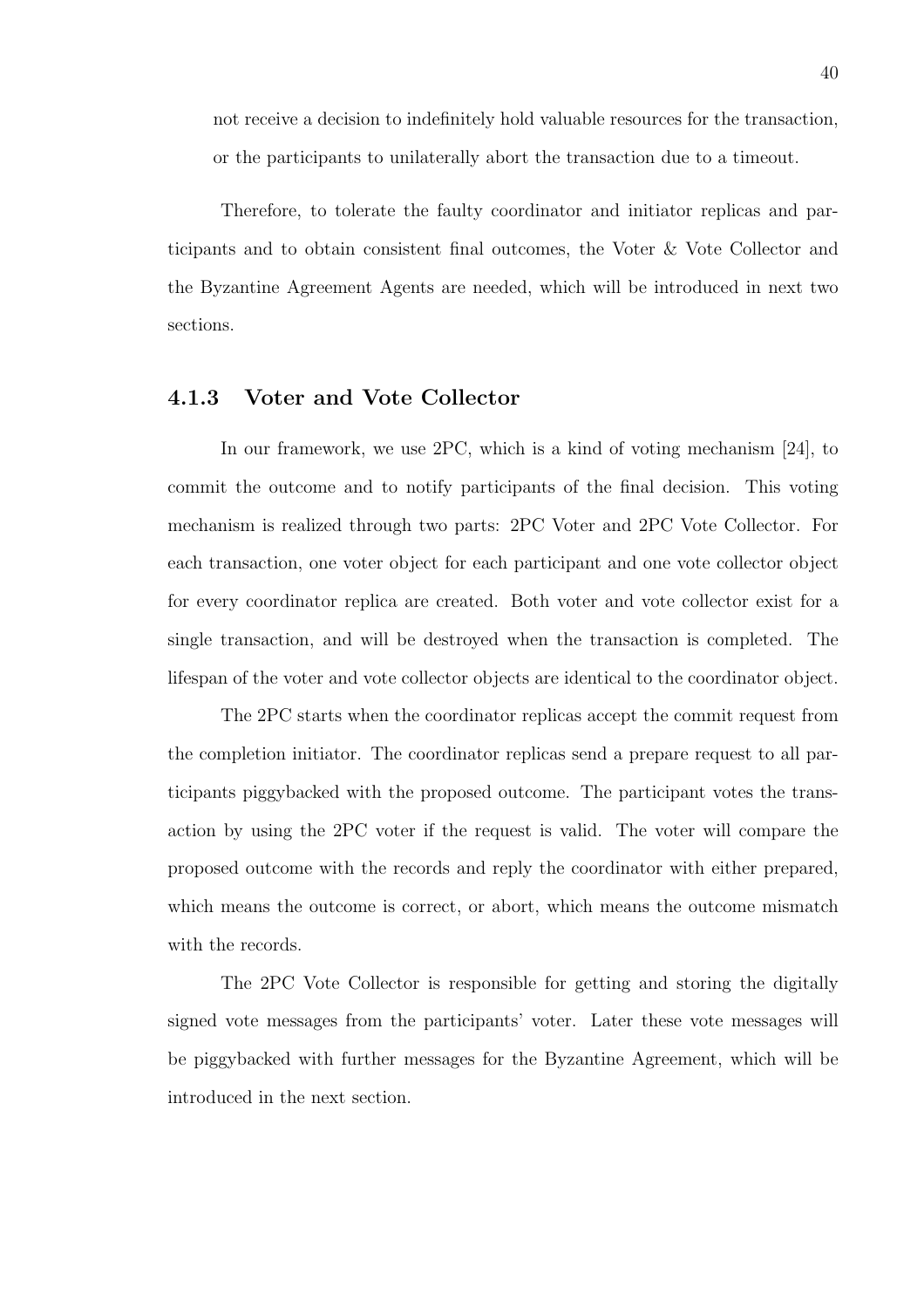#### 4.1.4 Byzantine Agreement Agents

The main focus of our framework is to tolerate the Byzantine Faulty Coordinator and Initiator replicas by using the Byzantine Agreement Agents. In our framework, there are two different Byzantine Agreement Agents, one for Activation service and the other one for Coordinator & Completion services, to help us achieve the goal. Three parts, BA-Sender, BA-Executer and BA-handler, are needed in our Byzantine Agreement Agents to send, execute and handle the SOAP messages. The main difference between the two agents for activation service and coordinator & completion services is that one more round is added in the BA-pre-prepare phase for the activation service to collect the digests from other coordinator replicas. We call these two messages BA-pre-prepare-reply and BA-pre-prepare-update.

#### Byzantine Agreement Agent for Activation Service

The basic idea of the activation service was provided in section 3.3. To implement it, those three parts are needed, BA-Sender, BA-Executer and BA-handler. Each of them has different responsibilities. A BA-Sender is used to send the messages out, such as BA-pre-prepare, BA-pre-prepare-update, BA-prepare and BA-commit. We wrote a sender for each of these four kinds of messages and we call all of these four senders together as BA-Sender for simplicity. Two of these four, BA- pre-prepare and BA-pre-prepare-update, are from the primary replica. So only the primary will invoke sendBapreprepare() and sendBapreprepareupdate(). The first step of BA here is to check whether the replica itself is current primary or not, which can be done by using a method named amPrimary() in the config.java file. Because we only enable the exception of the view change mechanism in our implementation, we did not write the code that handles view change. In this case, we pick the first replica, whose id is 0, as the primary. Accordingly, the first replica will get true from the feedback of the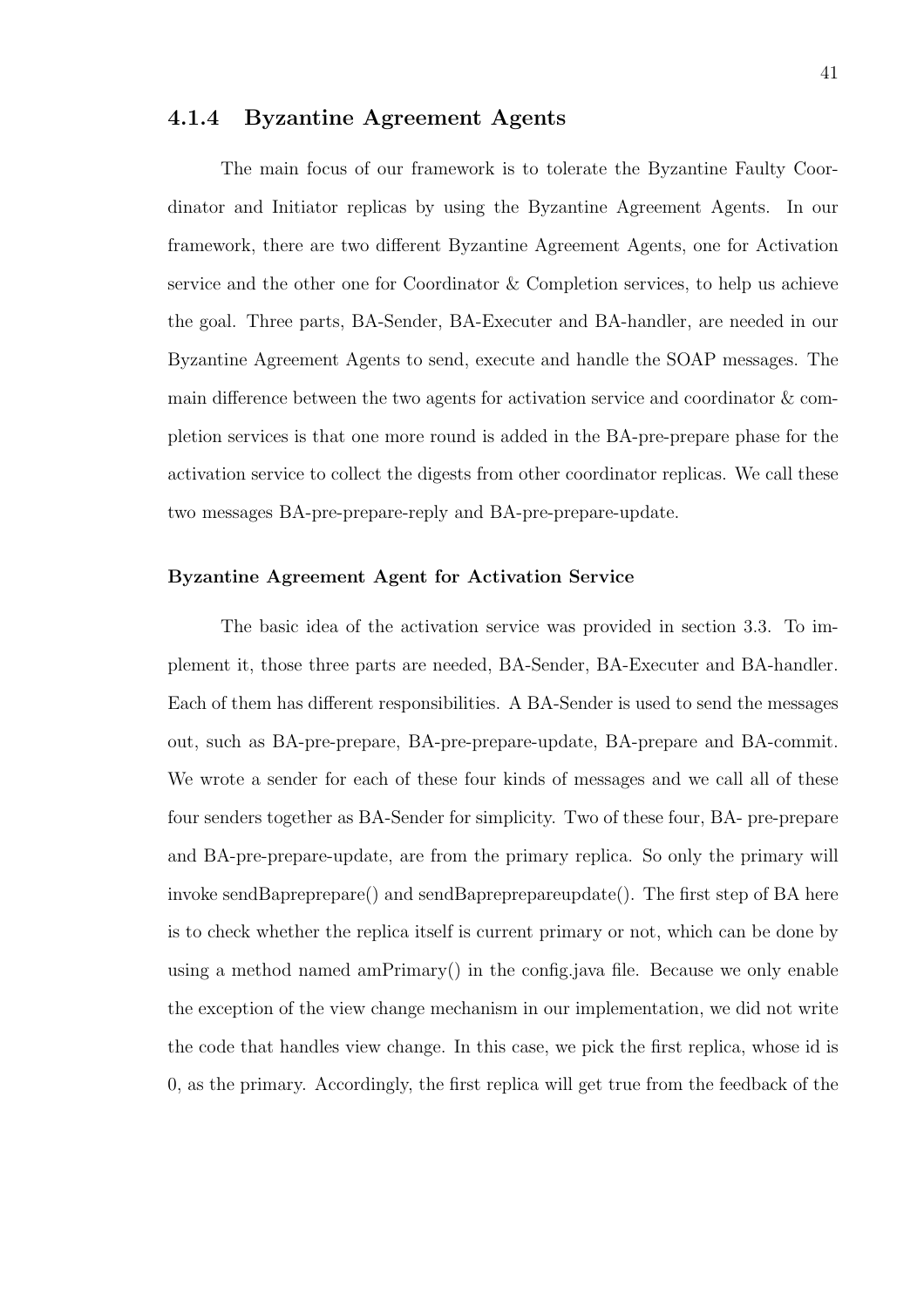amPrimary() method. At the beginning of sendBapreprepare(), we are not in a hurry to send out the messages. Instead, we need to judge whether another BA is already in the process or not. If so, we have to queue the current BA request until all previous BAs are finished. Otherwise the BA will start by sending out BA-pre-prepare messages to all other replicas. As the normal backup (except the primary), they start the Byzantine Agreement operation directly from the BA-pre-prepare Executer which is named as  $d_0$ BaPrePrepare(). We have to separate this executer into two parts by judging whether it is primary again, because this executer is used by both primary and backups to handle the BA-pre-prepare phase. As the primary replica, it is responsible for collecting the BA-pre-prepare-reply and then sending out the BA-pre-prepare-update to other backups if it gets  $2f$  replies. On the other hand, the backups use the doBaPrePrepare() method to take care of both pre-prepare and pre-prepare-update messages. In doBaPrePrepare(), we invoke another class called BACertificate() which contains two functions add() and isComplete(). We justify whether the current progress is completed by calling is Complete(), which will return true if the valid messages are more than the threshold. Base on the feedback of the certificate, the progress will either wait for the incoming messages if it is not complete yet or move down to the next phase if the current phase is done. The BA-pre-prepare handler (handleBaPrePrepare()) is responsible for handling every new arriving message. It uses another function call in BACertificate add() to increase the counter of the message. Then justify the progress again. If it gets enough messages in the collection, the doBaPrePrepare() will be waked up from waiting by using notifyAll(). Figure 14 shows the flowchart of the BA-pre-prepare phase for activation service.

In next two phases of the Byzantine agreement, the same three components BA-Sender, BA-Executer and BA-handler are involved. However, they are not as complicated as in the BA-pre-prepare phase. There is no need to justify who is the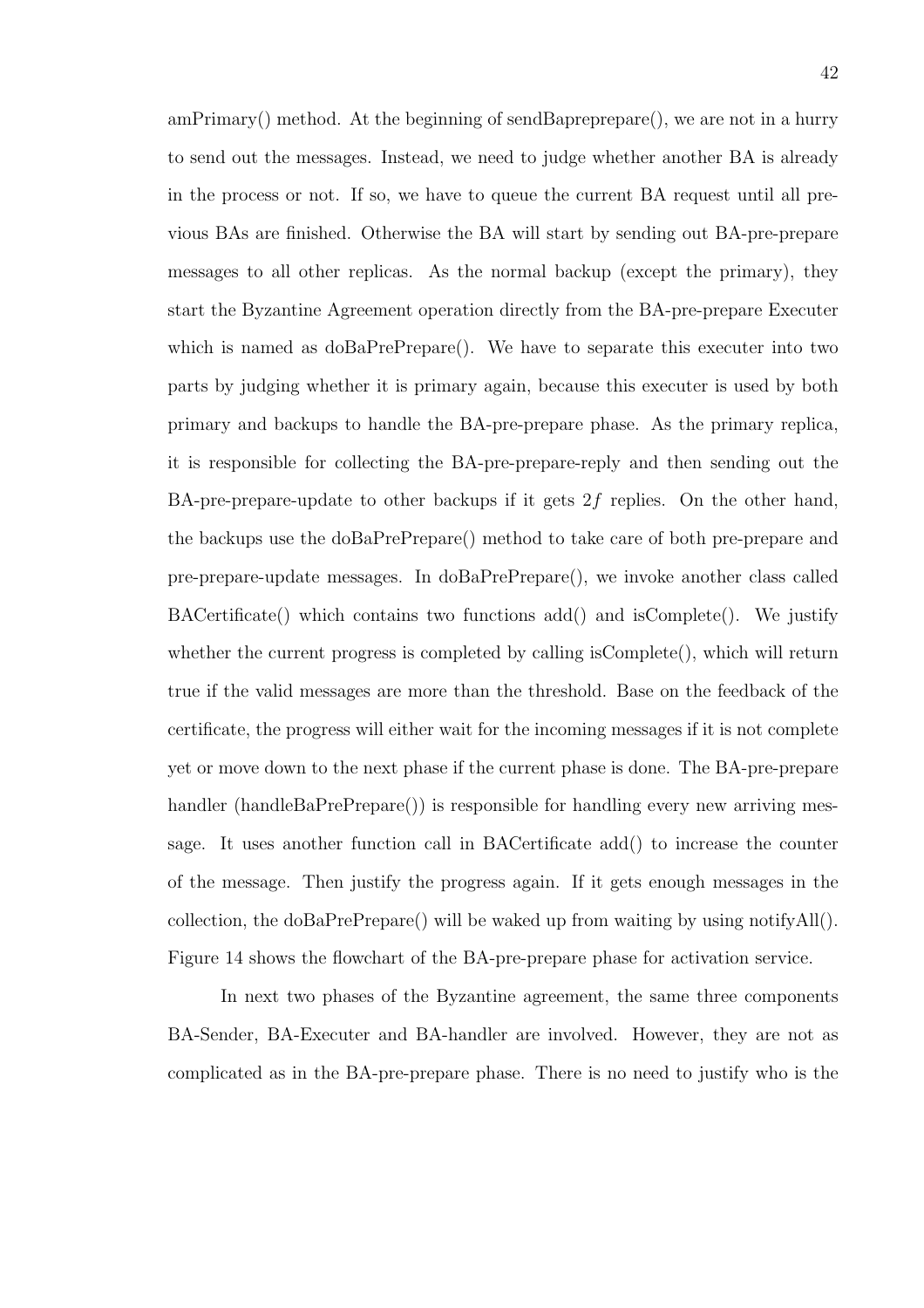

Figure 14: Flowchart of BA-Pre-Prepare phase for Activation Service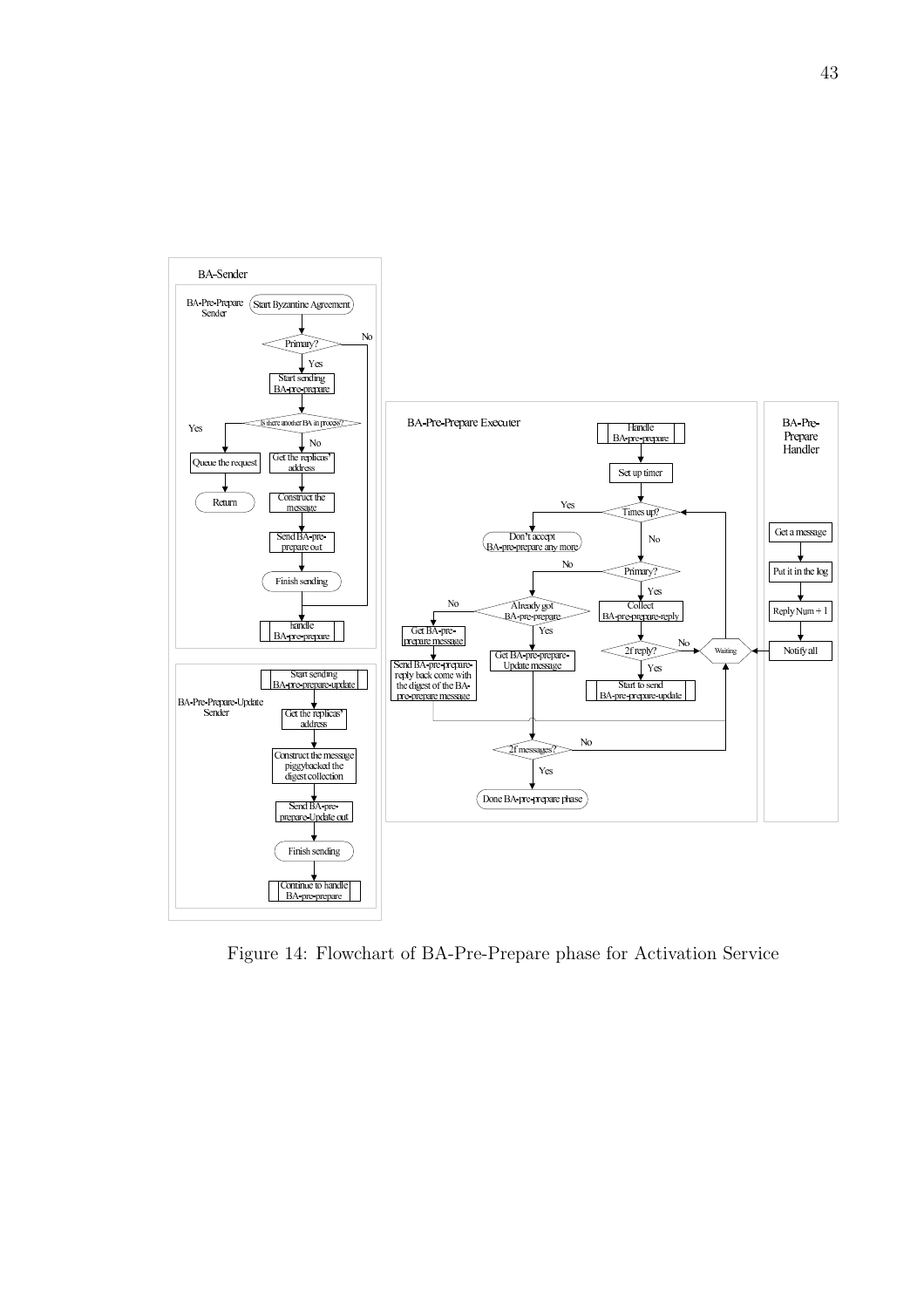primary anymore because the primary and the other replicas will perform the same operations during the next two phases. The BA-Senders for both of the prepare phase and the commit phase are responsible for sending the BA-prepare or BAcommit messages out. BA-Executers set up the timer and make the decision to either finish that phase or wait for more messages. BA-Handlers are used to take care of every new message and wake up the Executer from the waiting. Figure 15 and 16 are the flowcharts of these two phases for the Activation service. When we finish the Byzantine agreement, we need to remove its id from the queue and try to start the next one if there are more.



Figure 15: Flowchart of BA-prepare phase for Activation Service

The Byzantine Agreement algorithm for Coordinator and Completion Services is similar to BA for Activation Service, except there is no additional round in the first phase. Therefore the pre-prepare phase is much simpler than the previous one. Different from the BA-pre-prepare phase for Activation service, we only use two parts to implement BA-pre-prepare phase in this Byzantine Agreement Agent, BA-Sender and BA-Handler, because we don't need to collect the number of messages. Every backup will get one BA-pre-prepare message if there is no problem during the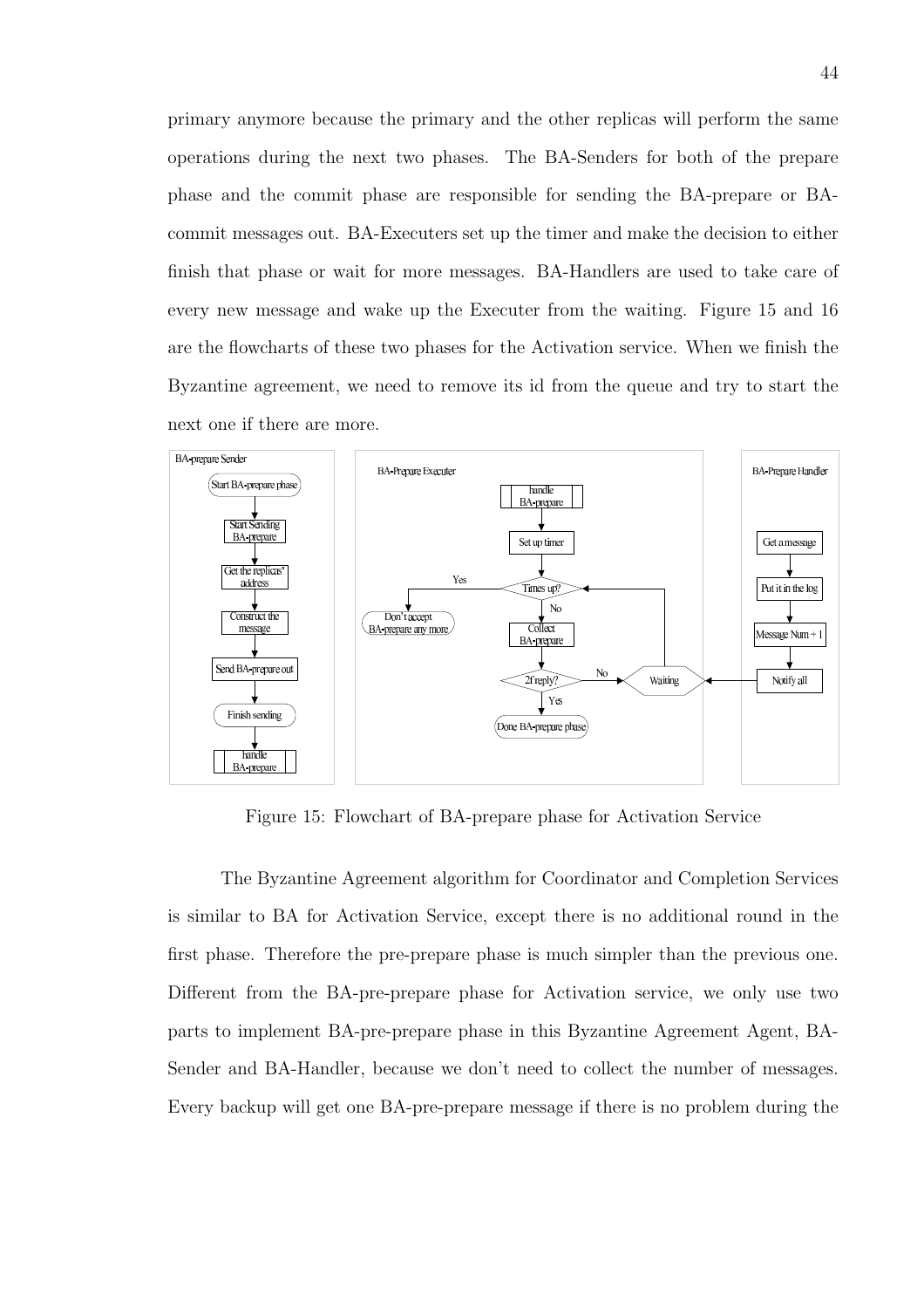

Figure 16: Flowchart of BA-commit phase for Activation Service

transaction. In the BA-pre-prepare phase, the primary only needs to send out the BA-pre-prepare messages to all other replicas via BA-sender. As the backups, when they get the BA-pre-prepare message, the BA-handler is used to get the information it wants. Figure 17 shows the flowchart of the BA-pre-prepare phase.

In the BA-prepare and BA-commit phases, we also use the same three parts as in BA for activation service. The BA sender is very simple in both the BA-prepare phase and the BA-commit phase. The only task of the sender is to find the address of the destination, construct the message, and then send the message out. Then the BA-Executer will be used to set up the timer and wait for the notification from the Handler. If the BA-Handler gets a message and it is still in progress, the handler will increase the counter by 1 and check whether it has reached the minimum limitation. If so, the Completed tag is set to true and the Executer is invoked. Because the BAprepare and BA-commit phase have very similar sequences, only one figure is drawn for both phases. Figure 18 is the flowchart of prepare or commit phase.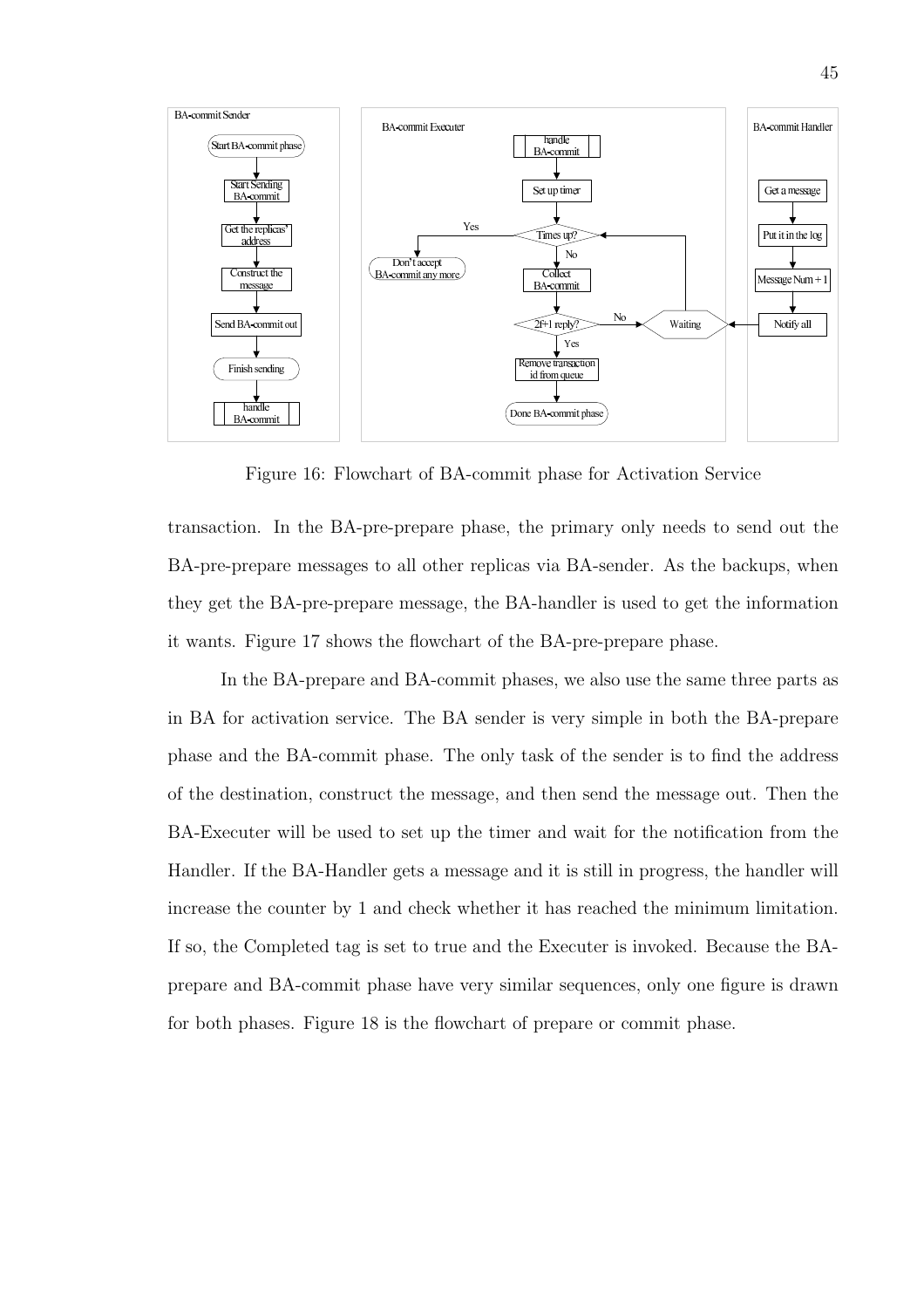

Figure 17: BA-pre-prepare Flowchart Coordinator and Completion Service



Figure 18: Flowchart of BA-prepare or BA-Commit phases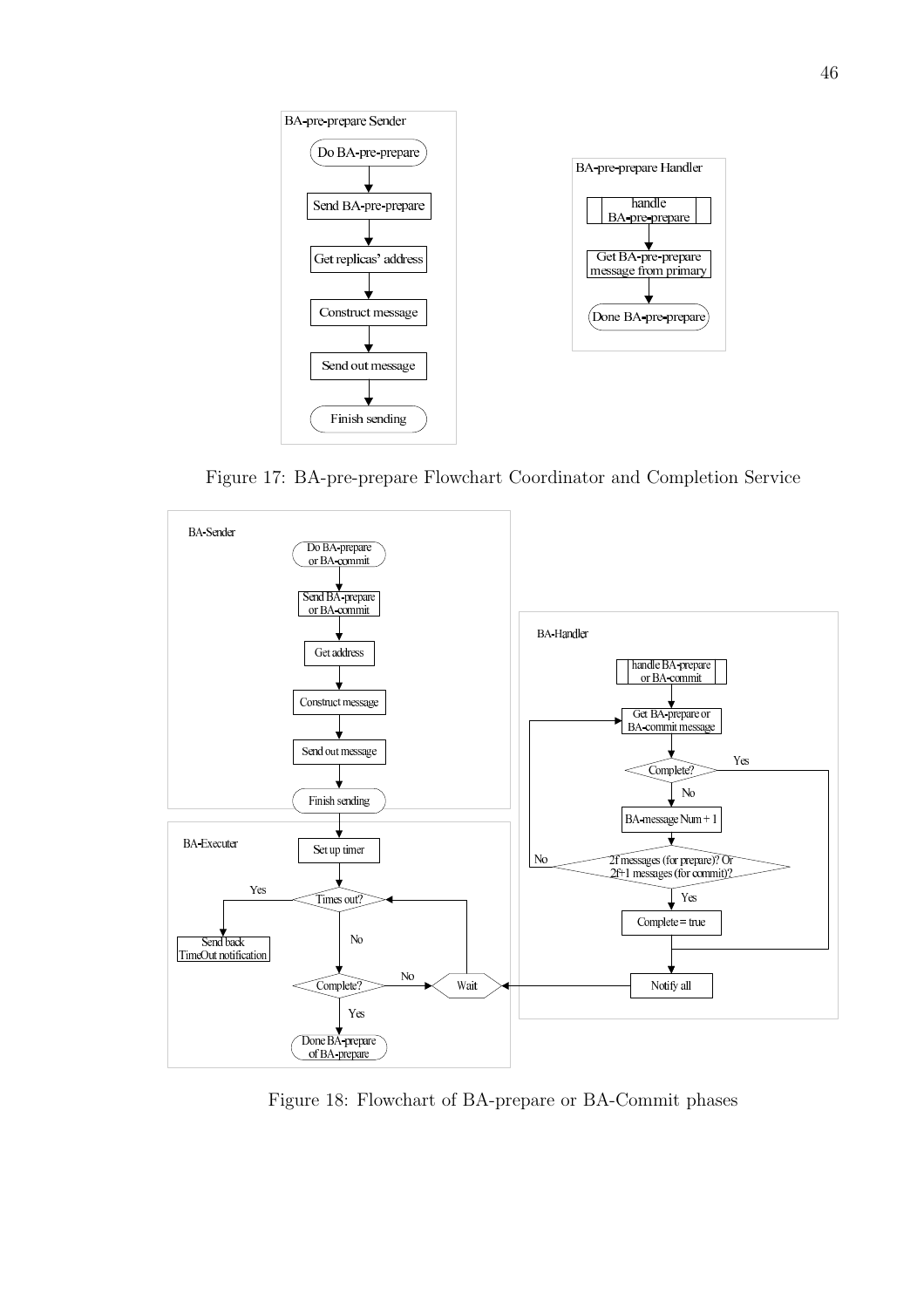#### 4.1.5 Security Handler

To ensure nonrepudiation, and to prevent impersonation attacks, all messages between all communicating parties including both requests and responses are protected with digital signatures. The messages that could not be verified will be discarded at once without further processing. The Security Handler is responsible to finish all of the work about signing the messages and verifying the signature. This is the second to the last handler before send out a message (the very last one is the Sender).

Before we go into the details about the security handler, I want to clarify what a pivot is. A pivot is the mark point in the message transaction sequence to separate sending and receiving on the client side, or processing a request and producing a response on the server side. For the client, sending procedure is before the pivot. For server, it is inversed.

To perform the digital signature and verification, we need the key pairs. This work has been done before the transaction. We use the keytool utility to generate the key pairs for clients and servers. For more details, refer to Appendix A.

Detail regarding the security handler (MySecHandler) is shown in Figure 19. The functions isClient() and getPassPivot() help us judge whether the message is from the client side or from the server side and whether the progress is beyond the pivot point or not. Based on the result, we execute the signature or the verification corresponding by calling signMessage() or verifySignature() respectively. In MySecHandler, we use the WSS4J engine, a java programmed security engine, to perform digital signing and verification.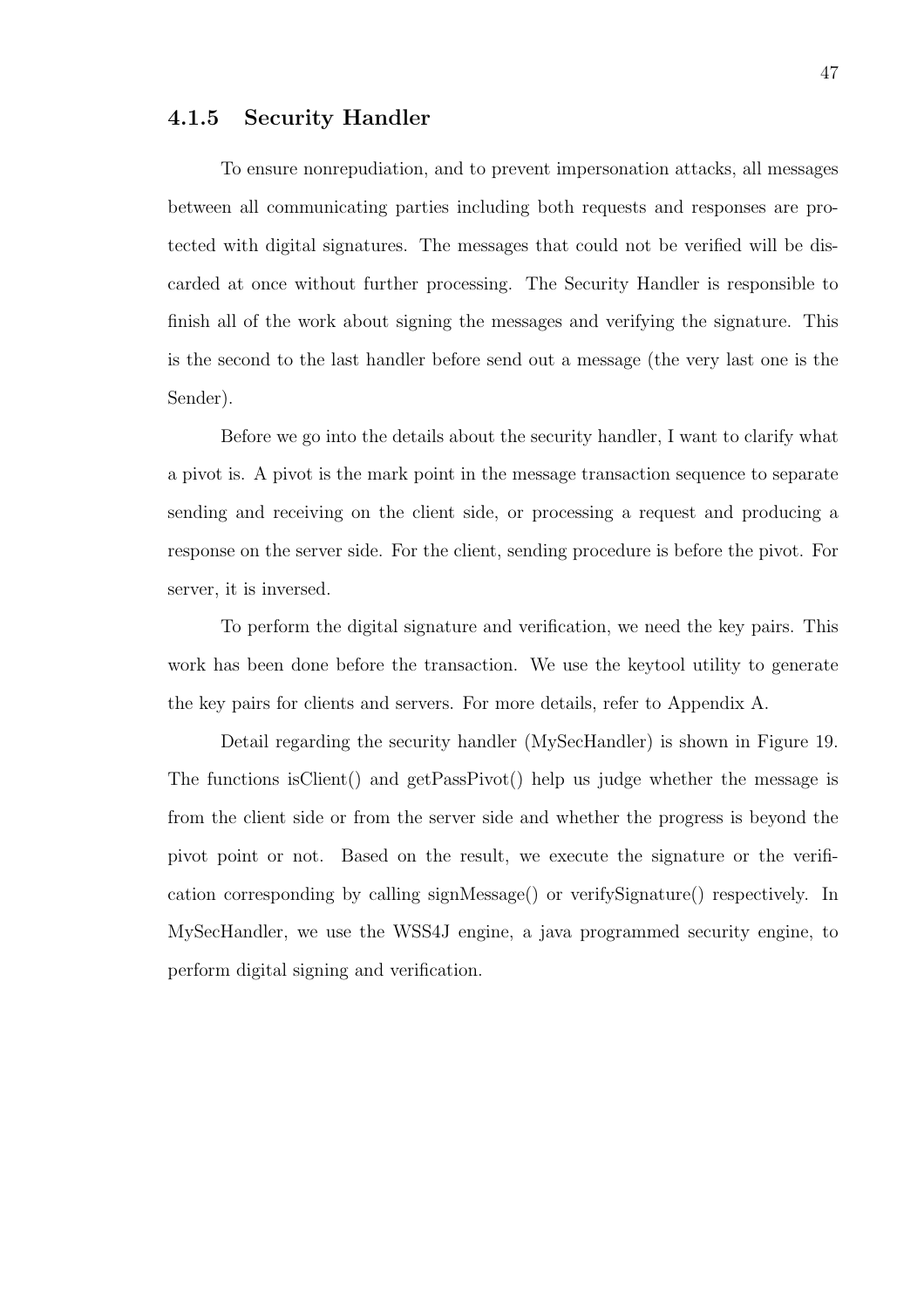

Figure 19: Flowchart of the MySecHandler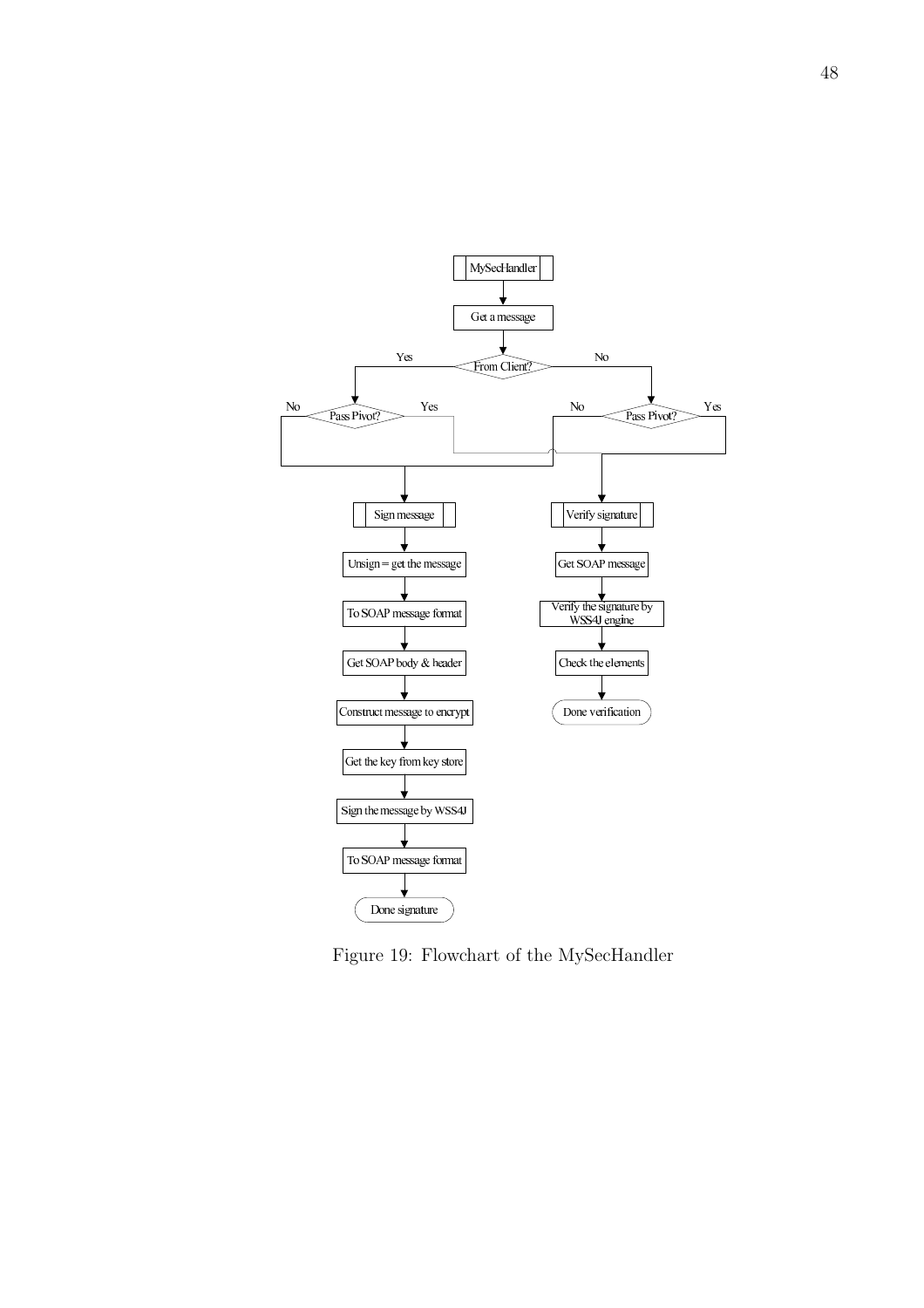### 4.2 Performance Evaluation

We have implemented the Byzantine Fault Tolerance Distributed Commit in Web Service Atomic Transaction with the exception of the view change mechanisms and integrated it into Kandula project in Java programming language, which implements WS-Coordination and WS-AtomicTransaction frameworks on top of Apache Axis platform.

For performance evaluation, we assess the runtime overhead of our Byzantine Fault Tolerance distributed commit protocol during normal operations. All experiments are carried out on 15 Dell servers which are connected in the 100 Mbps Ethernet. These Dell servers equipped a 2.8GHz processors and 1GB memory running under Suse 10.2 Linux environment.

The test application is the Travel Agent web services application. The client sends the requests to the Travel Agent for booking the flight ticket and hotel among the participants within the scope of a distributed transaction. Travel Agent has four actors as we said before, Client, Initiator, Coordinator and Participants. Because of the equipments limitation, we only enable 4 coordinator replicas to take care a single Byzantine fault. Duo to the stateless, we only used 3 machines to replicate the initiator. For simplicity, the client and the participants are not replicated. All actors including the replicas are running on the different machines. The client invokes a travel agent operation on the Agent web service within a loop without any "think" time between two consecutive calls. 1000 samples are obtained in each run. We increased the number of the participants to get the comprehensive results.

Figure 20 shows the performance of our Byzantine Fault Tolerant Coordination of Web Services Atomic Transaction system implemented in the Travel Agent application, including the distributed commit latency and the end-to-end latency. This is the basic performance for only two participants enrolled in the transaction. The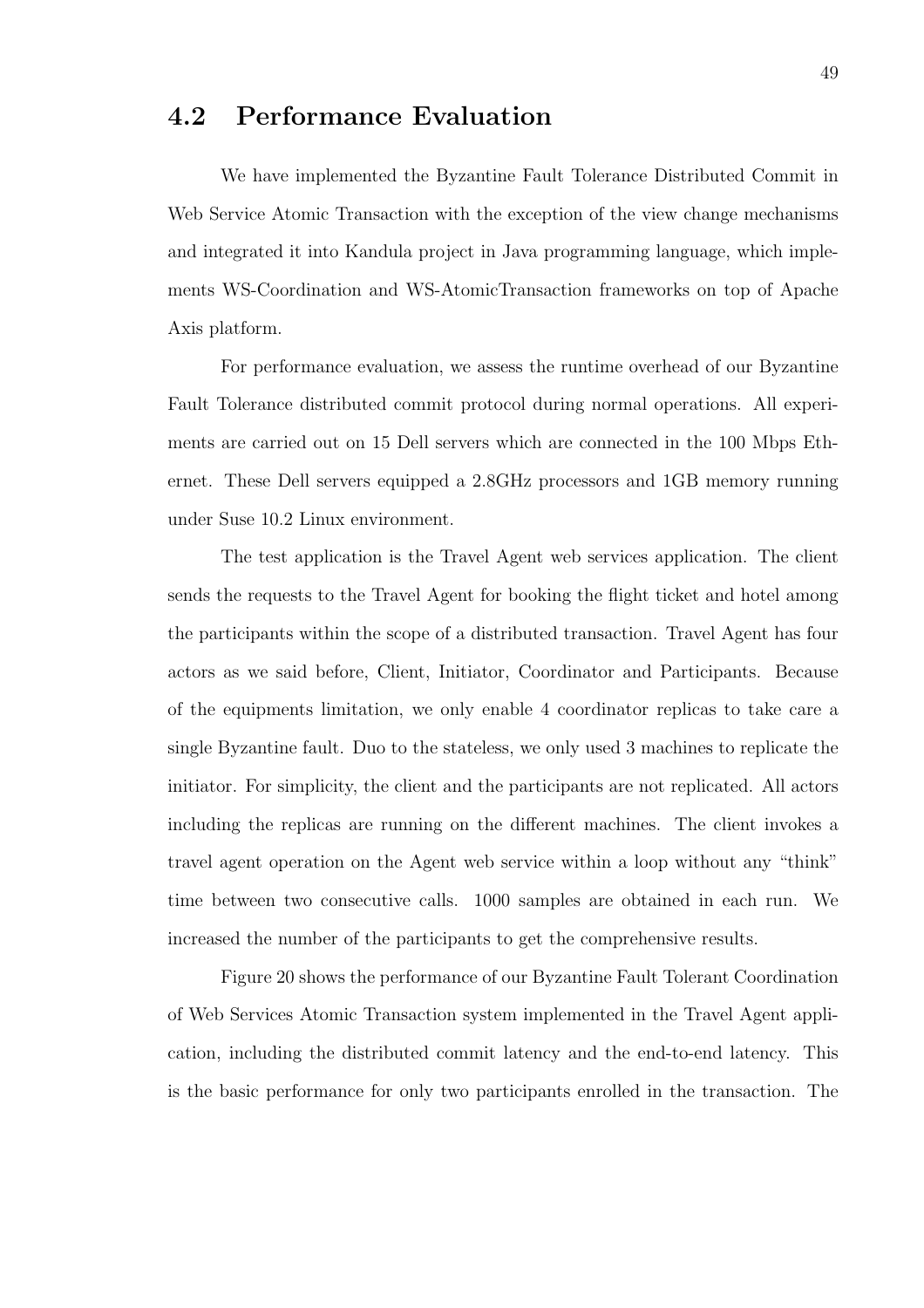end-to-end latencies for the operation are measured at both of the client side and the initiator side. The latency for the transaction activation and distributed commit are measured at the coordinator replicas sides.



Figure 20: Performance of Our Byzantine Agreement Algorithm

To evaluate the runtime overhead, we compare the performance of our BFT Coordination of WS-AT system with the standard 2PC used in the WS-AT framework with 2 participants enrolled in the transaction. Here all messages exchanged over the network are digitally signed. We compare them from four view points. First one the whole latency for the standard 2PC and BFT enabled 2PC (our system), which is shown in figure 21.

Figure 22 and 23 shows the end-to-end latency comparison from both of the initiator side and the client side.

Obviously, we can see from the previous three figures 21-23 that the latency of the standard 2PC is much smaller than our system because we enable the BFT. For the same reason, the throughput of our system will deduct because of the additional round of Byzantine Agreement algorithm. The last part of the comparison is the throughput. Figure 24 shows the results. From the comparison, we can see that the throughput for transactions in our system is about 30% to 40% lower than those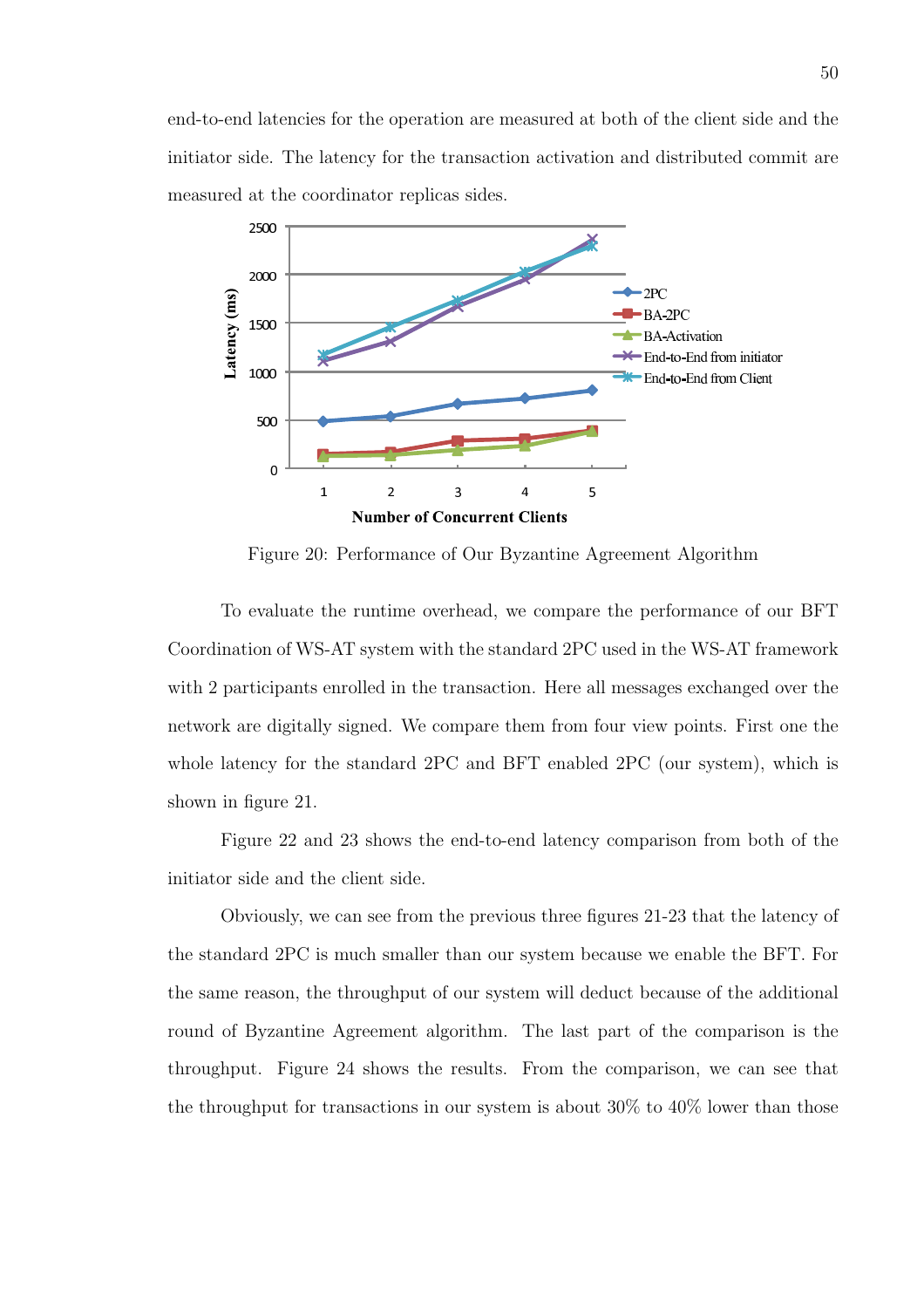

Figure 21: 2PC Latency Comparison



Figure 22: End-to-End Latency from Initiator Side Comparison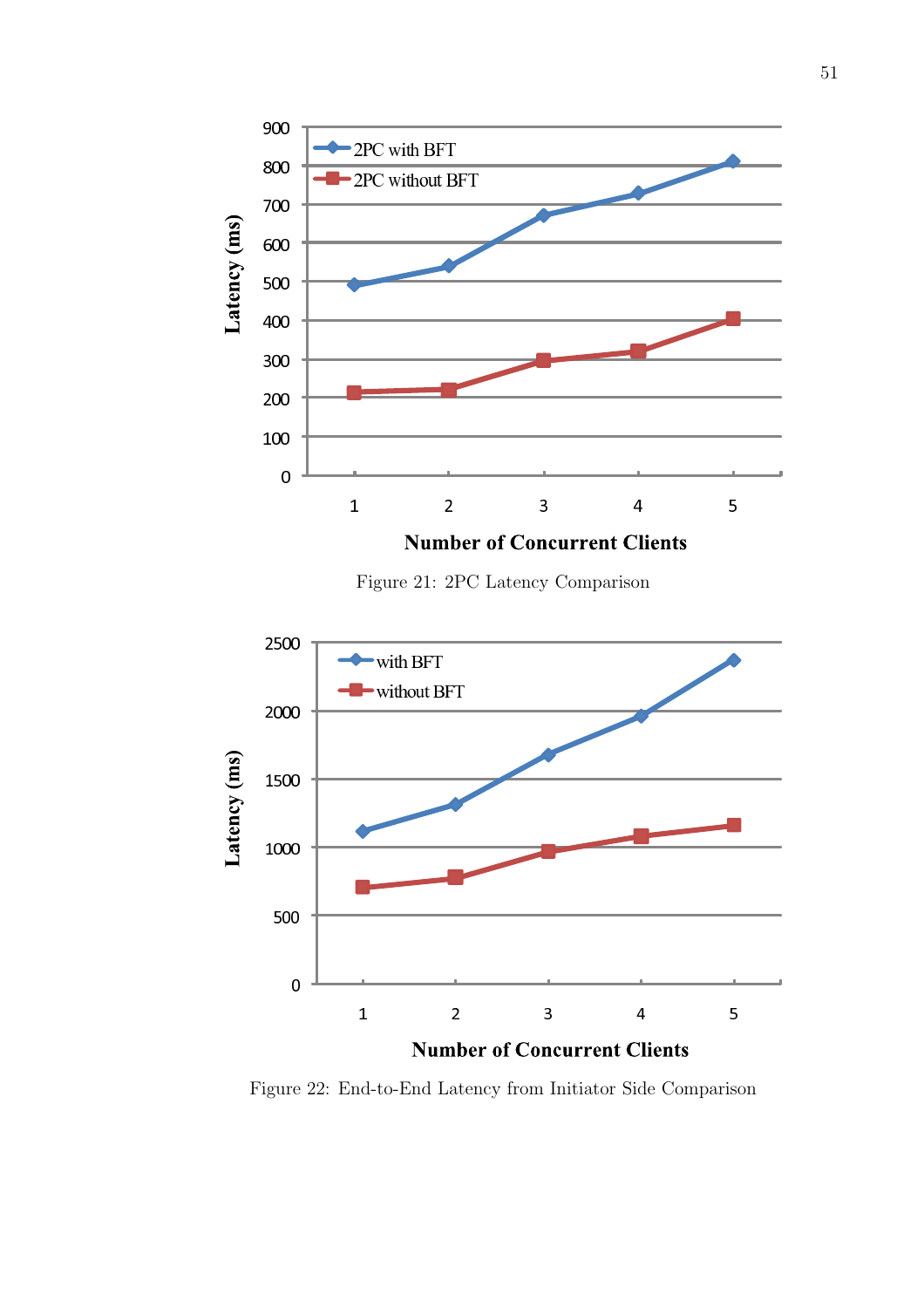

Figure 23: End-to-End Latency from Client Side Comparison

without replication protection, which is quite moderate considering the complexity of the BFT mechanisms.

To better evaluate our system, we did several testing which the number of the participants is increased from 2 to 8. Figure 25 shows the distributed commit latency parallel comparison for different number of participants.

For the whole point of view, figure 26 shows the latency for the 2PC, which is much larger than the latency of the Byzantine Agreement Distributed Commit, because the 2PC is the most costly part in the system.

Figure 27 shows the Byzantine Agreement Activation latency for different number of the participants. Same as previous testing, the number of the clients is from 1 to 5. While the latency for 2PC is lager with the number of participants, the activation latency remains constant because the participants are not involved within the activation.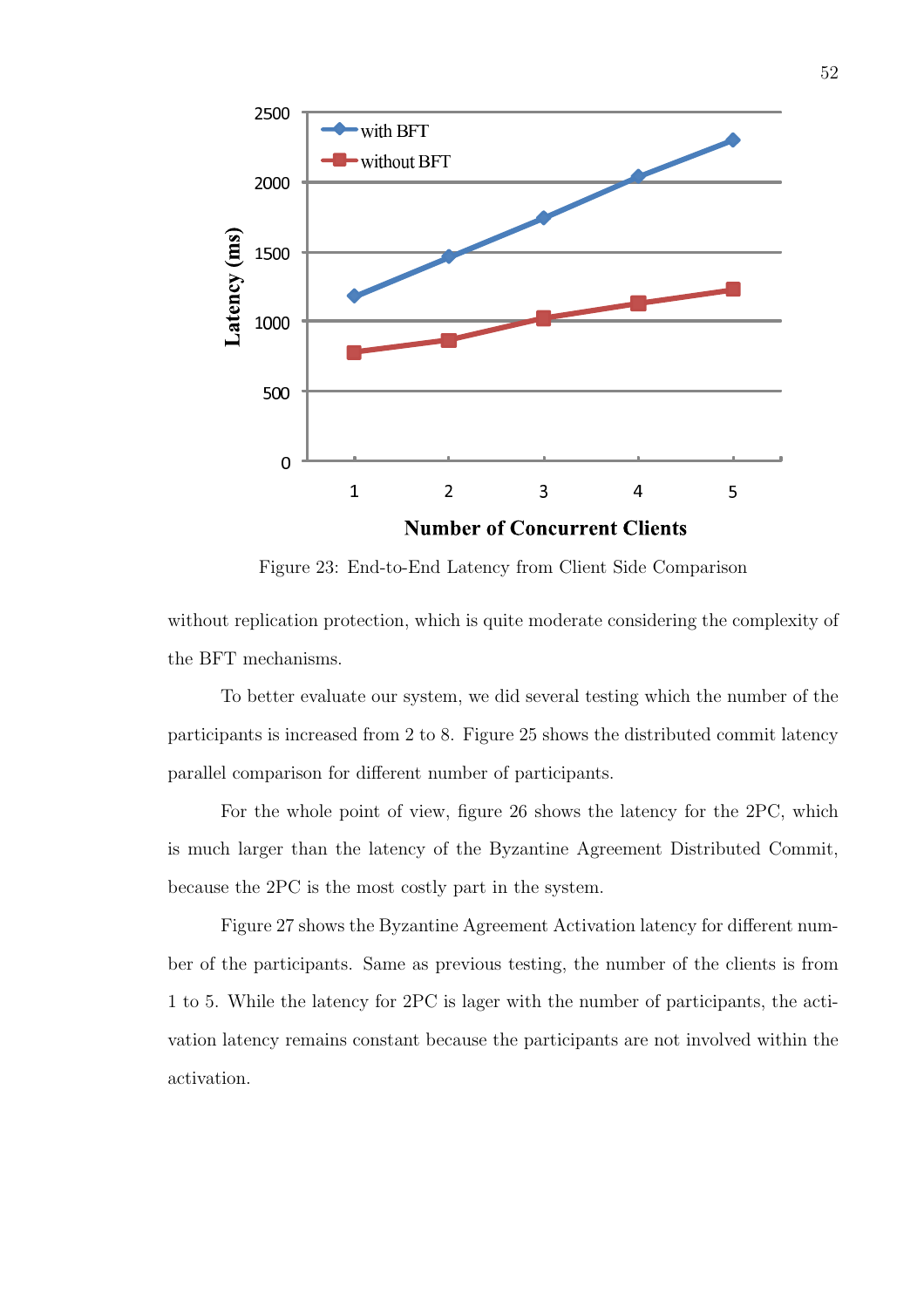

Figure 24: 2 Participants End-to-End Throughput Comparison



Figure 25: Distributed Commit Latency Comparison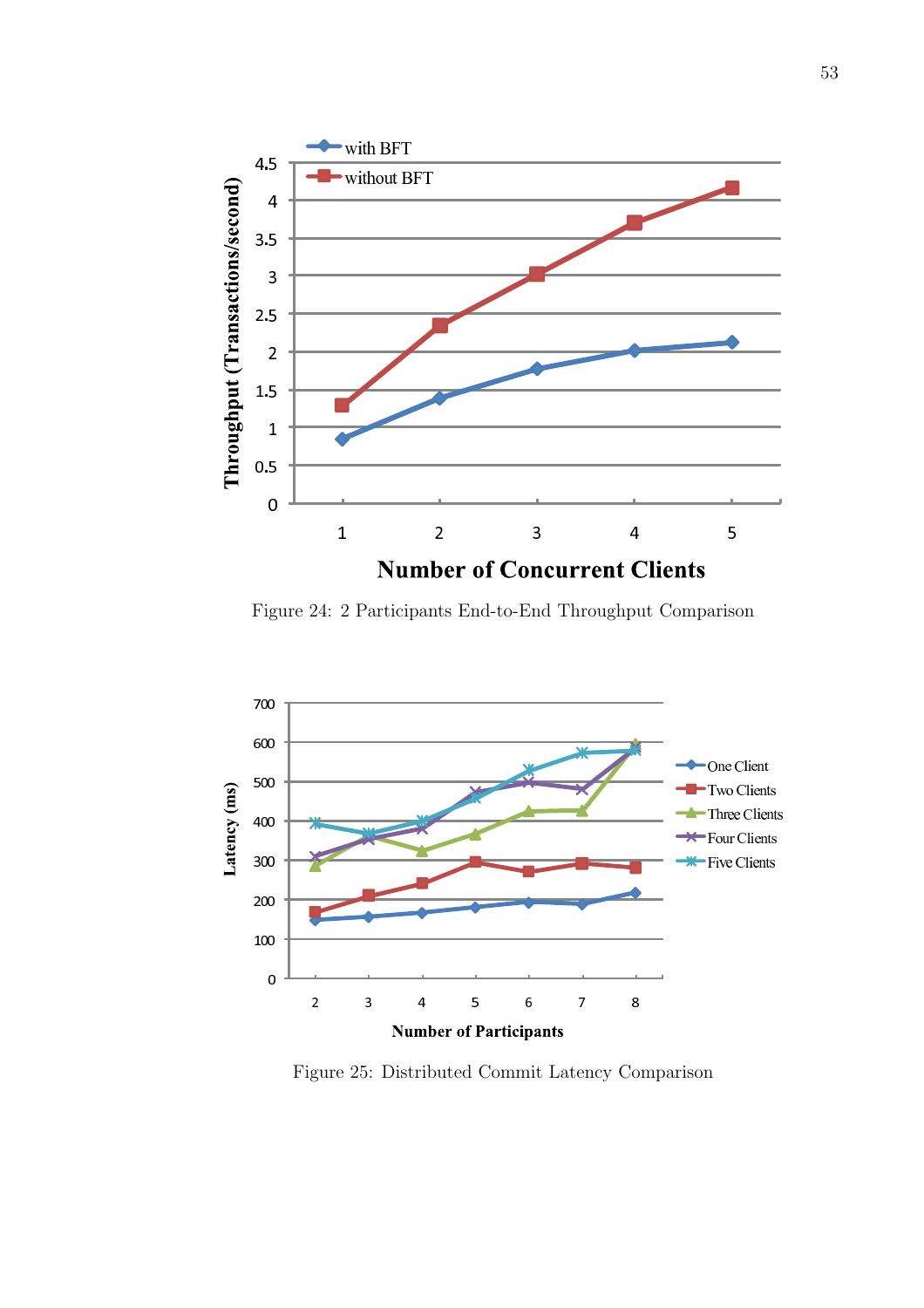

Figure 26: 2PC Latency Comparison



Figure 27: BA-Activation End-to-End Latency Comparison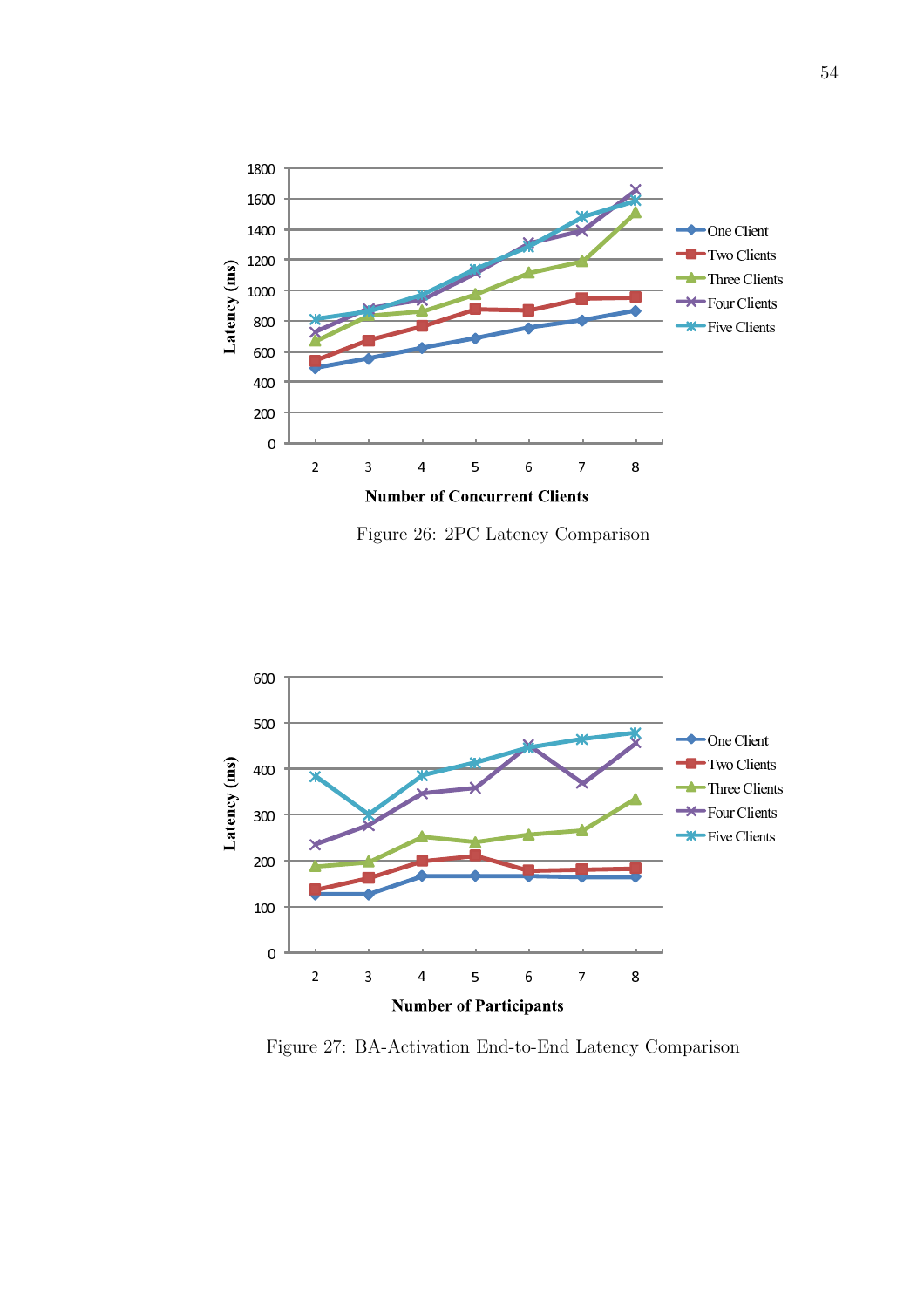Figure 28 and 29 show the end-to-end latency from both of the initiator side and the client side. The number of the participants varies from 2 to 8. As we can see in the figures, the end-to-end latency for a transaction is lager by about 400-500 ms for each one more participant. This increase is because of the two Byzantine agreement phases, one for activation and the other for completion and distributed commit. The latency of 2PC is increased by the same reason but there is only one round Byzantine agreement algorithm used in the 2PC, so the increase is smaller. The end-to-end latency both are increased by about 200-400 ms when the number of participants varies from 2 to 8. This increase is mostly attributed to the introduction of the Byzantine agreement phase in our protocol. Percentage-wise, the end-to-end latency, as perceived by an end user, is increased by only 20% to 30%, which is quite moderate.



Figure 28: Initiator Side End-to-End Latency Comparison

The throughput of the distributed commit service is measured at the initiator for various numbers of participants and concurrent clients, shown in figure 30.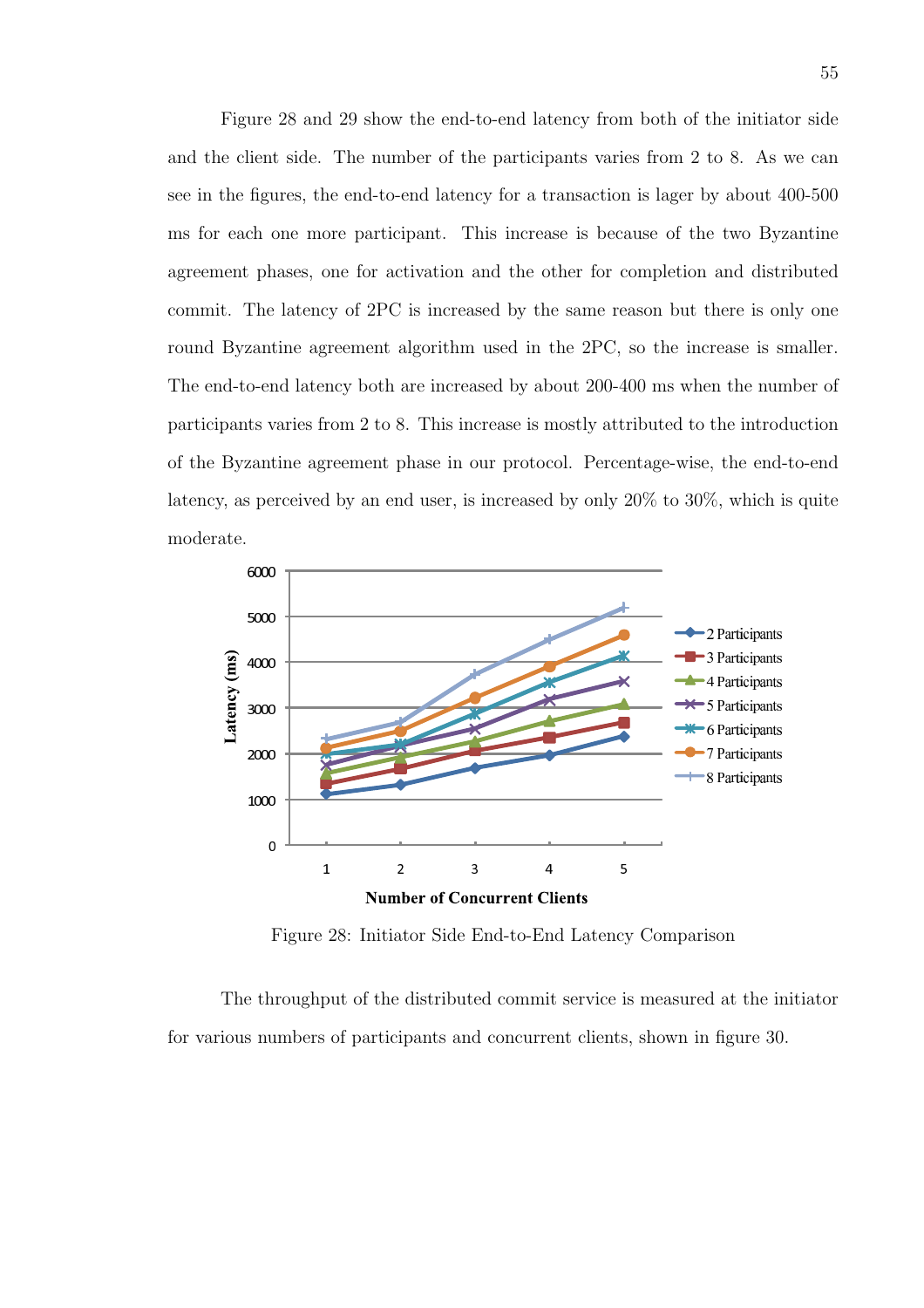

Figure 29: Client Side End-to-End Latency Comparison



Figure 30: End-to-End Throughput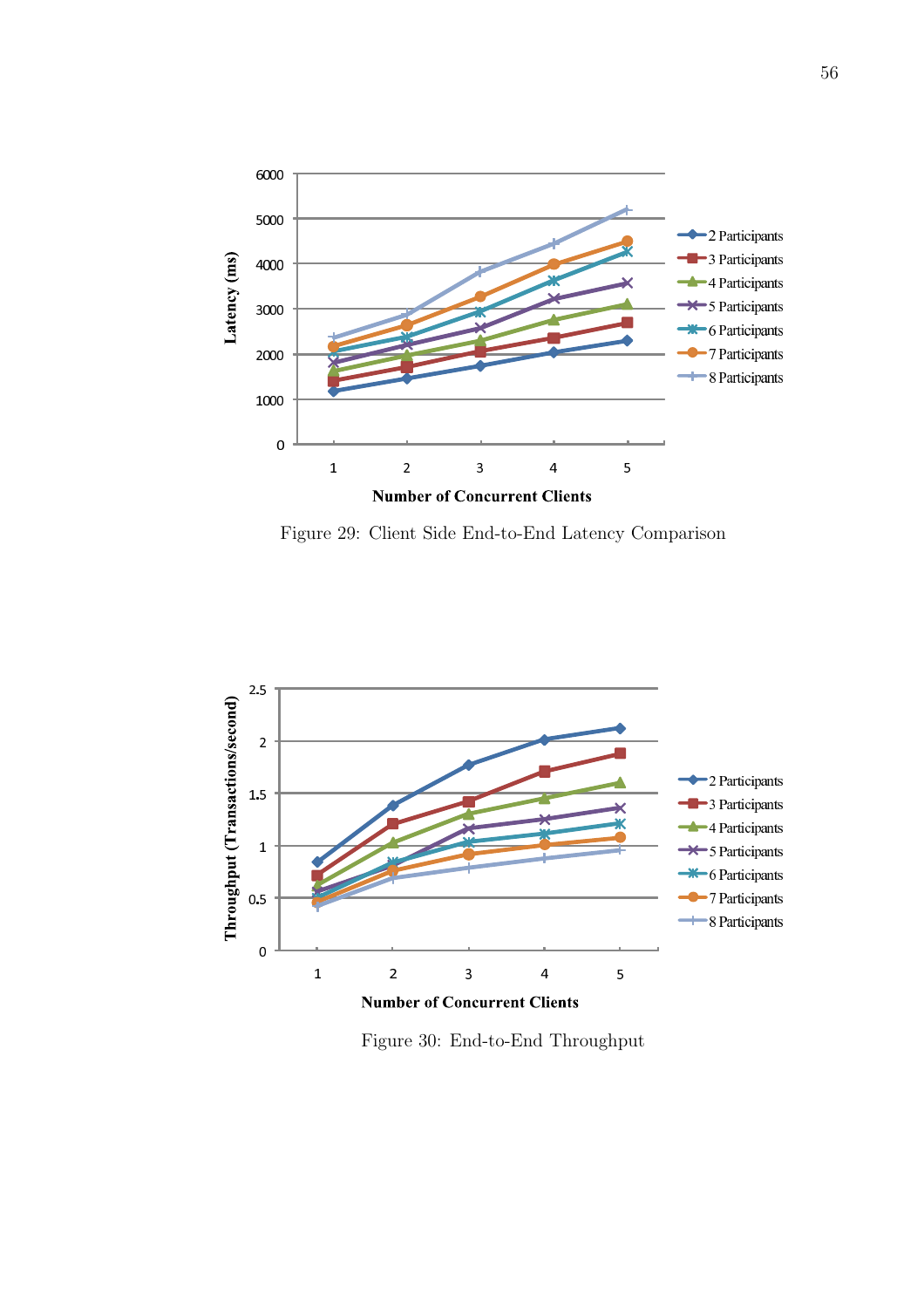## CHAPTER V

# CONCLUSION AND FUTURE RESEARCH

### 5.1 Conclusions

In this thesis, we presented a Byzantine Fault Tolerant Coordination for Web Services Atomic Transactions system which contains specific mechanisms to ensure atomic transaction commitment. We carefully analysis the types of Byzantine faults that might occur in the distributed transactions and identified the subset of faults that our system can handle. We adapted Castro and Liskov's BFT algorithm [5] to achieve the different object – ensure Byzantine agreement on the outcome of transaction. In our Byzantine fault tolerance system for distributed coordination of Web services atomic transactions, we focus on the protection of the basic services and infrastructures provided by typical TP monitors against Byzantine faults. By exploiting the semantics of the distributed coordination services, we are able to adapt Castro and Liskov's BFT algorithm [5] to ensure Byzantine agreement on the transaction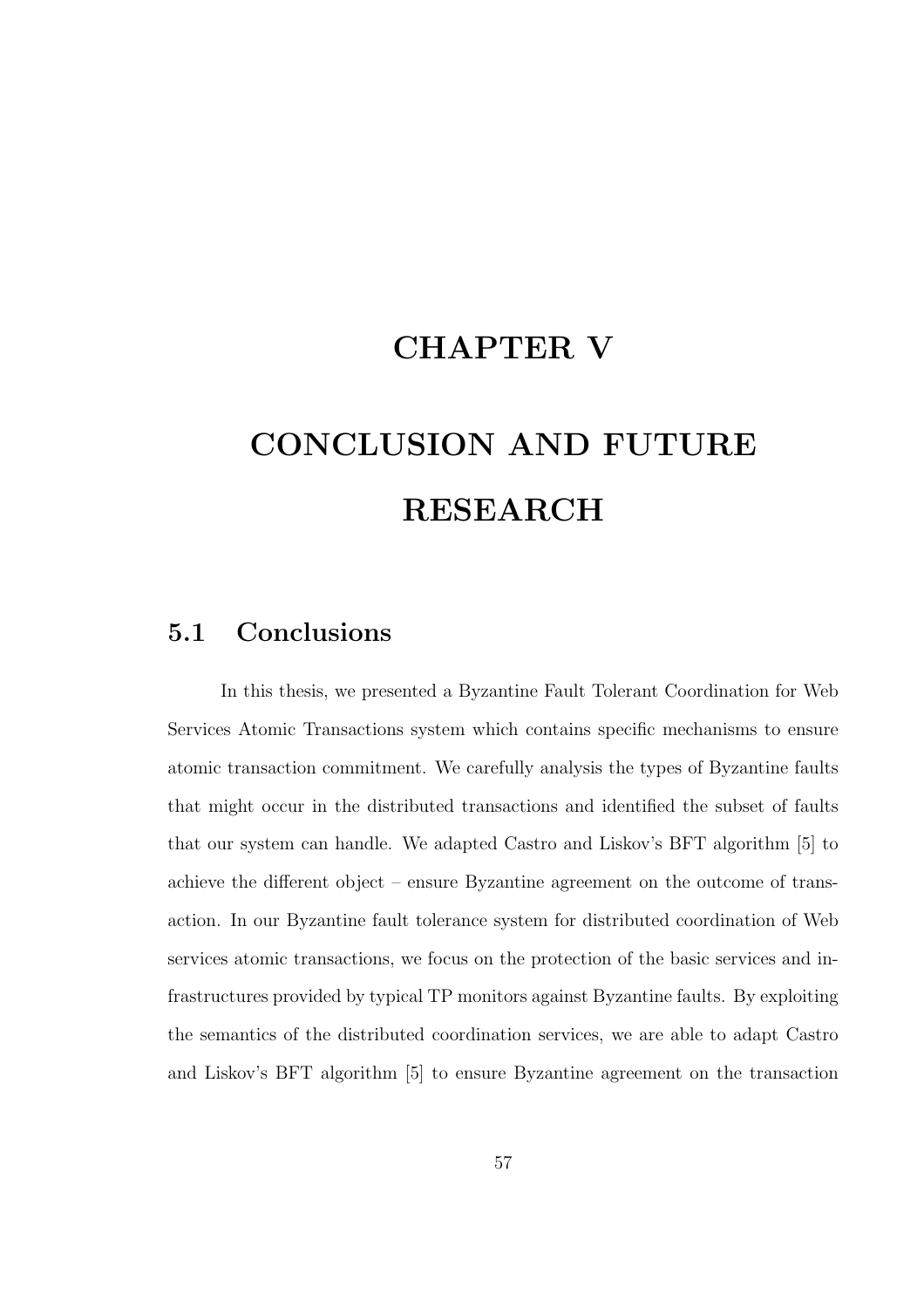identifiers and the outcome of transactions fairly efficiently. A working prototype is built on top of an open source distributed coordination framework for Web services. The measurement results show only moderate runtime overhead considering the complexity of Byzantine fault tolerance. We believe that our work is an important step towards a highly secure and dependable TP monitor for Web services.

### 5.2 Future Work

In this thesis, we successfully implement the Byzantine Fault Tolerant Coordination into the Web service atomic transaction to take care of the Byzantine faults. Later, we can also use the similar way to the Web Service Business Activity, which is the other specification based on the WS-Coordination framework for commitment in long running transactions. Or even in the WS-BA-I protocol.

Later, we can do more work concern the business transactions. We identify a research directions regarding Web services coordination for business transactions. WS-BusinessActivity recognized the need for flexible transaction outcomes for business activities, its reliance on compensation transactions might limits its use for some applications. The reservation-based extended transaction protocol [15] seems to be an excellent candidate to augment the compensation-based approach. The basic idea of the reservation-based transaction protocol is that any business activity is carried in two steps. In the first step, a reservation is placed on a set of resources. Depending on the outcome of the reservation step, the coordinator could choose to confirm some reservations while cancel the remaining ones. The use of the extra reservation step eliminates the need for compensation transactions, which could be very expensive and error prone in practice.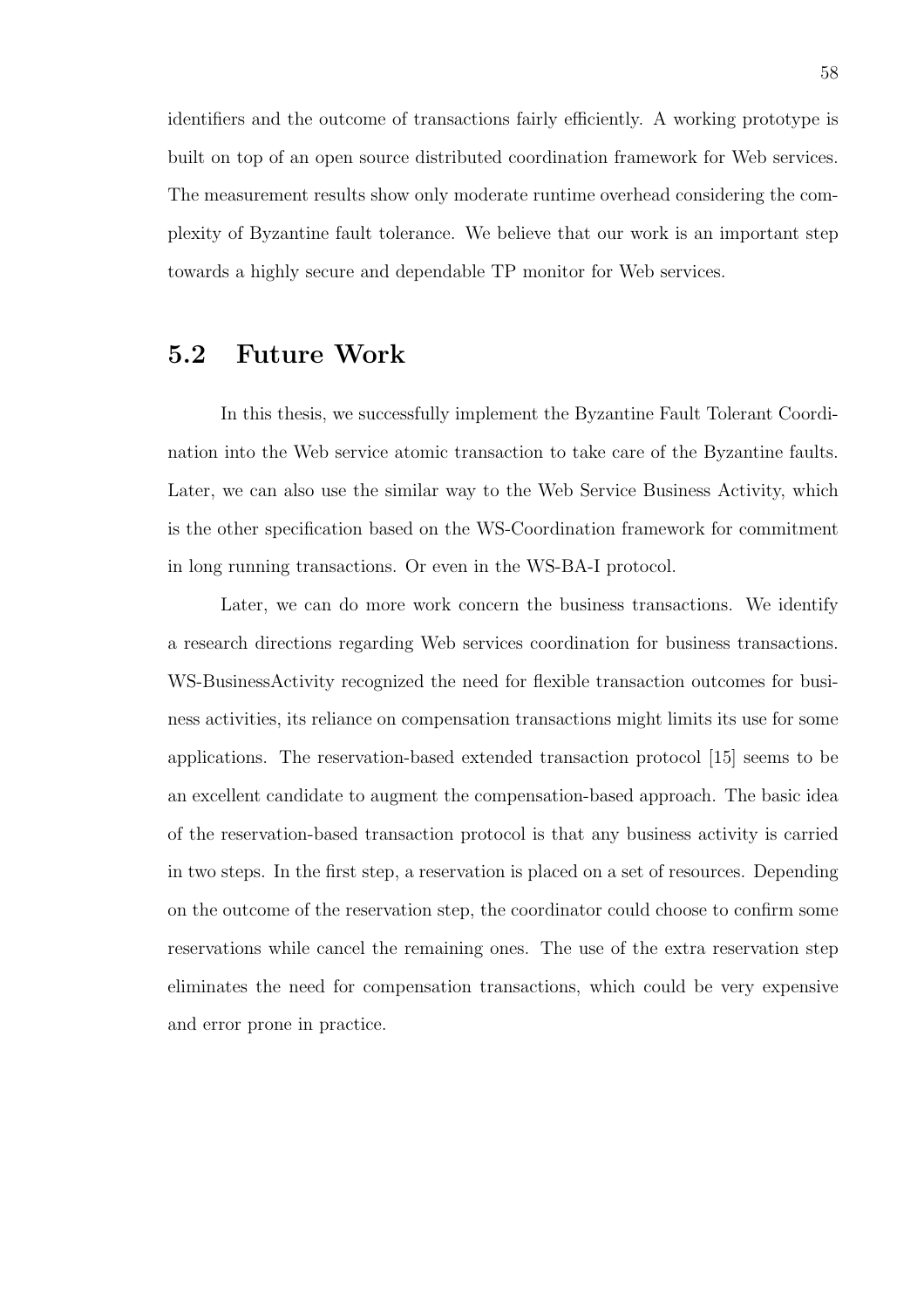## BIBLIOGRAPHY

- [1] J. Gray, and A. Reuter, Transaction Processing: Concepts and Techniques , Morgan Kaufmann Publishers, San Mateo, CA, 1983.
- [2] The Open Group, Distributed Transaction Processing: The XA Specification , February 1992.
- [3] L. Lamport, R. Shostak, and M. Pease, "The Byzantine generals problem," ACM Transactions on Programming Languages and Systems , Volume 4, No. 3, pp.382-401, July 1982.
- [4] C. Mohan, R. Strong, and S. Finkelstein, "Method for distributed transaction commit and recovery using Byzantine agreement within clusters of processors," Proceedings of the ACM symposium on Principles of Distributed Computing , pp.89-103, Montreal, Quebec, Canada, 1983.
- [5] M. Castro, and B. Liskov, "Practical Byzantine fault tolerance and proactive recovery," ACM Transactions on Computer Systems , Volume 20, No. 4, pp.398- 461, November 2002.
- [6] T. Bray, J. Paoli, C. M. Sperberg-McQueen, E. Maler, F. Yergeau, and J. Cowan, (Eds.), XML 1.1 (Second Edition) , World Wide Web Consortium, 2006.
- [7] M. Gudgin, M. Hadley, N. Mendelsohn, J.-J. Moreau, H. F. Nielsen, A. Karmarkar, et al. (Eds.), SOAP Version 1.2 , World Wide Web Consortium, 2007.
- [8] E. Christensen, F. Curbera, G. Meredith, and S. Weerawarana, Web Services Description Language (WSDL) 1.1 , World Wide Web Consortium, 2001.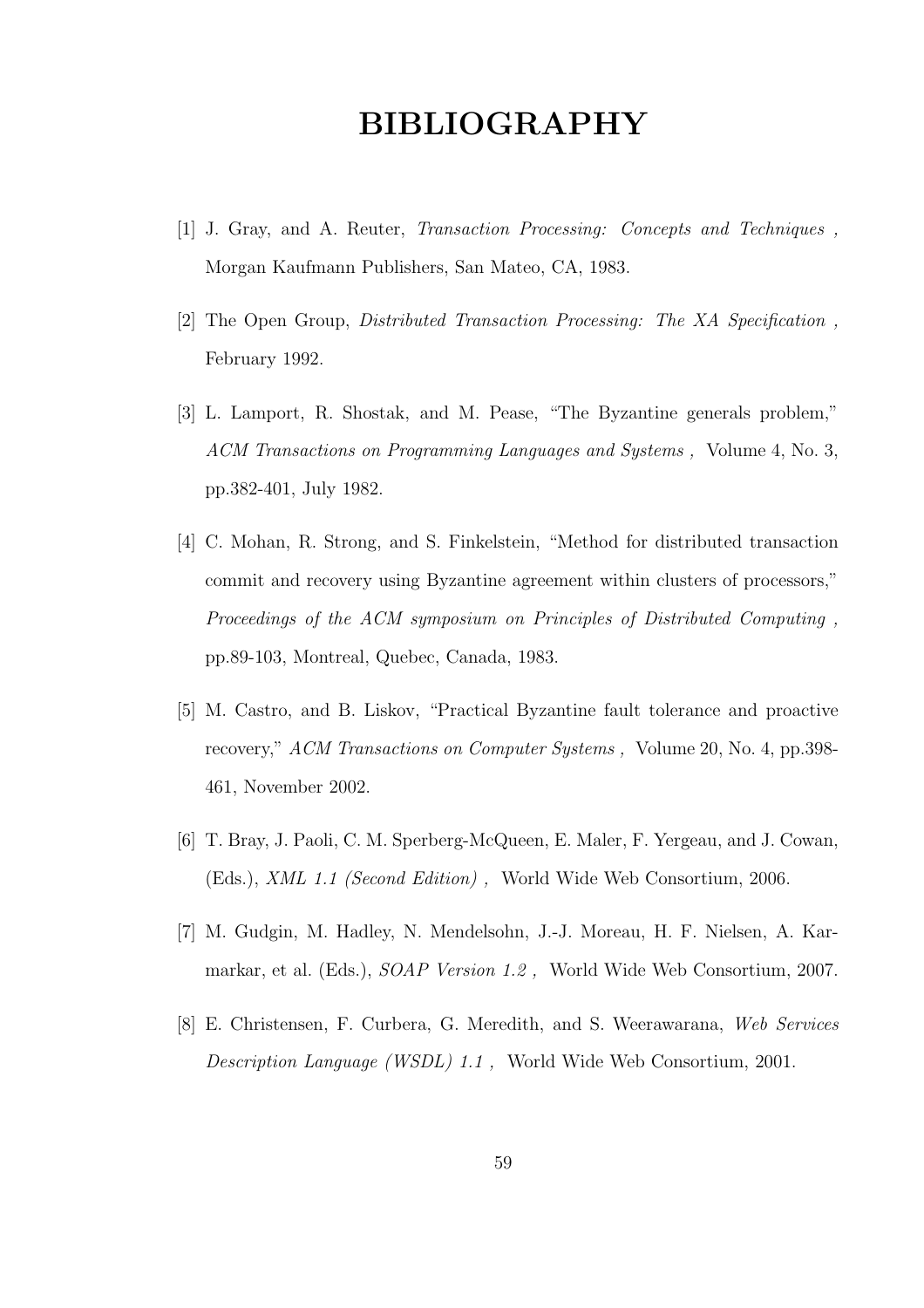- [9] L. Clement, A. Hately, C. Riegen, and T. Rogers, (Eds.), UDDI Version 3.0.2. OASIS Standard , 2004.
- [10] L. Cabrera et al., WS-AtomicTransaction Specification , August 2005.
- [11] Apache Kandula project, http://ws.apache.org/kandula/
- [12] S. Frolund, and R. Guerraoui, "e-Transactions: End-to-end reliability for threetier architectures," IEEE Transactions on Software Engineering , Volume 28, No. 4, pp.378-395, Apirl 2002.
- [13] Apache WSS4J project, http://ws.apache.org/wss4j/
- [14] Apache Axis project, http://ws.apache.org/axis/
- [15] W. Zhao, L.E. Moser, and P.M. Melliar-Smith, "Unification of transactions and replication in three-tier architectures based on CORBA," IEEE Transactions on Dependable and Secure Computing , Volume. 2, No. 2, pp. 20-33, January-March 2005.
- [16] M. Merideth, A. Iyengar, T. Mikalsen, S. Tai, I. Rouvellou, and P. Narasimhan, "Thema: Byzantine-fault-tolerant middleware for web services applications," Proceedings of the IEEE Symposium on Reliable Distributed Systems , 131-142. 2005.
- [17] L. Cabrera et al. Web Service Coordination (WS-Coordination) Specification , August 2005.
- [18] K. Rothermel, and S. Pappe, "Open commit protocols tolerating commission failures", ACM Transactions on Database Systems, Volume 18, No. 2, 289-332. June 1993.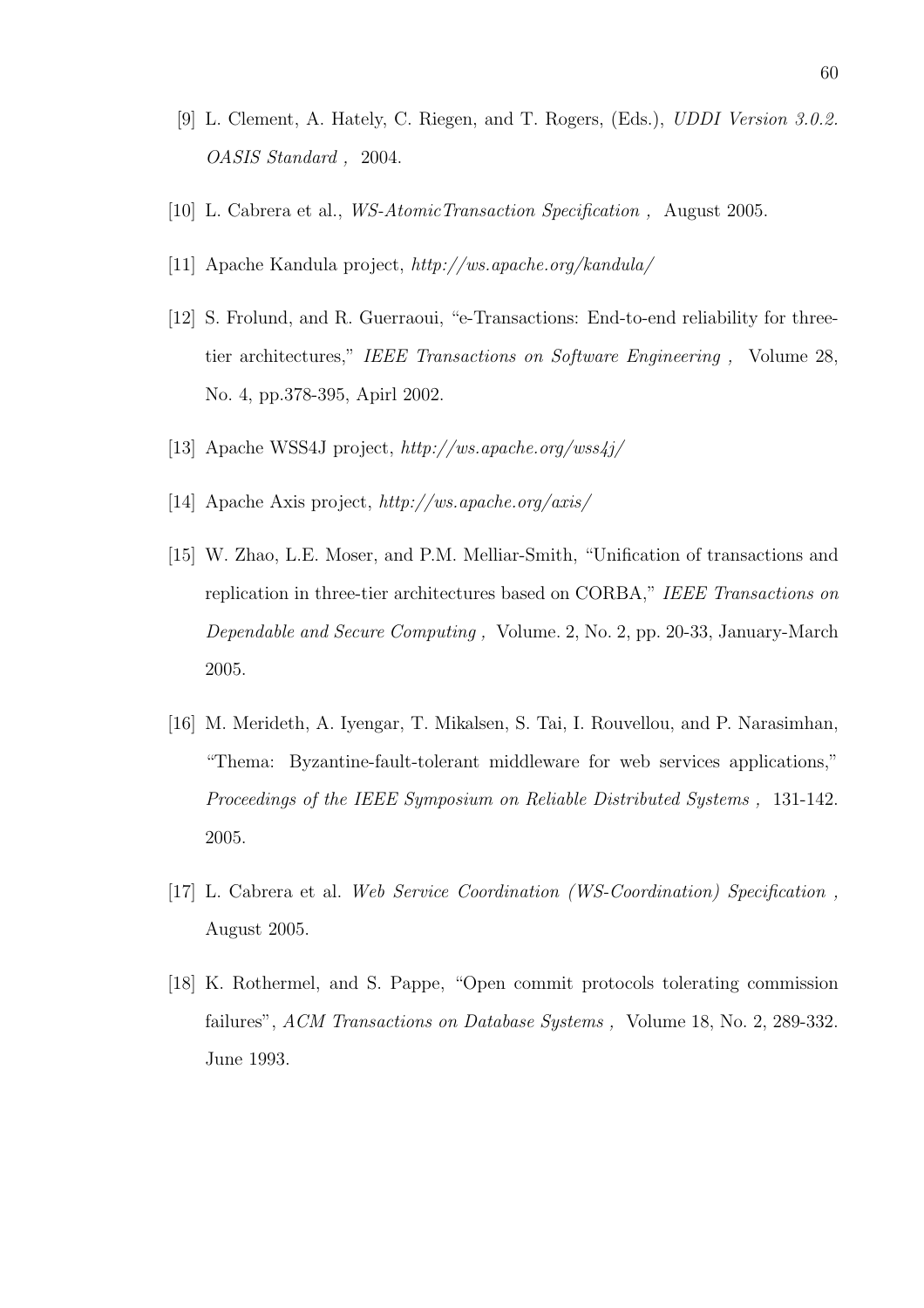- [19] A. Aiyer, L. Alvisi, A. Clement, M. Dahlin, J.-P. Martin, and C. Porth, "BAR fault tolerance for cooperative services," accepted by Proceedings of the twentieth ACM symposium on Operating systems principles table of contents , Brighton, United Kingdom, pp. 45-58, October 2005.
- [20] M. Castro, R. Rodrigues, and B. Liskov, "BASE: Using abstraction to improve fault tolerance," ACM Transactions on Computer Systems, Volume. 21, No. 3, pp. 236-269, August 2003.
- [21] D. Dolev, and H. Strong, "Distributed commit with bounded waiting," Proceedings of the IEEE Symposium on Reliability in Distributed Software and Database Systems , Pittsburgh, pp. 53-60, July 1982.
- [22] J. Gray and L. Lamport, "Consensus on transaction commit," ACM Transactions on Database Systems , Volume. 31, No. 1, pp. 133-160, 2006.
- [23] M. Gudgin, and M. Hadley (Editors), Web services addressing 1.0 Core , W3C working draft, February 2005.
- [24] B. Hardekopf, K. Kwiat, and S. Upadhyaya, "Secure and fault-Tolerant voting in distributed systems," Proceedings of the IEEE Aerospace Conference , Big Sky, Montana, 2001.
- [25] C. Pfleeger, and S. Pfleeger, Security in Computing,  $3^r d$  ed., Prentice Hall, 2002.
- [26] The Open Group, DCE 1.1: Remote Procedure Call, Document Number C706, 1997.
- [27] J. Yin, J. Martin, A. Venkataramani, L. Alvisi, and M. Dahlin, "Separating agreement from execution for Byzantine fault tolerant Services," Proceedings of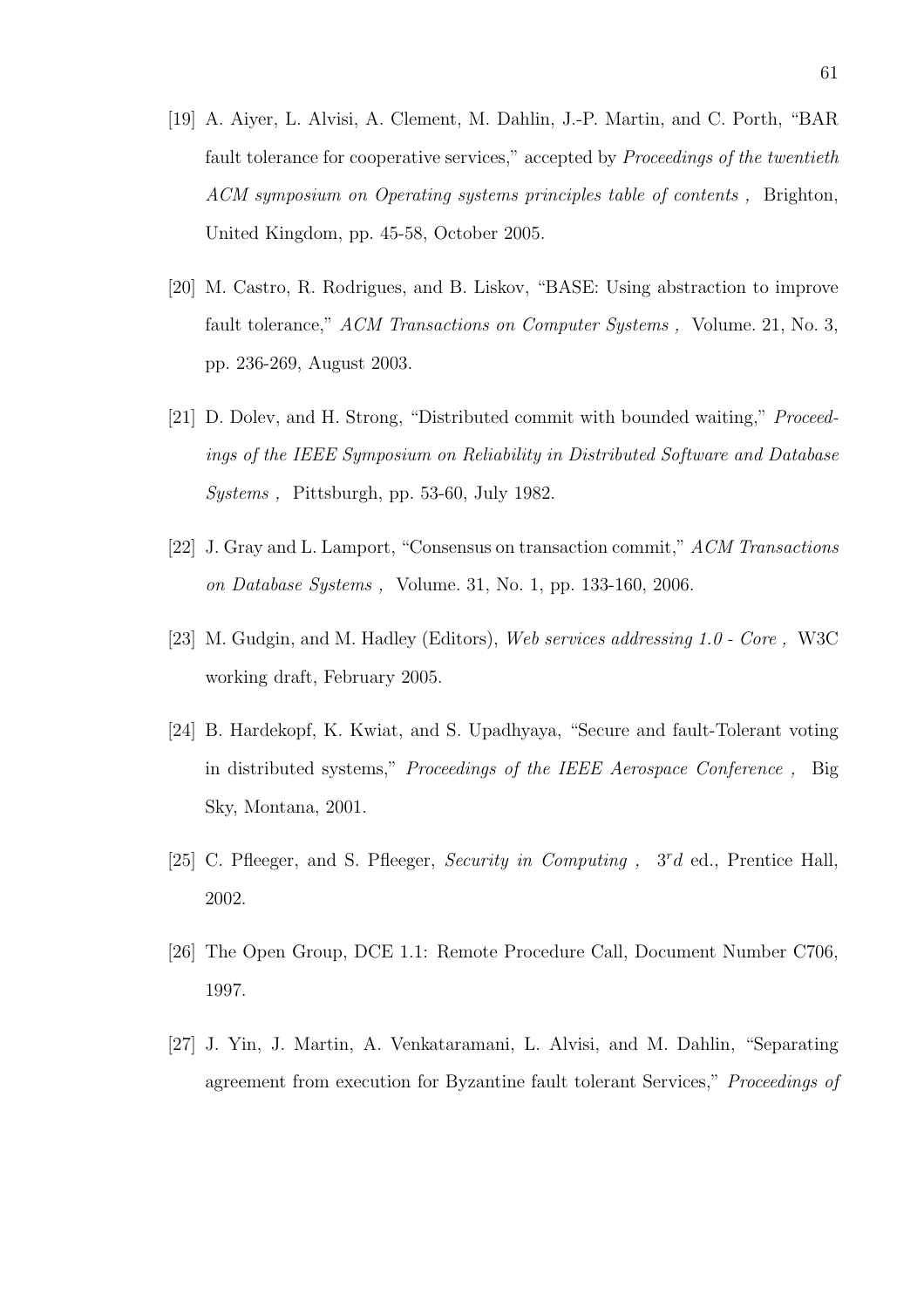the ACM Symposium on Operating Systems Principles , Bolton Landing, NY, pp. 253-267, October 2003.

[28] M. Patino-Martinez, R. Jimenez-Peris, B. Kemme, and G. Alonso, "Middle-R: Consistent database replication at the middleware level," ACM Transactions on Computer Systems , Volume. 23, No. 4, pp. 375-423, November 2005.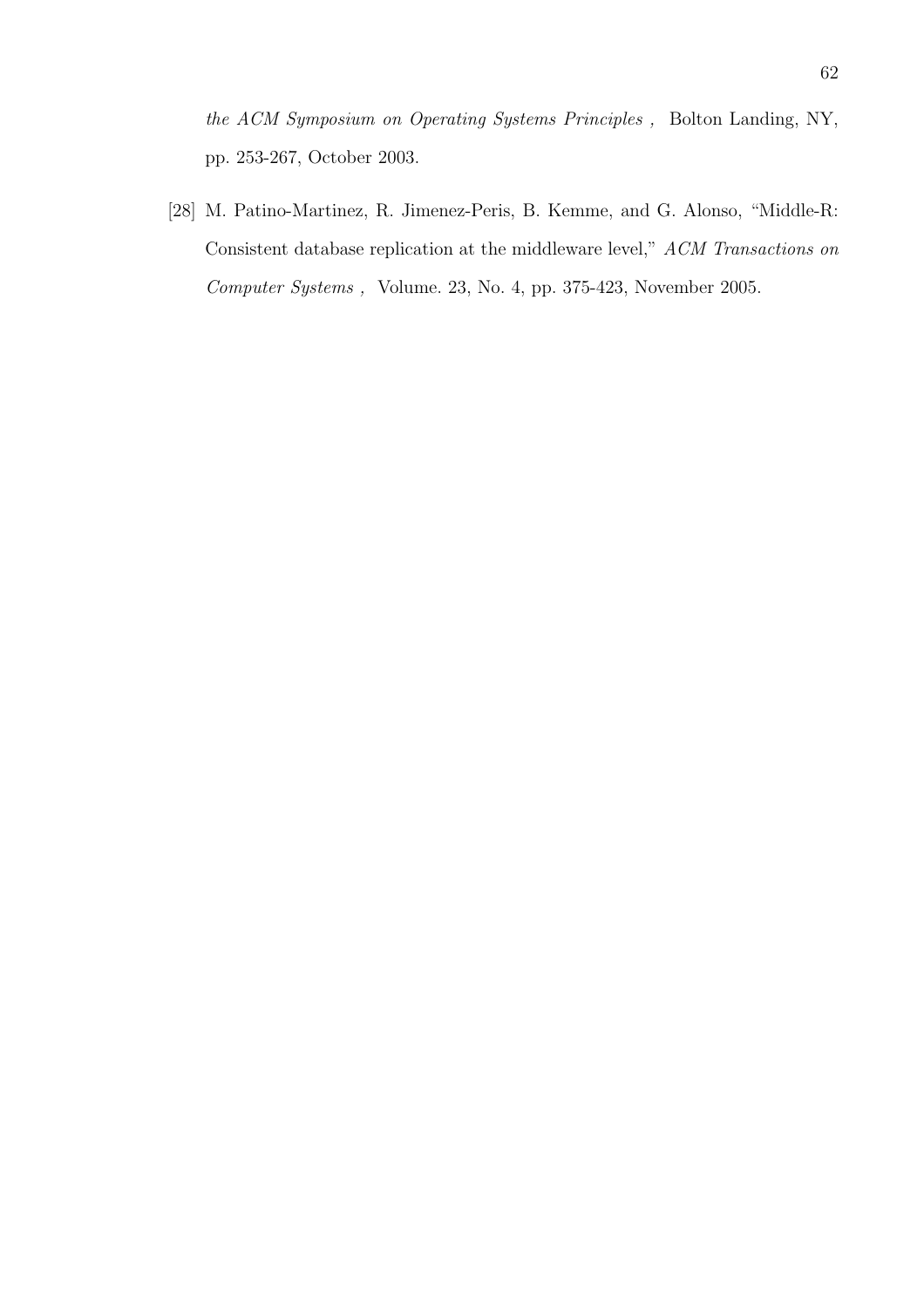## APPENDIX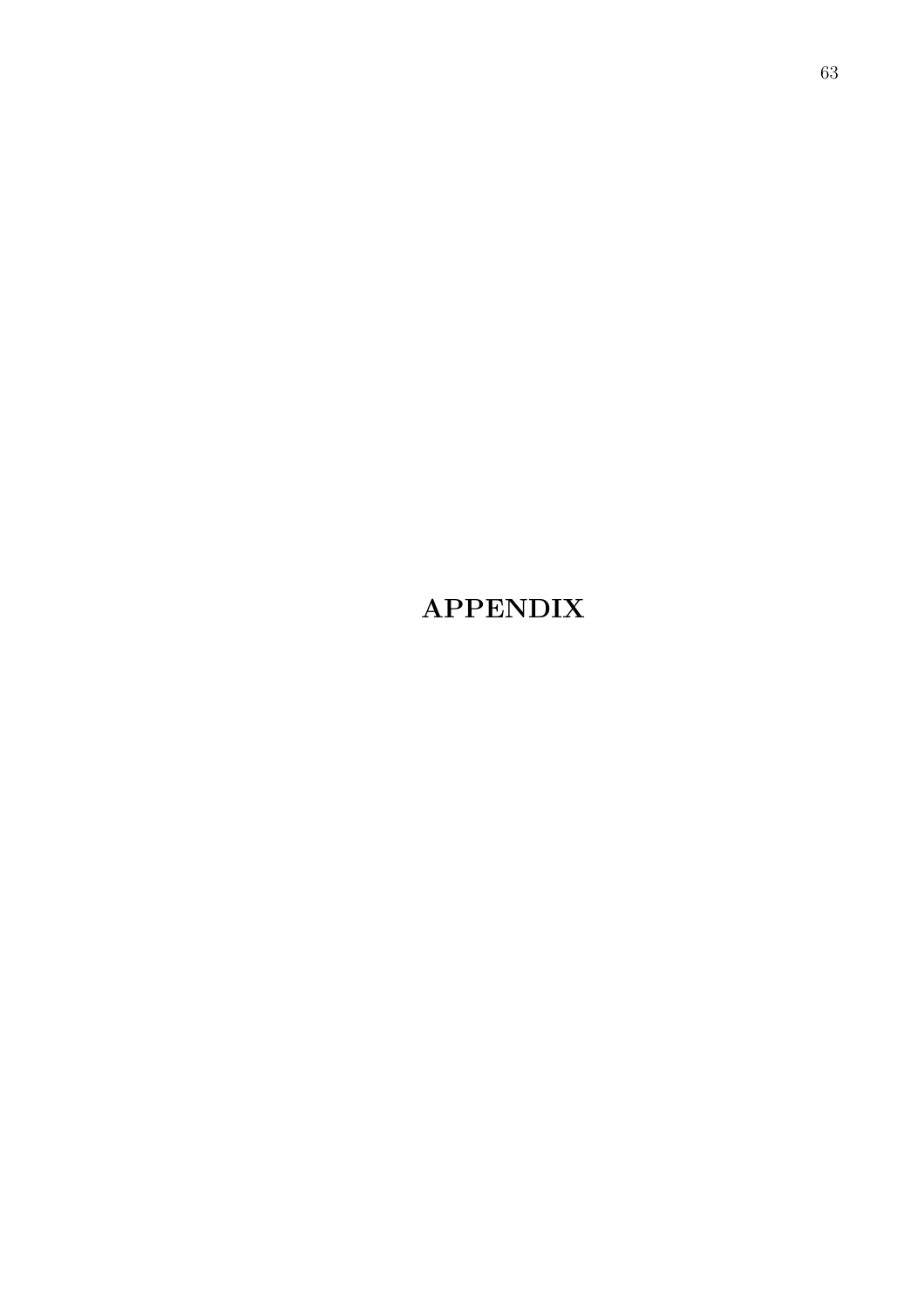### APPENDIX A

# INSTRUCTION FOR KEY PAIR **GENERATION**

The keytool utility can generate a key pair. Typically, you must generate two key-pairs to use on both sides of the communication; therefore, execute the keytool with the -genkey option twice, and store each distinct key-pair into a separate keystore.

Step 1: Creating Keystore and Key-Pair

Create two key stores, one for Alice and one for Bob:

 $\geq$ keytool -genkey -alias alice -keyalg RSA -keystore alicekeystore -dname "cn=alice" -keypass foobar -validity 365 -storepass foobar

 $\geq$ keytool -genkey -alias bob -keyalg RSA -keystore bobkeystore -dname "cn=bob" keypass foobar -validity 365 -storepass foobar

The preceding commands

• Generate separate key-pairs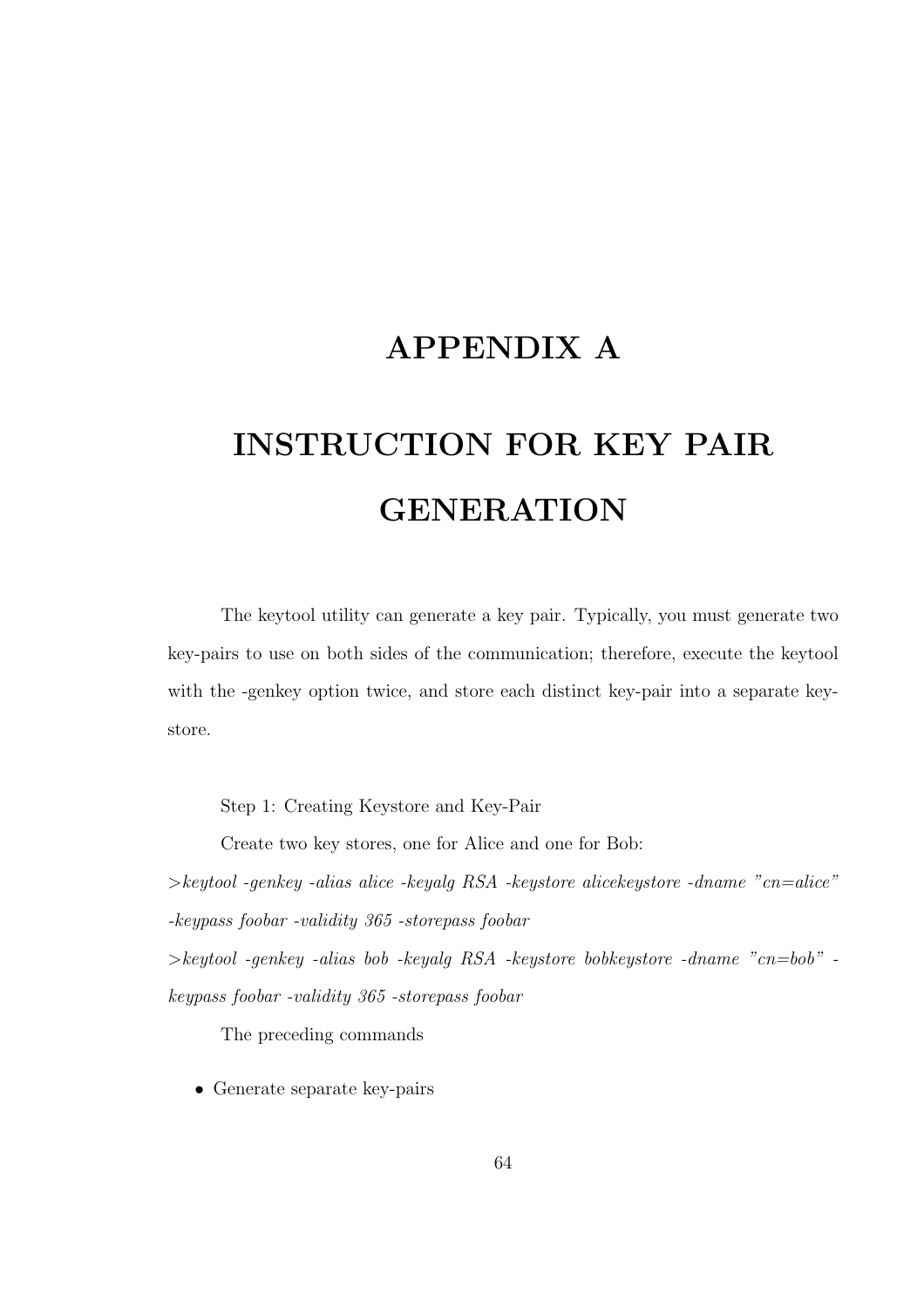- Store the key-pairs in separate key stores
- Specify that the RSA algorithm is used as the key algorithm. This is important because otherwise you will see an "not an rsa key" runtime error from bouncycastle library
- Specify passwords for the keys and the key stores
- Specify the alias/name for each key-pair
- Specify the common name (sometimes referred to as the distinguished name) by which each key-pair will be known within each key store.

To examine the contents of a keystore, we can execute the keytool utility with the -list option. For example, to examine the contents created earlier use:

>keytool -list -keystore alicekeystore

After providing the password, the output should be like these:

Enter keystore password: foobar

Keystore type: jks Keystore provider: SUN

Your keystore contains 1 entry

alice, Nov 25, 2007, keyEntry,

Certificate fingerprint (MD5): 9E:84:0F:0C:D9:B6:B3:6F:31:55:CA:E5:4D:55:C0:BE

Now, look at the bob certificate keystore: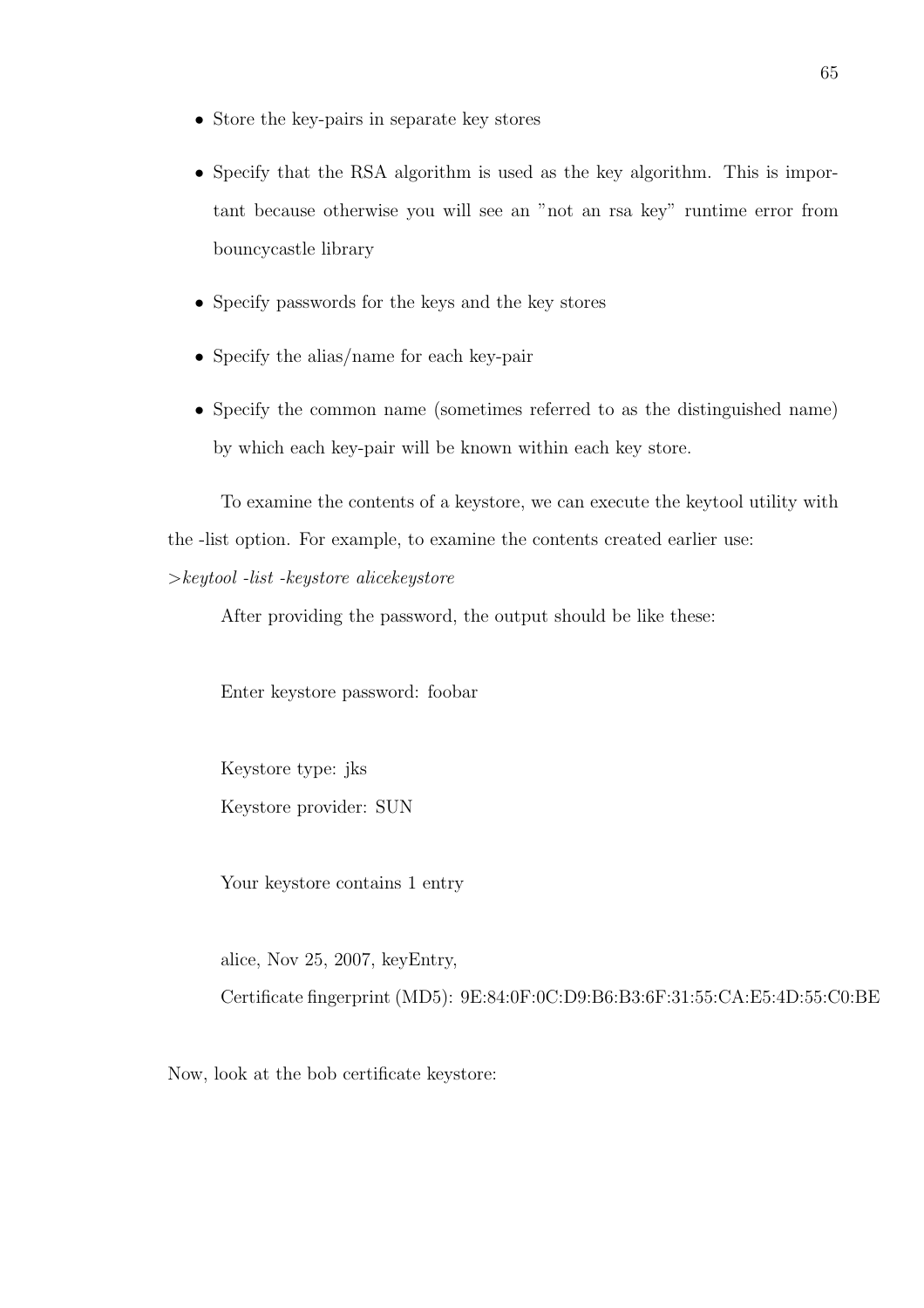Enter keystore password: foobar

Keystore type: jks Keystore provider: SUN

Your keystore contains 1 entry

bob, Nov 25, 2007, keyEntry,

Certificate fingerprint (MD5): D6:10:24:D5:E4:5F:32:03:19:CA:C6:6B:98:EB:AB:39

To examine a key in detail, you can use the keytool utility to display it to the console in RFC 1421 format using the -rfc option, as follows:

>keytool -export -keystore alicekeystore -alias alice -storepass foobar -rfc

You'll see output on the console similar to the following:

—–BEGIN CERTIFICATE—–

MIIBkTCB+wIER0n6VzANBgkqhkiG9w0BAQQFADAQMQ4wDAYDVQQ DEwVhbGljZTAeFw0wNzExMjUyMjQyMzFaFw0wODExMjQyMjQyMzFa MBAxDjAMBgNVBAMTBWFsaWNlMIGfMA0GCSqGSIb3DQEBAQUAA 4GNADCBiQKBgQCfWMml4uE9xrlUAwQsbqSdYvnLa9g51KjSQtOBRE/ Uy68rg8zmHoYMB7tdgQDP8MQrTukasHDvmzQuSgTvS/iDkw1ZL9g0BRG xCDyQuYb4N8VrdAE52pfi57ml/yOspehrPbYKNJuyoKVrM/6SDmMGwL9 /7fzTB7i9zzZWTfqvqwIDAQABMA0GCSqGSIb3DQEBBAUAA4GBACq6Q A0VJc97yutdVB2G08HuBfycOogHRQCUW6KBGSIe3YtC9ZQH+C3xfaUV Rr97MkEUtInmNZidmGias7RybKPb9Q7ZDKb4XDzvekl8MWzRaW8eg6gx3 woyFdJHKYSLBFTHsMnffM/VU6jBCjeu/GVdeQDctqyZ4+83x/hK7LJx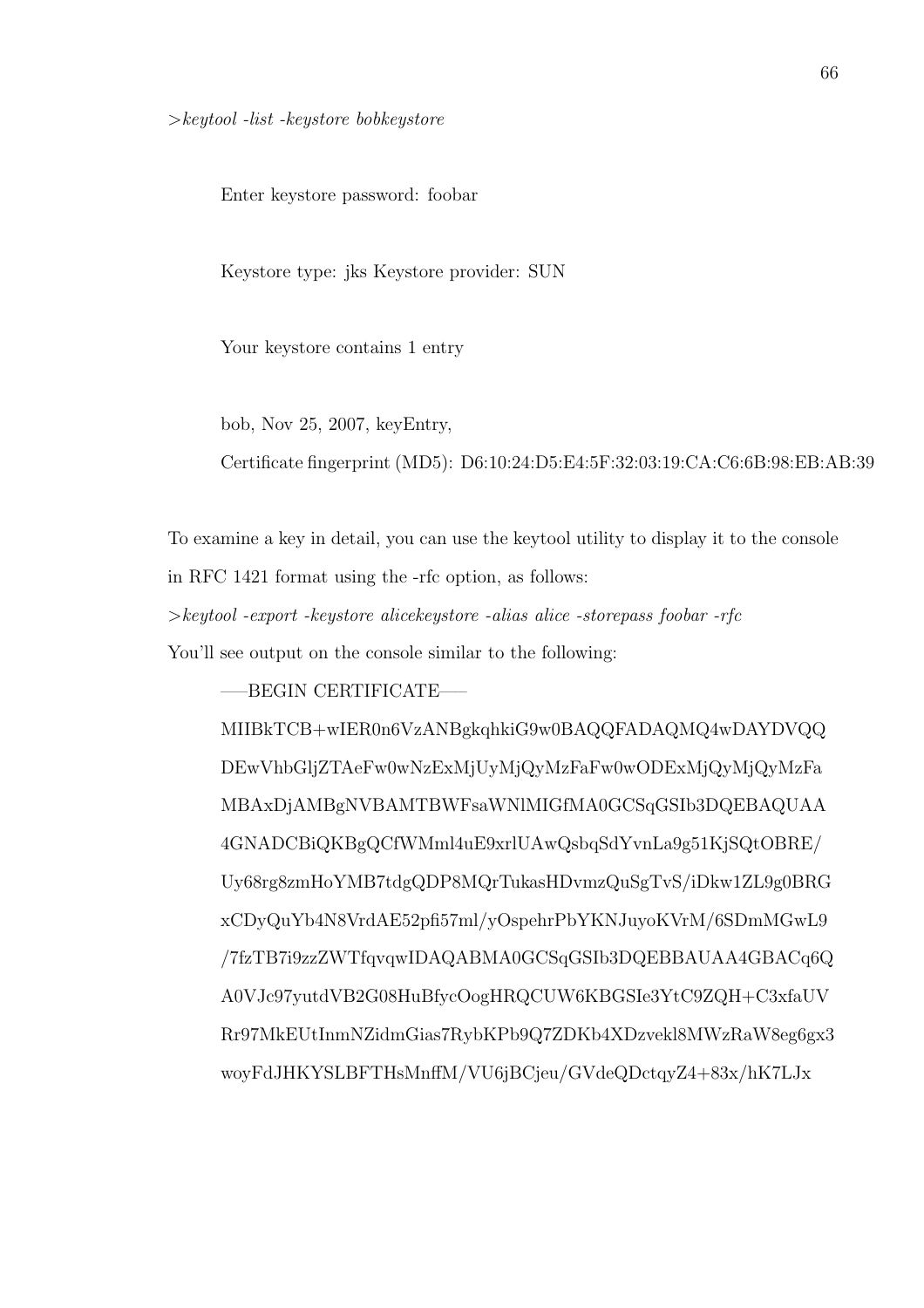#### —–END CERTIFICATE—–

Do the same operation for bob's key store, as follows:

>keytool -export -keystore bobkeystore -alias bob -storepass foobar -rfc The output:

—–BEGIN CERTIFICATE—–

MIIBjTCB9wIER0n6aDANBgkqhkiG9w0BAQQFADAOMQwwCgYDVQQ DEwNib2IwHhcNMDcxMTI1MjI0MjQ4WhcNMDgxMTI0MjI0MjQ4WjAO MQwwCgYDVQQDEwNib2IwgZ8wDQYJKoZIhvcNAQEBBQADgY0AMI GJAoGBAITUmI5/EJZ4NUNKrtoDZ3lVMys0sNzLFiI5f1BrdHFSdv1rsmn dFZ+9OZi0xDMOGFtPzCreZdoGUym3y20hX7+UzucLcgecdZhm4zcByNE GwR2KQ0xzyu9oreiABrIvC0cmU35UDyFPy61stE7YO7GEqc+yspDWh5w Pejc1Q1KDAgMBAAEwDQYJKoZIhvcNAQEEBQADgYEAGUN/IHUwiN ULEfTEalvltLhFbyCvagk/e0YksRY7q33kpL49w1WdGOtJgwe+ITE9+Rb2 bBe2InUix+f7EuCj4REoGl55PHQ0OdiKxw8HAuXR9hFDO6o/tgEqD/Mq rmnNs56m3N67LXTNqtnRIq/i8hRLqwJkL3V0y9uOIT8AstA=

—–END CERTIFICATE—–

Step 2: Self-Signing Certificates

Keys are unusable unless they are signed, but you can use the keytool to selfsign them (for testing purposes only), as follows:

Self certify the keys for Alice and Bob:

>keytool -selfcert -alias alice -validity 365 -keystore alicekeystore -keypass foobar storepass foobar

>keytool -selfcert -alias bob -validity 365 -keystore bobkeystore -keypass foobar -storepass foobar

Step 3: Exporting Certificates with the Keytool Utility

After generating and self-signing the keys/certificates and storing them in the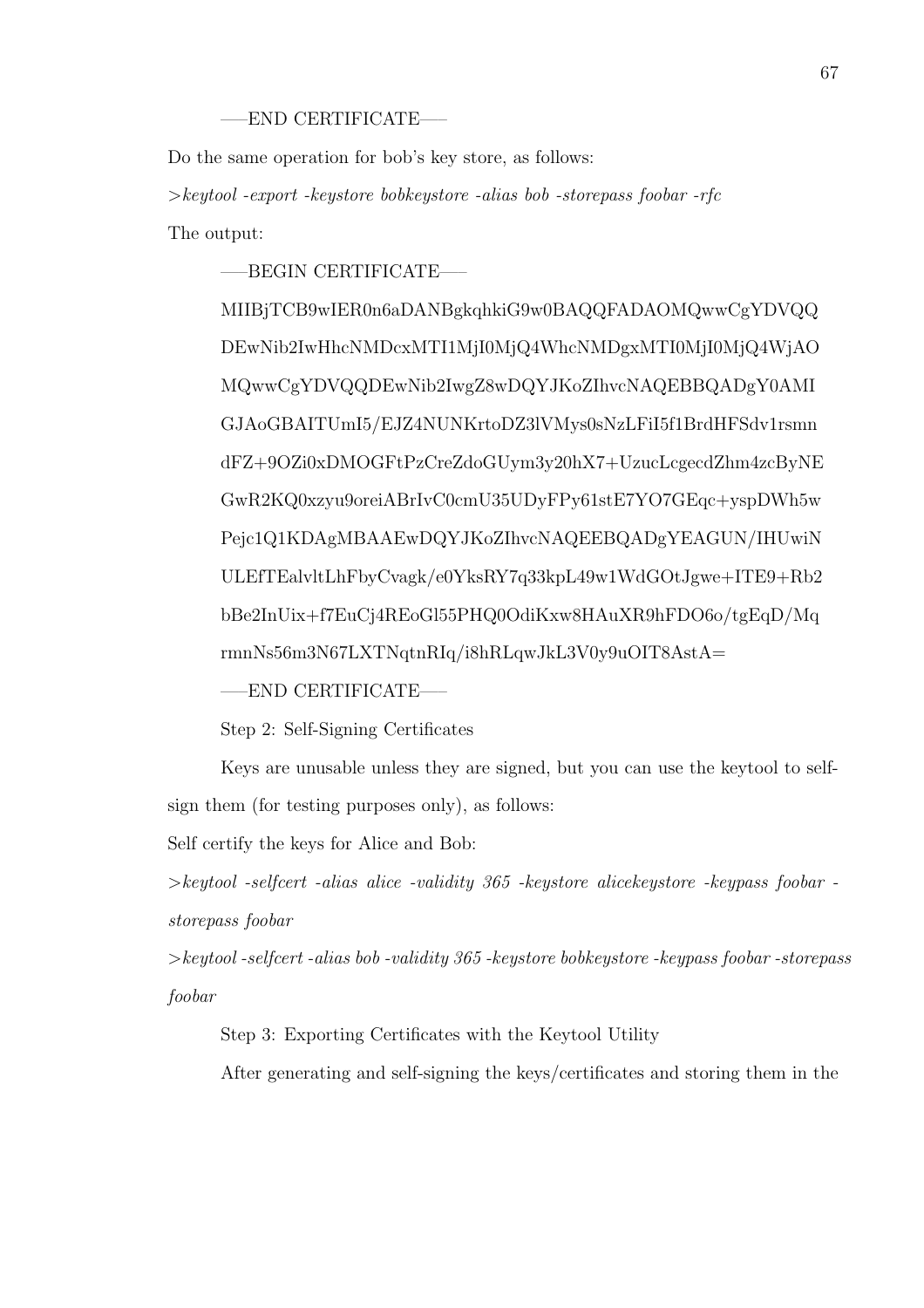keystores, import each public key into the other key's keystore. This requires two steps: exporting the public key to a certificate file and importing the certificate to the other keystore.

To export the public key to a certificate file, use:

>keytool -export -alias alice -keystore alicekeystore -keypass foobar -storepass foobar -file alicecert

>keytool -export -alias bob -keystore bobkeystore -keypass foobar -storepass foobar -file bobcert

You should see the responses:

Certificate stored in file  $\langle$  alicecert $\rangle$ 

and

Certificate stored in file  $\langle \text{bobcert}\rangle$ 

You can also use the keytool utility to display the contents of the certificate file using the -printcert option, as follows:

>keytool -printcert -file alicecert

The output will look like:

Owner: CN=alice

Issuer: CN=alice

Serial number: 4749fa57

Valid from: Sun Nov 25 17:42:31 EST 2007 until: Mon Nov 24 17:42:31 EST 2008 Certificate fingerprints:

MD5: 9E:84:0F:0C:D9:B6:B3:6F:31:55:CA:E5:4D:55:C0:BE

SHA1: 0E:95:8A:7D:F3:53:99:29:74:A7:32:7B:CC:06:37:46:2D:3F:86:1F

The exported certificate contains the public key and distinguished name given to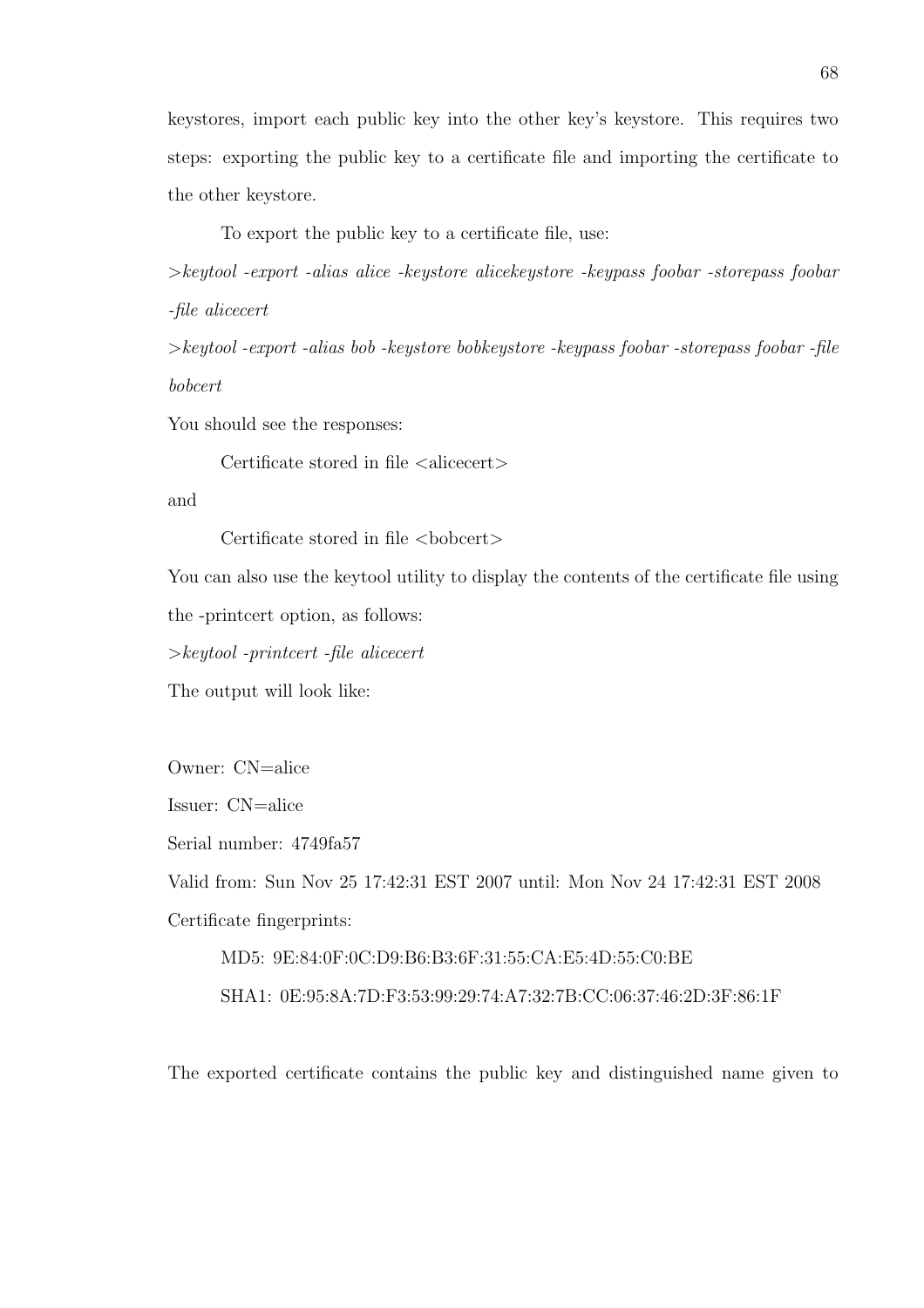the certificate (in this case, alice).

Step 4: Importing Certificates into Keystores

To import a public certificate into the keystore of the private key, issue the command:

Import key certificate for Alice into Bob's keystore, and vice versa:

>keytool -import -keystore alicekeystore -alias bob -keypass foobar -storepass foobar -file bobcert

>keytool -import -keystore bobkeystore -alias alice -keypass foobar -storepass foobar -file alicecert

The output looks like:

Owner: CN=alice

Issuer: CN=alice

Serial number: 4749fa57

Valid from: Sun Nov 25 17:42:31 EST 2007 until: Mon Nov 24 17:42:31 EST 2008 Certificate fingerprints:

MD5: 9E:84:0F:0C:D9:B6:B3:6F:31:55:CA:E5:4D:55:C0:BE SHA1: 0E:95:8A:7D:F3:53:99:29:74:A7:32:7B:CC:06:37:46:2D:3F:86:1F

Answer the following question:

Trust this certificate? [no]: yes

Certificate was added to keystore

Now that the certificate has been imported into the alice key's keystore, you can reexamine the contents of the keystore using the keytool utility with the -list option,

for example, to list information of alicekeystore as follows:

>keytool -list -keystore alicekeystore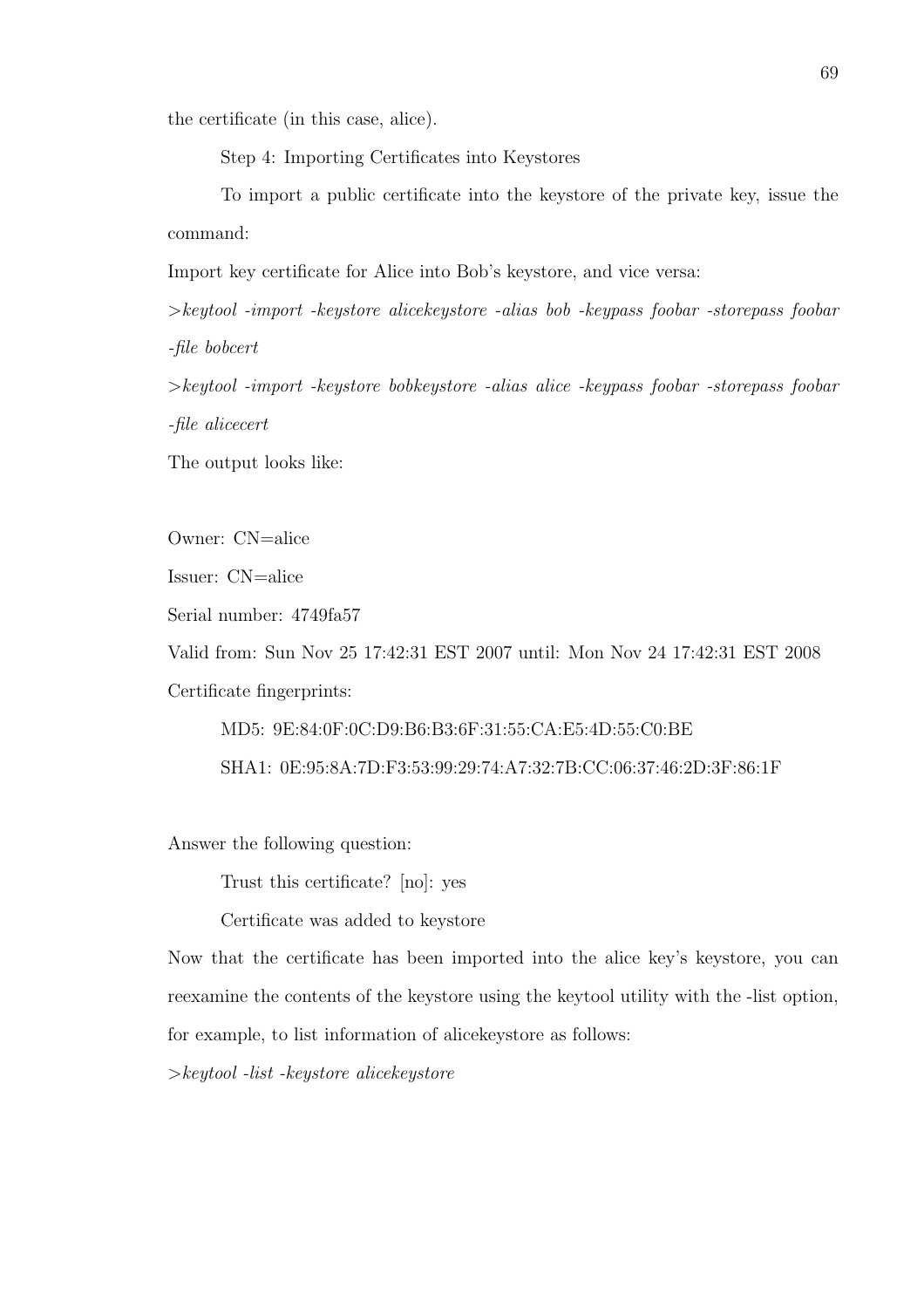Enter keystore password: foobar

After entering your password you'll see the following output:

Keystore type: jks Keystore provider: SUN

Your keystore contains 2 entries

alice, Nov 25, 2007, keyEntry,

Certificate fingerprint (MD5): 9E:84:0F:0C:D9:B6:B3:6F:31:55:CA:E5:4D:55:C0:BE bob, Nov 25, 2007, trustedCertEntry,

Certificate fingerprint (MD5): D6:10:24:D5:E4:5F:32:03:19:CA:C6:6B:98:EB:AB:39

As the preceding examples illustrated, there are now two entries in the alicekey's keystore. The first, with the alias alice, is identified as a key entry. The second entry, with the alias bob, is imported from the certificate file.

At this point you have performed sufficient key management tasks to use the key pairs to perform WS-Security tasks using the Apache Web Services Security for Java framework.

Note that one of the keystore is used by the sending side (client) to retrieve the receiver's public key certificate. The messages sent to the receiver will be encrypted using the receiver's public key. The other keystore is used at the receiving side to retrieve its own private key to decrypt messages encrypted using its public key.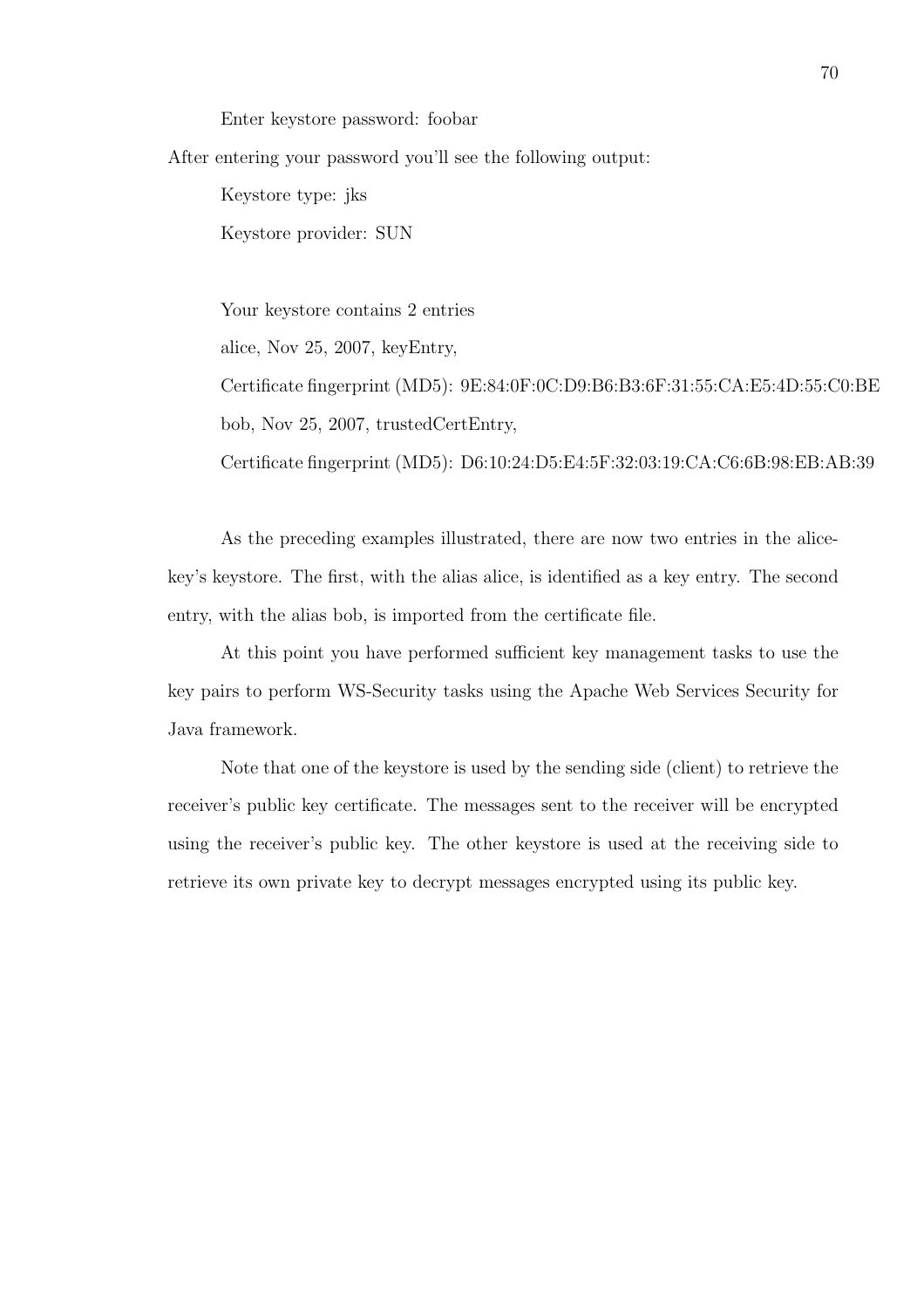## APPENDIX B

## USER GUIDE

#### Instruction:

- 1. Unpackage the secure2pc and tomcat-secure2pc.
- 2. Go to the secure2pc directory and do maven by using this command  $>$ maven
- 3. Go the secure2pc/src/samples/agent/ directory and build the example by >ant dist
- 4. Copy the agent.jar from secure2pc/src/samples/agent/build/ to tomcat-secure2pc/webapps/axis/WEB-INF/lib/
- 5. Copy kandula-0.2-SNAPSHOT.jar from secure2pc/target/ to tomcat-secure2pc/shared/lib/
- 6. Generate the key pair. Please go to Appendix A for detail.
- 7. Copy the key store to tomcat-secure2pc/webapps/axis/WEB-INF/classes/ directory and secure-2pc/ws/lib